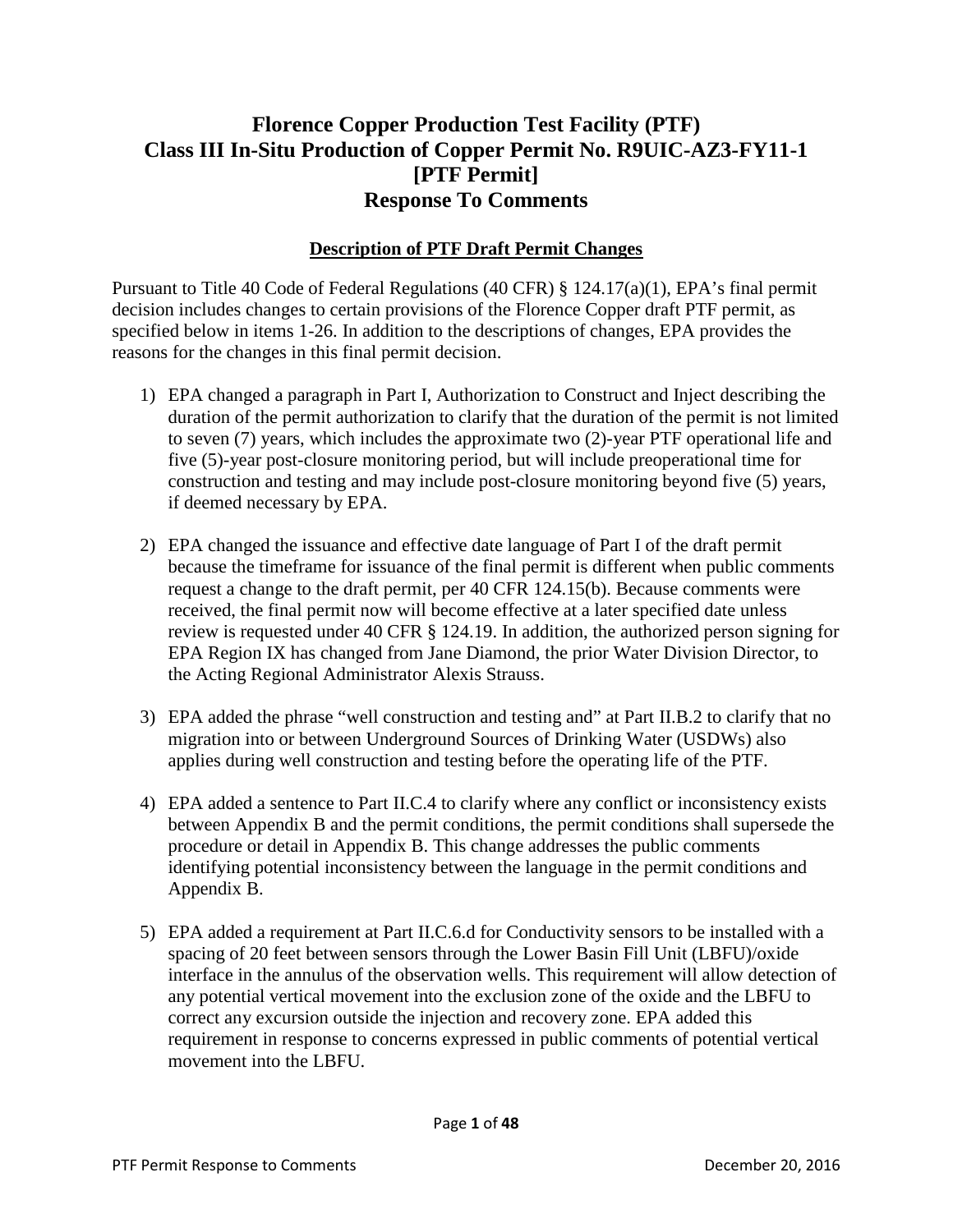- 6) EPA added tracer testing to Part II.C.8 with aquifer pump tests prior to injection operations for determination of preferential flow paths in the PTF injection formation. A commenter recommended including tracer tests because it was useful for the BHP Pilot Test. Results from this formation testing will be used to update the groundwater flow model for the PTF if significantly different from the modeling conducted for the application. For clarification, EPA also included a requirement that the formation testing procedures must be submitted to EPA for review and approval in accordance with Part II.A.2. The injection formation testing is a required field demonstration to be submitted prior to testing for EPA review and approval in accordance with the procedures at Part II.A.2 in the permit.
- 7) EPA inserted several clarifying edits in Part II.D in the permit for corrective actions. In the first sentence of Part II.D.1, EPA added reference to the conditions in D.2 and 3 for wells and coreholes subject to corrective action. In addition, EPA added clarifications in Part II.D.3 specifying the type of cement that FCI must either demonstrate is already present in the casing annulus or else place as further corrective action.
- 8) EPA added a sentence in Part II.E.1 to clarify where any conflict or inconsistency exists between the Operations Plan in Appendix E and the permit conditions, the permit conditions shall supersede the language in the Plan. This change addresses the public comments identifying potential inconsistency between the language in the permit conditions and Appendices.
- 9) EPA added clarification at Part II.E.1.b to describe that the inward gradient of at least one foot can be adjusted as specified in the contingency requirements at Part II.H.1.b, subject to EPA approval. This clarification addresses operational flexibility already in the permit and public comments to consider well inefficiencies.
- 10) EPA changed the condition at Part II.E.1.c to require that bulk electrical conductivity (EC) measurement in the observation wells should not significantly exceed baseline values and statistical noise levels, as determined by EPA approved procedures, to confirm hydraulic control. This change was in response to public comments questioning the effectiveness of EC monitoring to confirm hydraulic control since EC will always decrease away from the mine due to dilution. Comparing measurements to background and statistical noise levels at the perimeter of the well field will ensure effective EC monitoring to confirm hydraulic control.
- 11) EPA corrected the condition at Part II.E.6.e to replace "sodium carbonate" with "sodium bicarbonate."
- 12) EPA changed the reference to the state authorized POC wells in Part II.F.1 to recognize that the POC wells established by ADEQ have not been finalized. The final permit language states that POC wells established by ADEQ for the PTF well field, pursuant to a final Aquifer Protection Permit (APP), will also serve as water quality monitoring wells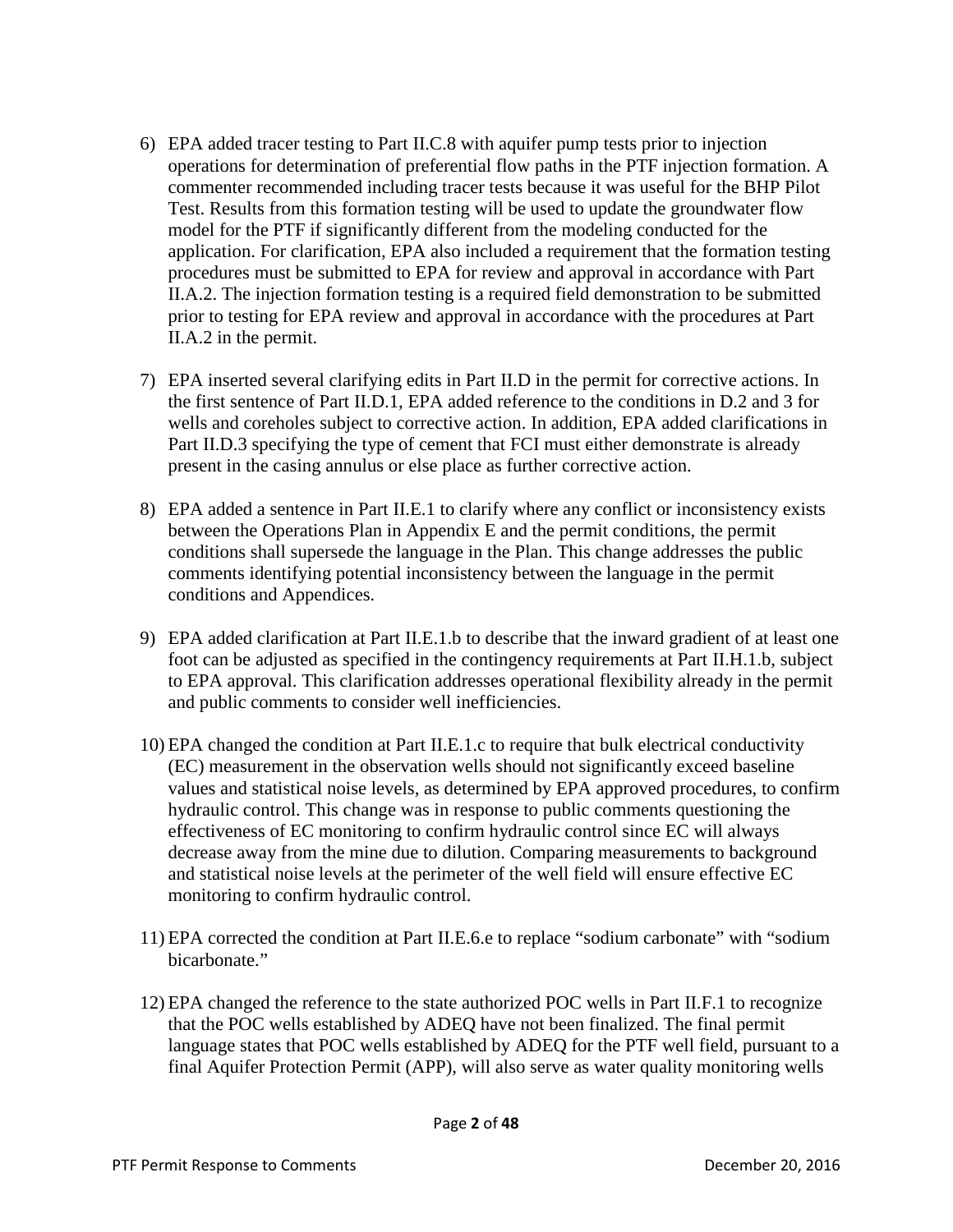for the federal UIC permit. This change addresses public comments about the status of these wells.

- 13) EPA added a sentence to Part II.F.2.c to clarify where any conflict or inconsistency exists between Exhibit P-1 and the permit conditions, the permit conditions shall supersede the language in the Exhibit. This change addresses the public comments identifying potential inconsistency between the language in the permit conditions and appendices.
- 14) EPA added pH (lab), adjusted alpha, and uranium isotope parameters to Table 2, referenced in Part II.F.2.b. These water quality parameters were already included in other parameters. EPA also changed the footnotes for Table 2 to clarify the determination of the formation-related radioactive chemicals. One footnote notes that Adjusted Alpha, Radium 226 and Radium 228, and Uranium isotopes are only analyzed if Gross Alpha Particle Activity exceeds the parameter's AL or AQL. Another footnote defines Adjusted Gross Alpha to include Radium 226 but exclude Radon 222 and total Uranium.
- 15) EPA added language in Parts II.F.2.a and b to reference Tables P-3 and P-4 in Appendix K for complete details of Level 1 and 2 parameter monitoring. EPA also added some clarification in Part II.F.4 to reference Tables P-3 and P-4 for water quality monitoring well schedules.
- 16) EPA changed the hydraulic control monitoring well requirement in Part II.F.5 to require that FCI monitor bulk electrical conductivity in the observation wells on a daily basis at the screens and on a weekly basis at the LBFU/oxide interface, consistent with changes described above and in Part II.F.6.b. Bulk EC measurement is the combined electrical conductivity value of the geologic formation and the pore fluids. EPA added an additional section on conductivity monitoring in Part II.F.6.b to specify the procedures that FCI must conduct, prior to injection, to establish background electrical conductivity levels at observation wells and to identify a statistically significant increase above noise levels in bulk conductivity values at the observation wells that would signal a loss of hydraulic control and a possible excursion requiring contingency actions. The permit condition also requires the proposed procedures to be submitted to EPA for written approval for the baseline data, action levels, and procedures to ensure that the best geophysical monitoring practices are used. EPA added these requirements to address public comments and improve the effectiveness of conductivity monitoring at the perimeter of the well field.
- 17) EPA changed the frequency for recording injection pressure in Part II.F.10 from continuous and daily to recording daily only. This change addressed a public comment and clarified the intent consistent with the language at Part II.E.4.a for injection pressure to be monitored continuously and recorded on a daily basis. EPA also edited a parameter in Part II.F.10 from total cumulative injection volume to total cumulative produced fluids volume.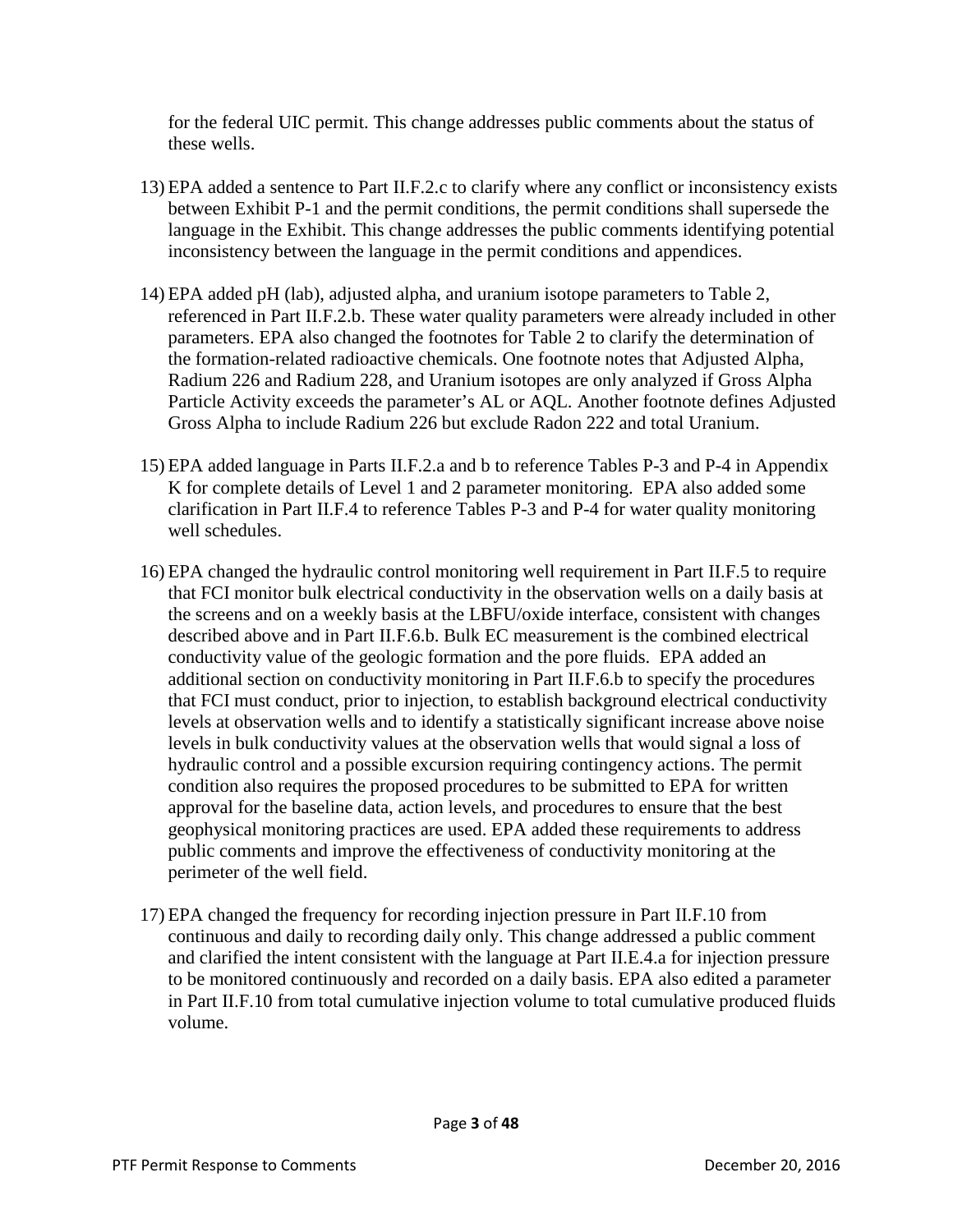- 18) EPA changed the reporting of results section at Parts II.G.2.c, e, and j to clarify and be consistent with other electrical conductivity monitoring changes in the permit, as described above. EPA changed paragraph b of Part II.G.2 from flows to volumes in response to a public comment and to more accurately describe the parameter. EPA also amended paragraph b to include the daily percent recovery to injection volume and identify any 24-hour periods that the volume recovered was less than the minimum percent of volume injected and any contingency actions taken. EPA added paragraph d to require that electrical conductivity measurements and resistivity profiling results are reported.
- 19) EPA changed the reporting paragraph at Part II.G.4 to clarify that all formation testing and geophysical well logging shall be submitted to EPA and subject to review and approval by EPA before commencement of PTF operations.
- 20) EPA changed the contingency plan at Part II.H.b to be consistent with electrical conductivity monitoring changes in the permit where loss of hydraulic control is defined by a statistically significant increase in bulk conductivity values above noise levels in observation wells over a 48-hour period.
- 21) EPA added two sentences to Part II.I to clarify that the Permittee shall comply with the conditions at I.1 and I.2, except where any conflict or inconsistency exists between the Plans and permit conditions, the permit conditions shall supersede the language in the Plan. This change addresses the public comments identifying potential inconsistency between the language in the permit conditions and the plans in Appendix F.
- 22) EPA edited Part II.I.1.c by deleting "or below" for clarity to define the sulfate concentration indicator. EPA also added to the closure requirements at Part II.I.1.c clarification that an updated schedule shall be submitted for EPA approval.
- 23) EPA added to Part II.I.2 to allow post-closure monitoring in accordance with Part II.F.4 to be extended beyond five years, if EPA deems it necessary to ensure adequate protection of USDWs. EPA added this provision to post-closure monitoring to address public comments that the five-year post-closure monitoring may not be adequate if unexpected migration of contaminants is detected.
- 24) EPA added to Part II.K that the duration of this Class III permit shall include well construction, corrective actions, and demonstrations required prior to injection under permit conditions in Part II, Sections C, D and E.2. EPA changed this language to address a public comment and clarify the intent of the duration of the permit. Also, for consistency with the post-closure monitoring changes, EPA added that the duration of this Class III Permit shall include any post-closure monitoring required beyond five (5) years.
- 25) EPA updated Part II.L.1.a to include that the Permittee shall post an approved financial instrument such as a surety bond or other financial assurance in the amount of \$4,457,000 to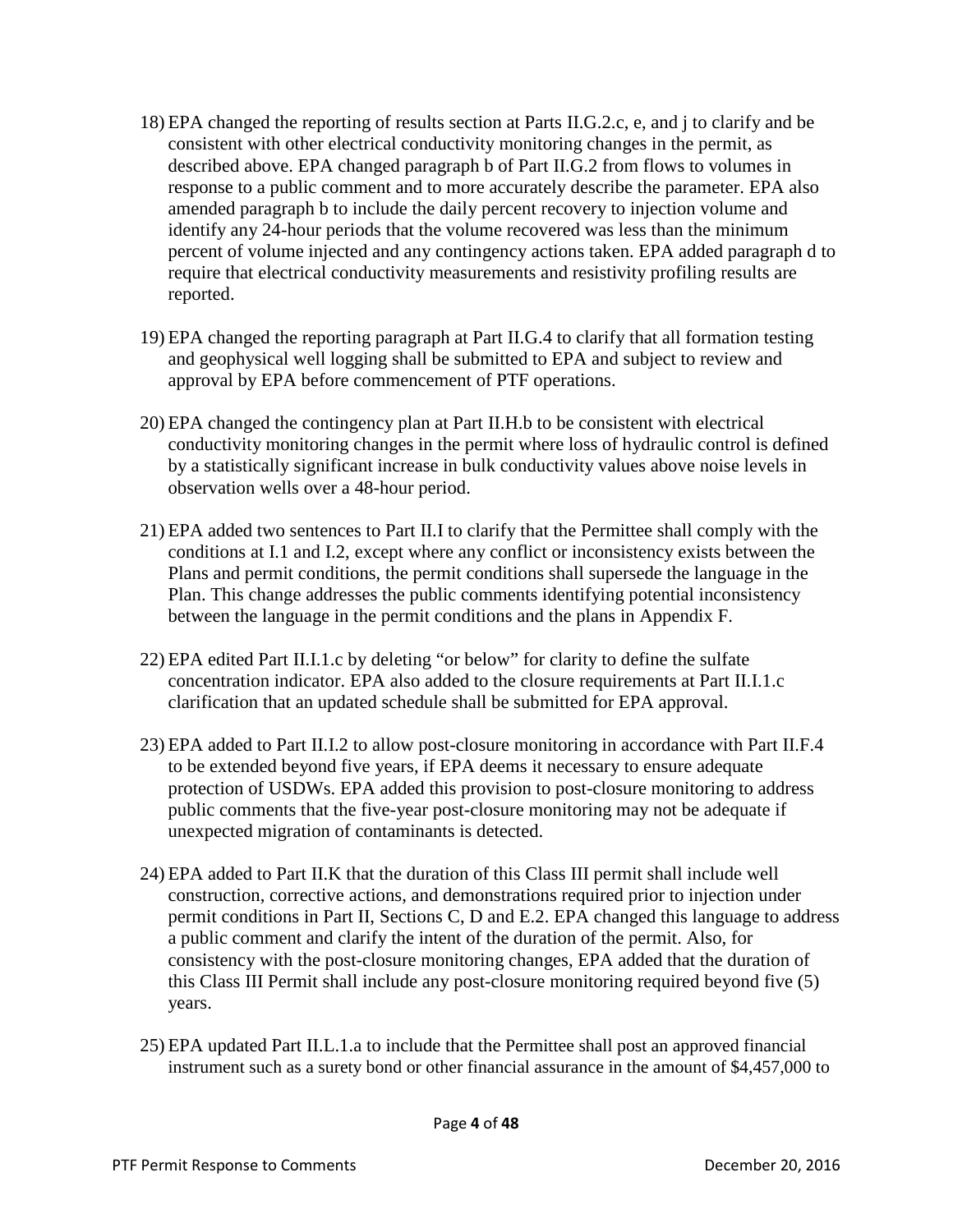guarantee aquifer restoration, ground water monitoring, and plugging and abandonment activities for closure and post-closure of all wells and facilities specifically regulated by the UIC Permit. EPA updated this information in response to concerns from public comments to guarantee that EPA will have the necessary resources to properly close and abandon the PTF site, in the event the permittee is not capable of doing so.

26) EPA replaced the final unsigned Memorandum of Agreement (MOA) on Historical Preservation in Appendix G of the draft permit with the final signed copy of the MOA for the PTF permit because it is the final effective copy between signatories and invited signatories.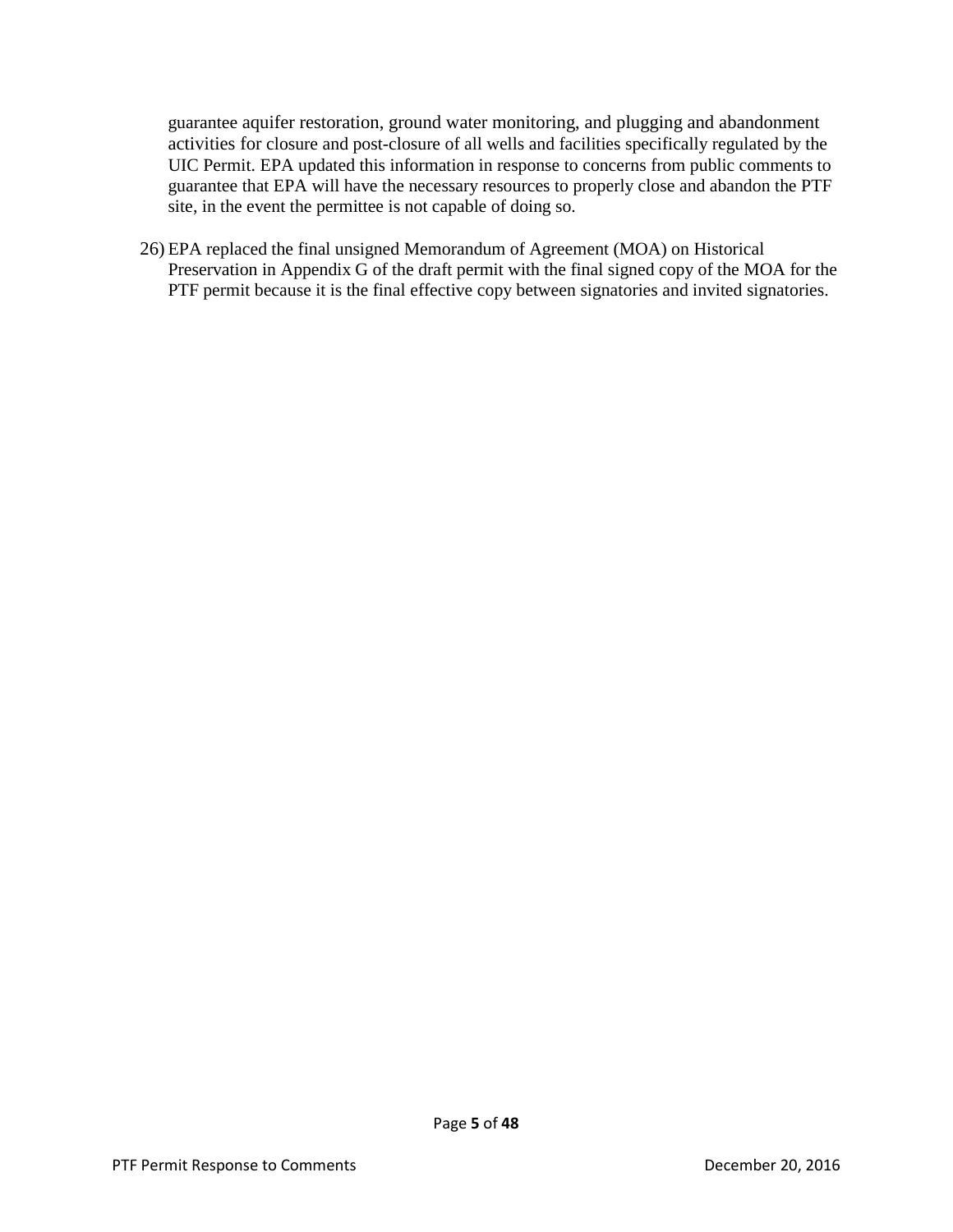## **Summary of Significant Public Comments and EPA Response to Comments**

Pursuant to 40 CFR  $\S$  124.17(a)(2), below in items 1-79, EPA briefly describes and responds to all significant comments raised during the public comment period and during the public hearing held on January 22, 2015. For clarity, EPA organizes the comments and responses below under several topical headings.

## **BHP Pilot Test**

1) **Comment:** A commenter questions whether EPA Region 9 conducted a thorough and reasoned evaluation of FCI's application because EPA did not review the BHP Pilot Test data. The commenter notes that FCI repeatedly cited the BHP Pilot Test in its permit application, and because the FCI PTF is similar to the previously conducted BHP Pilot Test, EPA should have considered any problems observed during the BHP pilot in writing the Underground Injection Control (UIC) permit.

**EPA Response:** EPA reviewed the data provided in the hydraulic control demonstration report submitted by Broken Hill Proprietary (BHP) in April 1998, as required by the UIC permit issued in 1997. EPA also reviewed the required quarterly reports submitted by BHP and by subsequent owner/operators of the BHP pilot test site from 1998 to the present as they were submitted. In addition, during the public comment period for the current permit action, FCI provided electronic versions of additional reports and related information to EPA. The additional submittals were not a requirement of the original UIC permit issued to BHP in 1997, but EPA reviewed the information for relevance to the current permit for the FCI Production Test Facility (PTF). EPA evaluated information relevant to the PTF project for possible modification of permit conditions before issuing the final permit decision.

Much of the information in the additional reports relates to operational and economic feasibility of the BHP in-situ copper recovery (ISCR) project, rather than to environmental concerns and UIC permit requirements, and is therefore less relevant to compliance with the UIC permit for the PTF. Moreover, based on our review of all BHP Pilot Test information and data provided by FCI, we found no basis to deny the UIC permit for the PTF. None of the data or reports showed evidence that hydraulic control was lost without regaining control during the short 105-day duration of hydraulic control demonstration, or during the rinsing and monitoring operations that followed until 2004 when aquifer restoration was achieved and EPA approval was given to cease the rinsing operations. While EPA's review of the BHP Pilot Test data determined that hydraulic control was temporarily lost in two brief occurrences during the hydraulic control test, it was detected and regained within 24 hours in both occurrences through operational modifications, as required by the permit. The prompt and successful restoration of hydraulic control in those instances demonstrates the ability to restore hydraulic control during PTF operations with similar but more stringent monitoring requirements.

The PTF size, well field, and operation are similar to the BHP Pilot Test, but the purpose of the two operations differ in significant respects. The purpose of the BHP test was for the permittee to demonstrate for a period of at least 90 days that hydraulic control could be maintained during ISCR operations, using four pairs of observation and perimeter recovery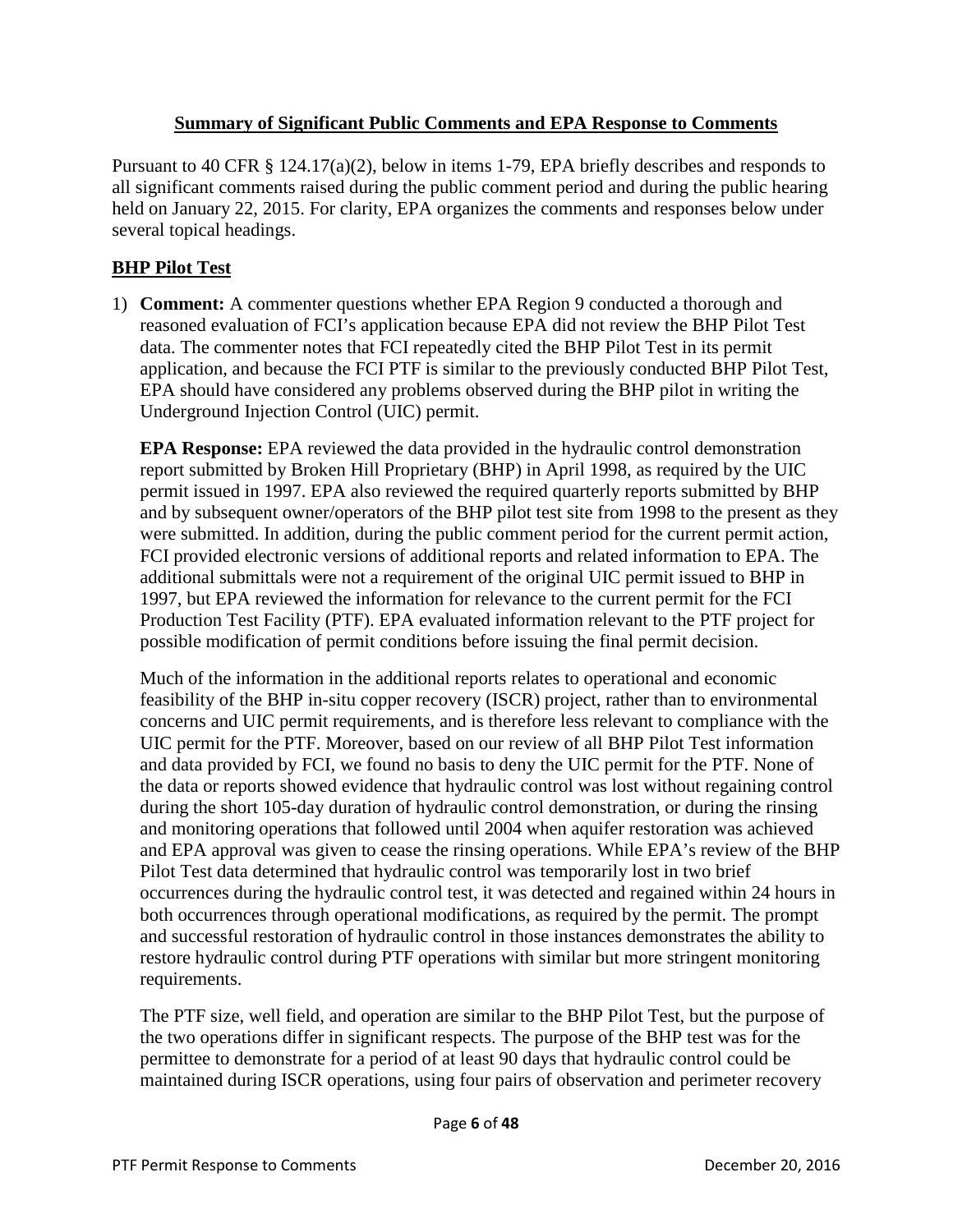wells to monitor water levels and electrical conductivity in those wells. The purpose of the PTF is to not only demonstrate the capability to maintain hydraulic control, but also to monitor ISCR operations for a period of 14 months, followed by aquifer restoration and closure operations for nine months and post-closure monitoring for five more years. The BHP Pilot Test was an incomplete demonstration due to its shortened duration. EPA issuance of a permit for the PTF project will provide a longer duration test of the ISCR operation, aquifer restoration, and successful closure of the project

In addition, the UIC permit for the PTF is significantly different from the BHP permit in that it requires five supplemental monitoring wells to be placed at the perimeter of the PTF well field to detect potential lateral excursions of ISCR fluids. The permit also requires two monitoring wells placed above the orebody (one in the Lower Basin Fill Unit (LBFU) and one in the Upper Basin Fill Unit (UBFU)), slightly downgradient of the well field, to detect potential vertical excursions from the oxide bedrock unit orebody. In contrast, no monitoring wells were installed near the BHP well field for the earlier BHP Pilot Test. In addition, the BHP permit allowed ISCR operations to expand to full commercial scale after the testing phase. The current UIC permit only authorizes the PTF. Any proposed expansion of operations beyond the PTF would require a new UIC permit application.

2) **Comment:** A commenter asserts that EPA Region 9 did not adequately perform its due diligence with regard to the completeness of FCI's UIC permit application because important BHP test data was missing and EPA should have been aware of this missing information as a result of the judicial review and remand of the state Aquifer Protection Permit (APP) for the PTF. The commenter also claims there were a number of deficiencies in the PTF application and that EPA cannot accept as fact a permit applicant's conclusions and assertions, without reasonable investigation and analysis.

**EPA Response:** FCI provided the information required for a complete UIC permit application, and based on their initial submittal, EPA reviewed and requested additional information. The permit application and review process was comprehensive and spanned a time period of more than three and one-half years, beginning in 2011. EPA requested additional information several times from FCI over that 3.5-year period to clarify, modify, and supplement the UIC permit application. Specifically, information was requested to modify input data and parameters of the groundwater flow model for evaluation of the area of review (AOR) of the PTF and the regional groundwater flow over the life of the PTF ISCR operations and post-closure period. EPA conducted an in-depth review and evaluation of the application, including the supplemental information, over the 3.5-year period. EPA does not agree that FCI withheld any data that was relevant to the review of the application and preparation of the draft UIC permit. EPA also provided an opportunity for public comment on the BHP Pilot Test reports as posted on the EPA internet web page during the public comment period. As noted above, FCI provided additional information and data during the public comment period, as did other public commenters. Before issuing the final permit decision, EPA conducted additional review/analysis to assess the relevance and value of the BHP Pilot Test information. EPA's independent review of the information submitted did not reveal any deficiencies in the application or significant issues in the permit. Based on EPA's review of all relevant information, EPA found no basis to deny the UIC permit.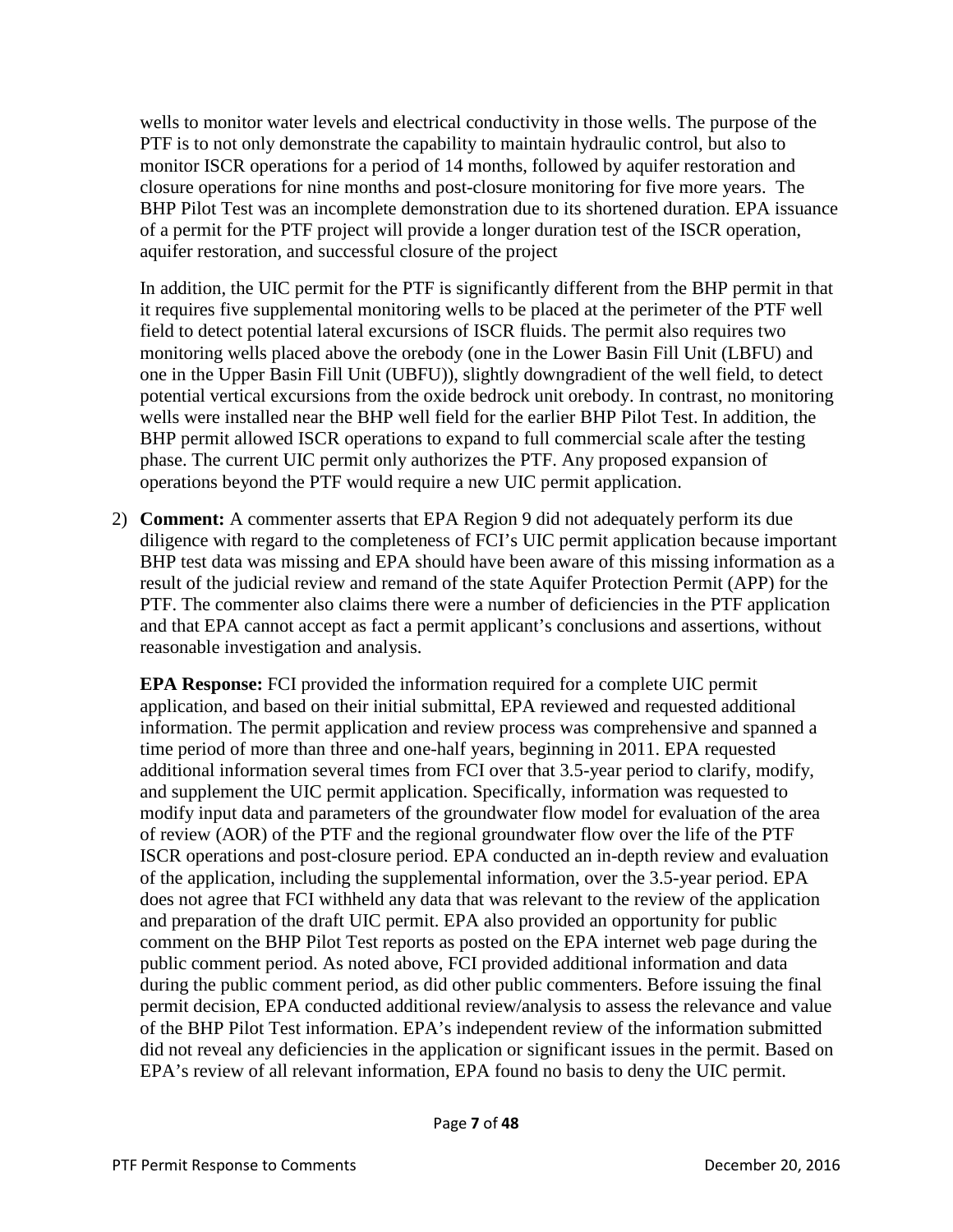However, as summarized above, EPA made minor revisions to the permit terms and conditions as a result of public comments submitted. EPA's review of the PTF application, preparation of a proposed permit, consideration of public comment, modification of some terms and conditions of the proposed permit, and issuance of the final permit decision followed the appropriate requirements in 40 CFR Part 124.

3) **Comment:** A commenter claims that EPA ignored a comprehensive adjudicatory proceeding, namely a state of Arizona Administrative Law Judge's review of ADEQ's Temporary Aquifer Protection Permit for the PTF, which addressed issues identical to those relevant to the draft UIC permit.

**EPA Response:** EPA disagrees that the Agency ignored the adjudicatory proceeding held by the State of Arizona prior to public noticing the draft UIC permit and issuing a final UIC permit for the PTF. A number of technical issues that were highlighted in the state's APP review process, including the groundwater flow model for evaluation of the AOR of the PTF and the regional groundwater flow over the life of the PTF ISCR operations and post-closure period, were addressed by FCI in their UIC permit application submittals. These submittals preceded EPA's issuance of the proposed UIC permit for the PTF. However, it is also important to note that ADEQ's Aquifer Protection Program is significantly different and independent from the federal UIC program. EPA's UIC permitting process resulted in proposed permit conditions that differed from those required in the Temporary APP, and EPA's regulations required a public participation process that was completed before EPA issued its final permit decision, which differed from the temporary APP process.

## **Migration Concerns Based on the BHP Pilot Test**

4) **Comment:** A commenter claims that EPA did not consider evidence of aquifer heterogeneity at the PTF location, and the commenter cites graphics that they assert provide evidence from the BHP test illustrating the presence of a "short circuit" in the aquifer and demonstrating aquifer heterogeneity. The commenter expresses concern that short circuits and preferential flow can allow acid escapes at the margin of the pilot project.

**EPA Response:** EPA is aware of the heterogeneity of the oxide bedrock orebody in terms of variable hydraulic conductivity (K). EPA believes that the Equivalent Porous Media (EPM) model utilized to inform the permit application is appropriate for the purpose of constructing a groundwater model of the orebody, with variations for consideration of fault zones that may provide preferential flow paths. EPA required FCI to modify the model to account for higher hydraulic conductivity in the plane of the major fault zone that intersects the PTF orebody. The AOR model demonstrated that excursions of ISCR fluids could occur for a distance of up to 201 feet beyond the well field assuming a loss of hydraulic control for 30 days, which EPA considers highly unlikely. Still, that distance is well within the proposed 500-foot AOR of the PTF well field, within which permit conditions require corrective action to prevent movement of fluids into or between USDWs. Moreover, a loss of hydraulic control for as long as 30 days is an extremely conservative assumption since the permit requires daily monitoring to detect loss of hydraulic control and requires corrective action to restore hydraulic control.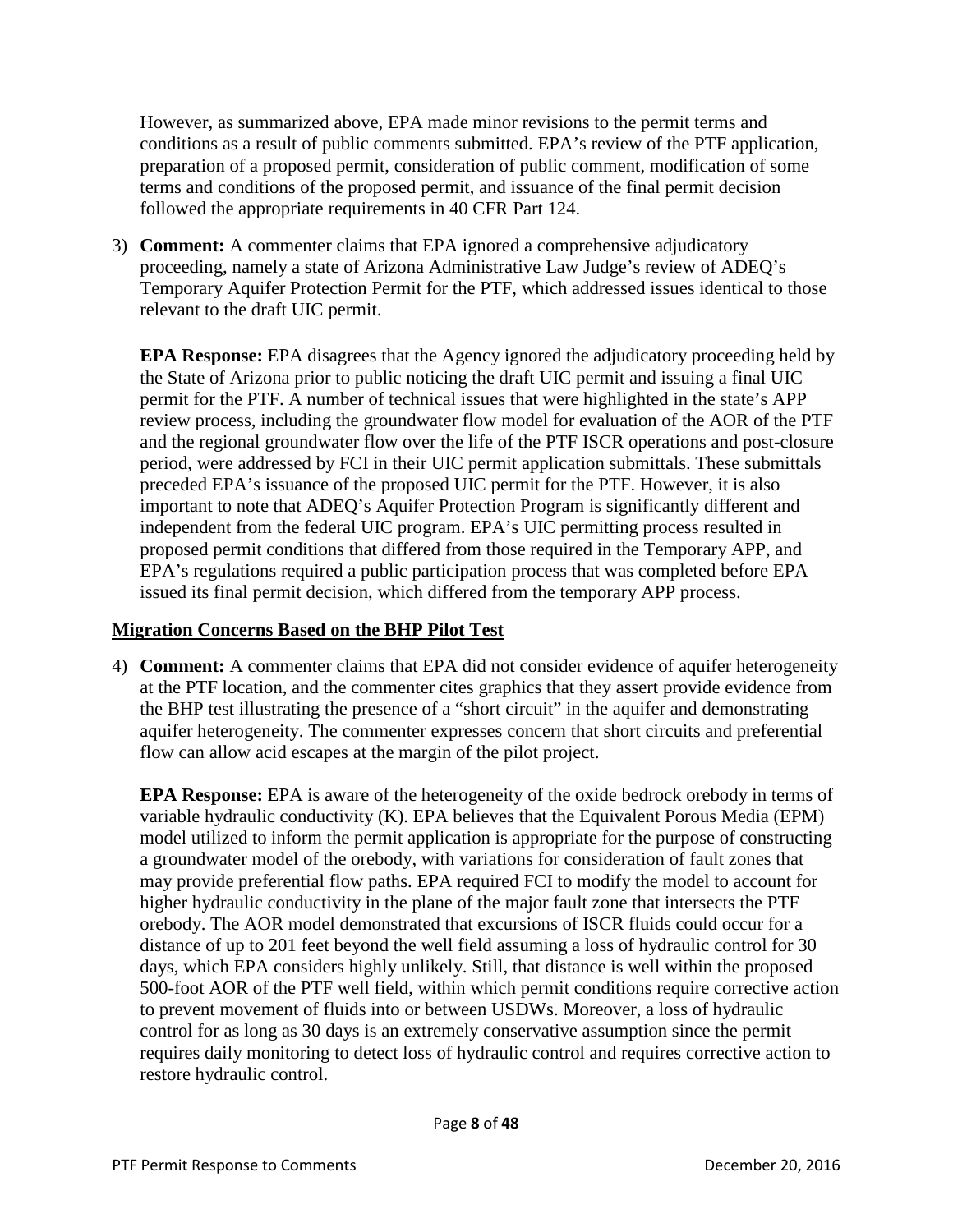Even considering the heterogeneity of the oxide bedrock zone, ISCR fluids will not migrate beyond the PTF well field as long as hydraulic control is maintained. The UIC permit requirements for maintaining an inward head gradient by means of extracting at least 10% more fluid than is injected, and monitoring electrical conductivity in observation wells, should ensure that ISCR fluids are contained within the PTF well field. In the highly unlikely event that an undetected excursion of ISCR fluids laterally beyond the observation wells or vertically into the LBFU or UBFU should occur, the supplemental monitoring wells would detect the excursion. In addition, in such an instance, FCI would be required to address the excursion by cessation or reduction of injection rates and continued or increased pumping at the recovery wells. EPA believes the more likely scenario is for any excursion to be detected by daily monitoring within the well field and corrected by adjustment of pumping and injection rates at individual wells to control and maintain inward flow to the well field in accordance with the permit conditions.

EPA agrees that the graphics presented by the commenter as evidence of potential "short circuits" that could result in "acid escapes" in the BHP well field indicate heterogeneity of the BHP Pilot Test orebody and the potential for preferential flow paths. However, this heterogeneity is not indicative of a loss of hydraulic control and resultant excursions of ISCR fluids. The commenter describes the short circuit as "a preferential flow pathway for water to move in an east-west direction near the bottom of the project site." The commenter further states that "[w]hen site geology has short-circuits, acid escapes are possible even when water balance and gradients seem to demonstrate hydraulic control." In addition, the commenter asserts that the BHP Pilot Test experienced "failed containment," but presents no facts to support that assertion. Fluids were contained within the well field and the "short circuit" was successfully reversed after reconfiguration of injection and recovery wells. EPA is confident that the more stringent monitoring requirements for hydraulic control and excursions at the PTF well field will ensure detection and reversal of any ISCR excursions beyond the well field.

In response, preferential flow paths may exist, but the graphics submitted by the commenter do not demonstrate a loss of hydraulic control and escape of ISCR fluids from the BHP well field. Furthermore, in support of the EPM model with major faulting applied by FCI, the Field Test Report cited by the commenter states that "the approach of equivalent porous medium embedded [with] significant discrete features matches field data very well in such a highly fractured and heterogeneous rock, as was found by Neuman (1982)." A groundwater consultant representing another commenter also supported the EPM approach for addressing heterogeneity in the models.

5) **Comment:** A commenter claims that the primary UIC permit conditions to demonstrate hydraulic control are not sufficient, and presents examples of simulations to illustrate particle capture analysis as a preferred method that is applicable to the proposed mining technology for the ore body.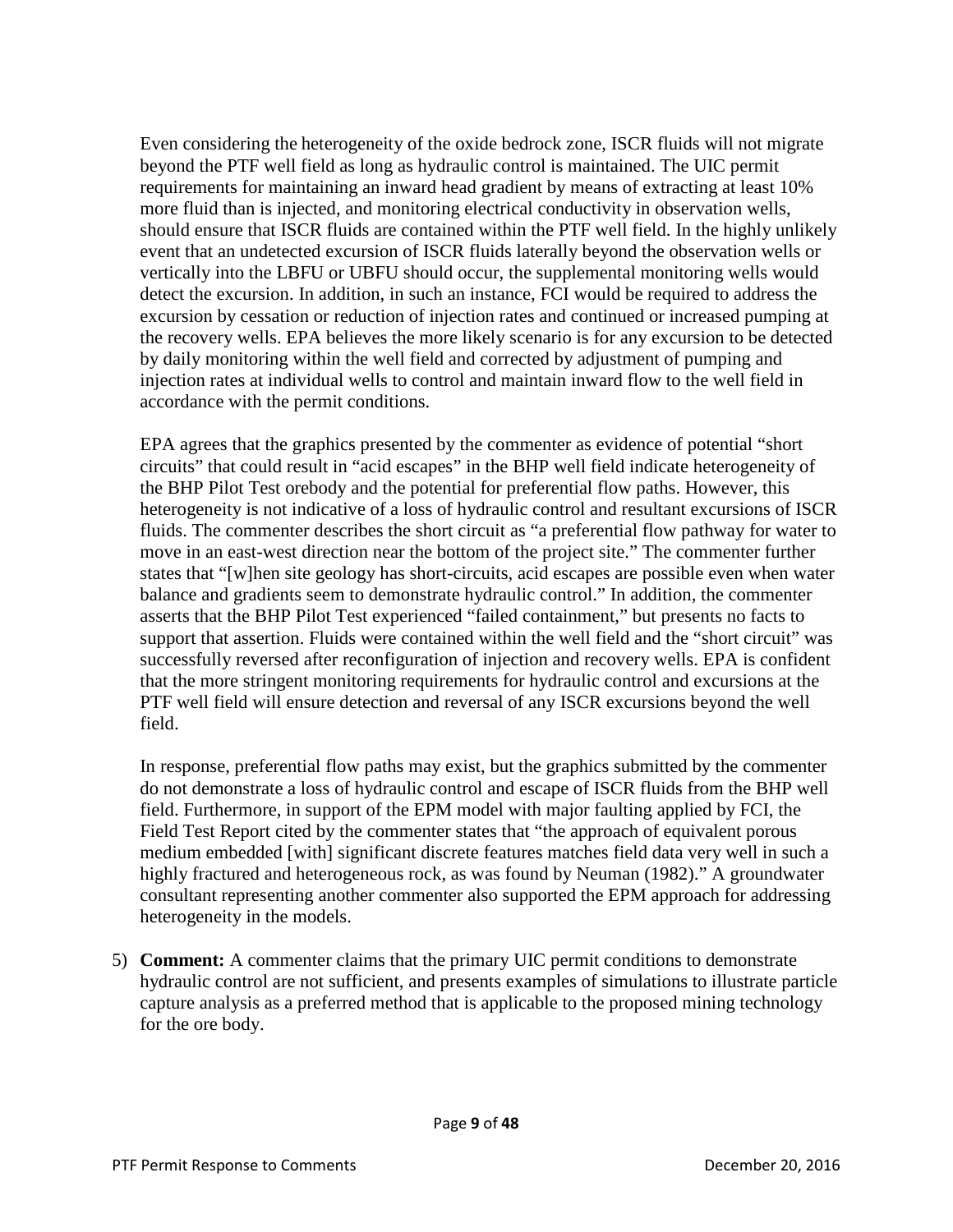**EPA Response:** Although not presented as an accurate predictive or analytical tool for the ore body, it appears that particle tracking models developed by the commenter show that hydraulic control may be weakened or lost temporarily, but can be restored by adjusting pumping and injection rates in selected wells. In addition, rinsing operations will remove ISCR fluids and restore the PTF aquifer to MCLs or pre-operational background levels, if those exceed MCLs, before closure of the well field is authorized.

Aquifer restoration is designed to prevent migration of contaminants downgradient beyond the AOR and exempted area after PTF closure. Monitoring the performance of the PTF operation will provide real data to enable the assessment of hydraulic containment capabilities for ISCR operations at the proposed site.

6) **Comment:** A commenter claims that EPA ignored conclusive evidence of failed hydraulic control and that relevant BHP data shows impermissible acid escape. The commenter asserts that acid solutions migrated vertically into the LBFU during the BHP Pilot Test and expresses concern that FCI cannot control the sulfuric acid solution injected into fractured bedrock. In related comments, other commenters expressed concern that injected solution would travel in unpredictable directions or that movement of water between upper and lower basins was possible.

**EPA Response:** BHP Pilot Test data and reports reviewed by EPA indicate that two instances of apparent losses of hydraulic control during the hydraulic control test lasted for no more than 24 hours. These temporary losses of hydraulic control were detected and quickly restored by operational changes to the injection and extraction regime, as BHP's UIC permit required. The comment regarding injected acid solution migrating horizontally to OWB-1 and OWB-4 within the BHP well field appears to be accurate, but does not consider that sulfate levels at these observation wells were quickly restored to background levels during initial aquifer rinsing operations. The BHP Field Test Report of October 1999 (see Section 5.4.4, page 99) provides a more complete discussion of the data and an explanation of the probable cause of the temporarily high sulfate levels in those wells. EPA believes that with additional safeguards built into the modeling, testing procedures, and monitoring of the PTF under the current permit (relative to the permit requirements for the BHP Pilot Test), hydraulic control of the PTF is expected to exceed that experienced during the successfully completed BHP Pilot Test.

Vertical excursions of injected acid solution into the lower 22 feet of the LBFU that occurred during the BHP Pilot Test described by the commenter were anticipated in the groundwater model of the BHP Pilot Test. The vertical excursion prediction and information on vertical migration of leach solutions into the LBFU was contained in the BHP report dated September 12, 2001, written by John Kline. The model prediction was 25 feet and the actual migration was measured at 22 feet according to that report. However, the basis for this reported excursion and measurement into the LBFU was electrical resistance tomography (ERT) data performed by Steamtech Environmental services for BHP during the injection test. EPA notes that the ERT data were considered unreliable above the top slot of the well screen by FCI and Adrian Brown, P.E. (see expert testimony for the State of Arizona Water Quality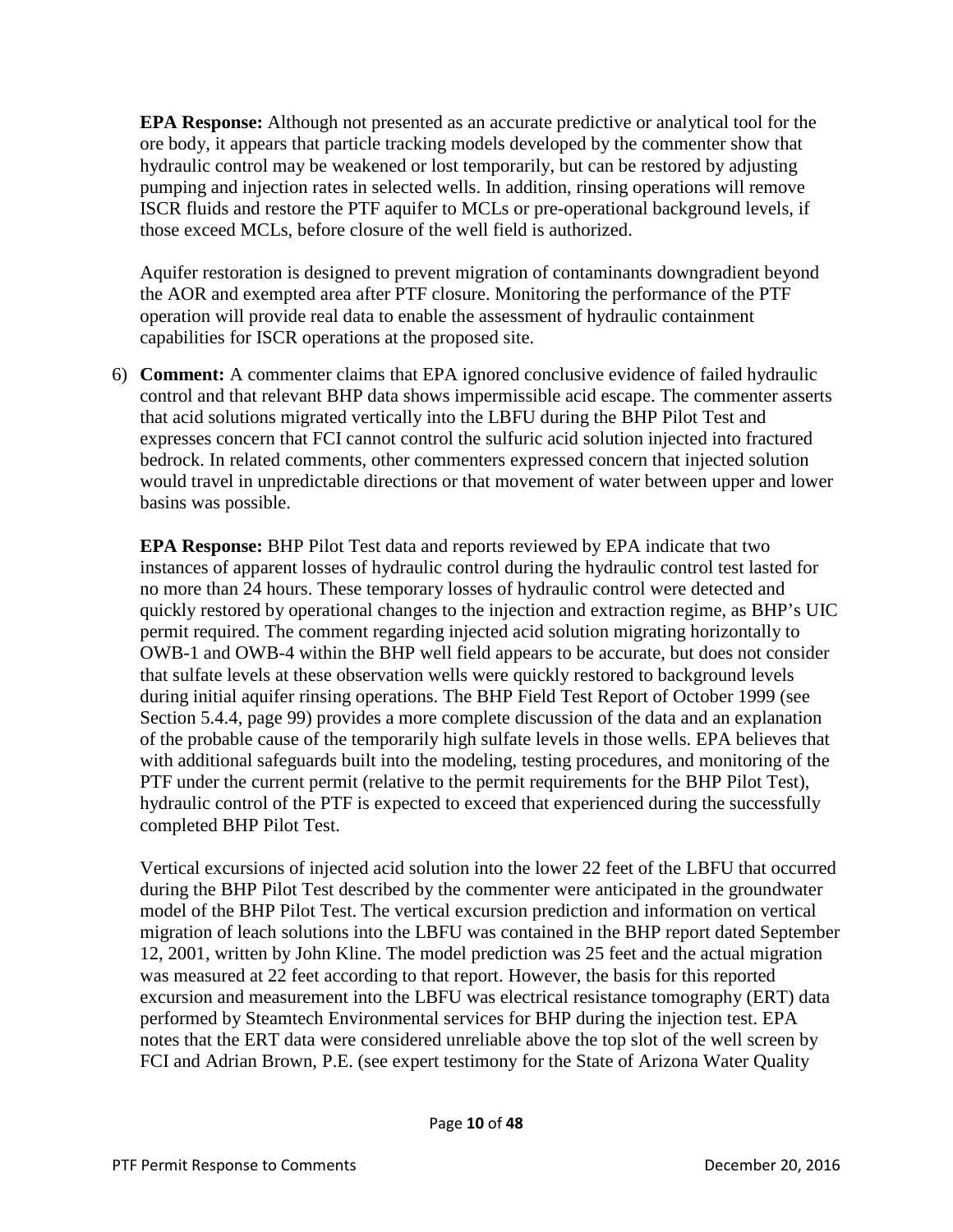Appeals Board hearing). Thus, EPA believes there is uncertainty as to whether a vertical excursion actually occurred. Notwithstanding this uncertainty, the lower 200 feet of the LBFU is in the exempt portion of the aquifer, so even if an excursion did occur, it was not a violation of the permit.

During operation with continuous monitoring, EPA expects the required injection and recovery well array to allow maintenance of the inward hydraulic control and prevent migration outside of the well field. As an additional preventative measure, EPA added to the final permit for the PTF that FCI shall properly install conductivity sensors through the LBFU/oxide interface in the observations wells, which are at the perimeter of the well field. Monitoring of bulk conductivity at those sensors will provide additional protection against excursions into the LBFU and UBFU. Based on past testing at the property, the Middle Fine Grained Unit (MFGU) between the basin fill units is a confining unit further preventing vertical fluid movement. Moreover, the additional conductivity monitoring at the PTF well field should detect any excursions into the LBFU zone and trigger contingency actions to restore hydraulic control or reverse vertical migration of lixiviant as needed. Any vertical excursions into the LBFU could also be addressed, if necessary to ensure adequate protection of USDWs, by requiring higher pumping rates in the recovery wells or lower injection rates in the injection wells.

Any possible excursions into the LBFU will be contained to the PTF well field area until they are reversed during aquifer rinsing and restoration operations. That was the case at the BHP site where aquifer restoration standards were attained in 2004 and approved by EPA in July 2005. Furthermore, the BHP point-of-compliance (POC) wells open to the LBFU have not experienced any ISCR-related exceedances. For the PTF UIC permit, the M57 supplemental monitoring well in the LBFU located downgradient at the perimeter of the PTF well field will also serve to detect any potential excursions into the LBFU and trigger remedial actions if that should occur. Finally, the M61 supplemental monitoring well, to be located east of the PTF well field, and open in the lowermost interval of the LBFU at the intersection of the Sidewinder Fault with the LBFU, will serve to detect any potential excursions in the fault zone and trigger remedial actions as required by EPA.

7) **Comment:** A commenter claims that BHP was not able to contain injected acid mining solutions as intended, and that monitoring and reporting did not alert EPA to the horizontal escapes of acid mining solution experienced by BHP.

**EPA Response:** The interpretation of the BHP data presented by the commenter regarding horizontal escapes of acid mining solution is misleading. The elevated sulfate concentrations in two observation wells were temporary and returned to background levels after reconfiguration of key injection and recovery wells, as discussed in the draft BHP Field Test Report of October 1999, and as described in the Response to Comment 6 above. Water quality monitoring in the observation wells was not a permit requirement, but was performed by BHP voluntarily. For the PTF permit, water quality at the PTF is required to be monitored at the supplemental monitoring wells to ensure any potential excursions are detected and reversed before escaping the AOR. The water levels and electrical conductivity readings are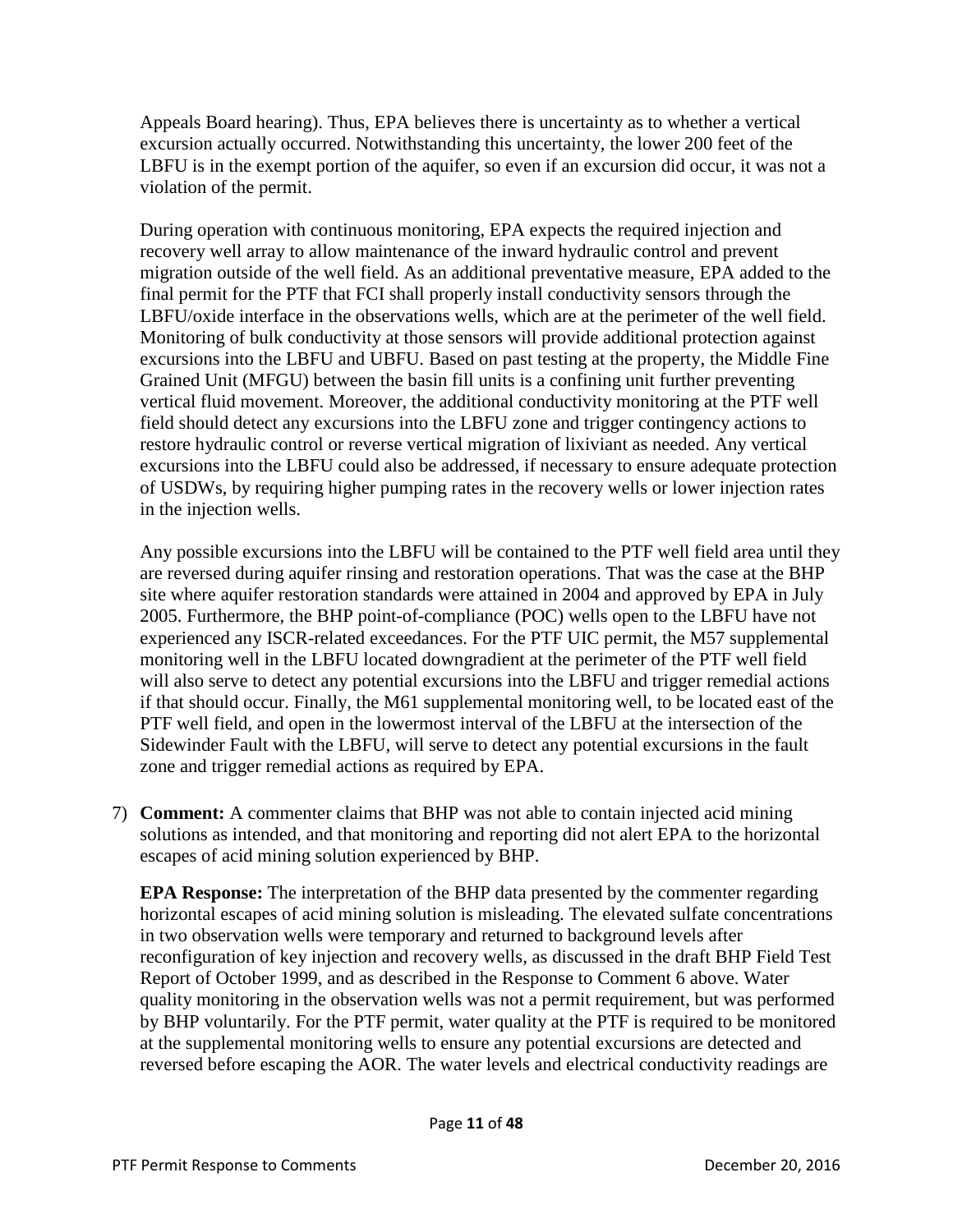also required to be monitored at the observation wells for assurance of hydraulic control. If acid and sulfate levels are elevated at observation wells, EC readings will increase as an indicator of high sulfate levels, which will trigger contingency actions to prevent migration beyond the well field and require reporting to EPA.

8) **Comment:** A commenter asserts that BHP Pilot Test data provides insight regarding escape of acid and demonstrates that EPA needs to make critical changes in the UIC permit. The commenter points to the BHP Pilot Test's acid-water balance measurement as not demonstrating control of injected solution because BHP maintained the required differential between injection and recovery, yet a post-test acid balance demonstrated that at least 12% of the injected acid was not recovered.

**EPA Response:** Data reviewed by EPA do not support the commenter's statement regarding "acid-water balance measurement." Sulfate recovery for the BHP test, as an indicator of "acid-water balance", was essentially complete before aquifer rinsing was completed in 2004, which is indicative of a complete acid-water balance at that point. Acid-water balance measurement during the early rinsing stage, which is when the 12% injected acid imbalance referenced by the commenter was noted, is not a valid method for demonstrating control of injected fluid. Control is maintained by withdrawing 10% more fluid than is injected and demonstrated by maintenance of an inward gradient of at least one foot between the observation and recovery wells and below action levels for bulk electrical conductivity in the observation wells. Moreover, sulfate recovery and acid-balance is expected to be demonstrated and background sulfate levels to be restored with completion of the aquifer rinsing operations.

9) **Comment:** A commenter claims that the BHP Pilot Test data showed that measurements of inward hydraulic gradients failed to account for well inefficiencies and that EPA needs to revise the PTF permit to address this issue.

**EPA Response:** EPA disagrees that a change is necessary to the PTF UIC permit. Under the PTF permit conditions, the one-foot water level differential between observation and recovery wells is a minimum requirement and can be increased if data show it is not sufficient to maintain hydraulic control, based on electrical conductivity readings in observation wells. Operational flexibility built into the draft PTF permit will allow for modifications of the rate of extraction well over-pumping to account for well inefficiencies, or other factors, in order to maintain inward hydraulic gradient.

10) **Comment**: A commenter claims that the BHP Pilot Test permit did not require any monitoring of vertical migration inside of the well field, and that was a factor contributing to acid escaping.

**EPA Response:** BHP Pilot Test monitoring did have some issues contributing to uncertainty of whether fluids were contained in the injection and recovery zone, which are described in Response to Comments 4 and 6. In the PTF permit, the LBFU and UBFU will be monitored downgradient at the northwest perimeter of the well field in monitoring wells M57-LBF and M56-UBF, respectively. Also, EPA added a permit condition requiring bulk electrical conductivity monitoring through the LBFU/oxide interface in the observation wells to detect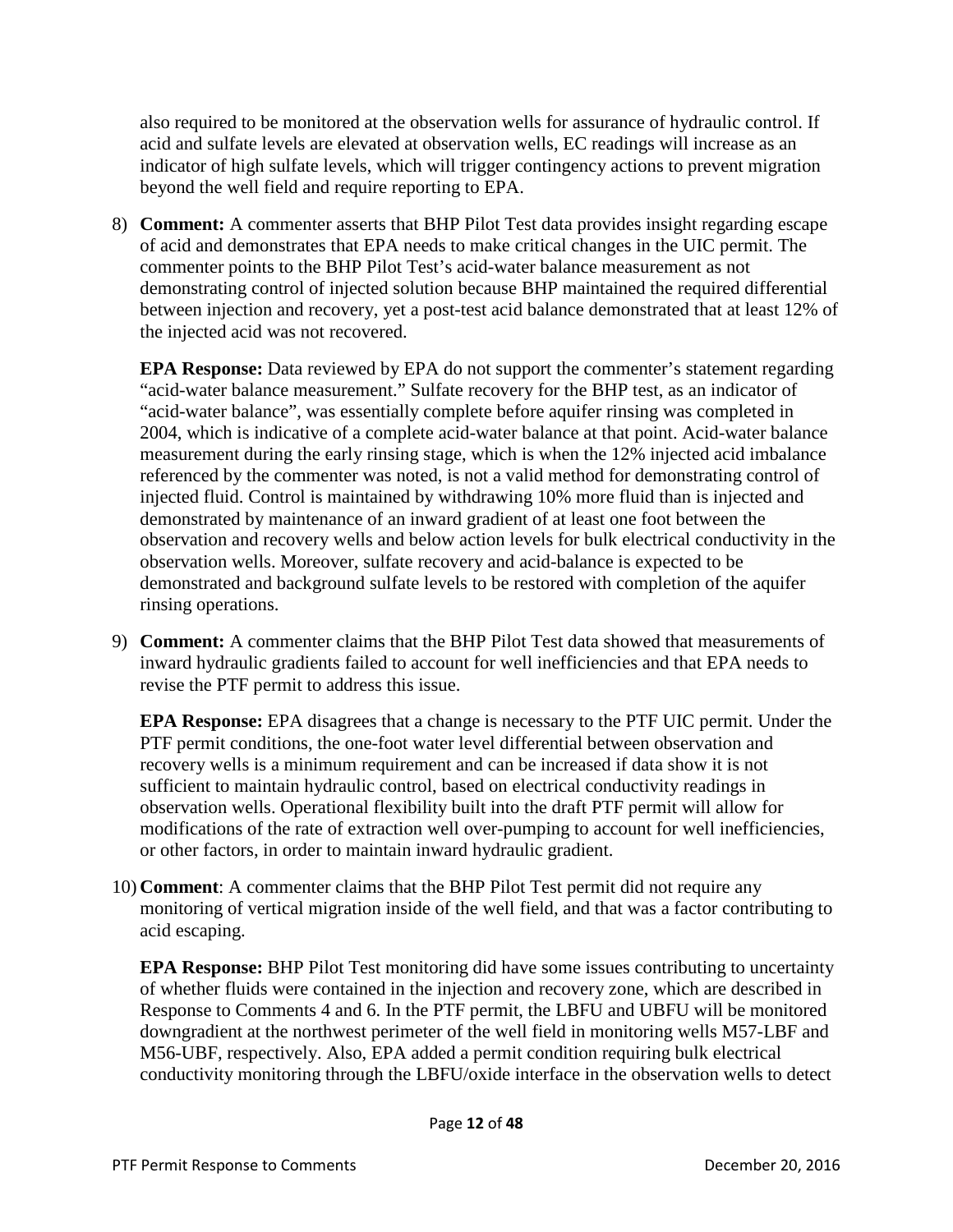vertical migration of leach solutions and contaminants, as discussed in other Responses. As discussed in prior Responses to Comments 4 and 6 above, EPA's review of the BHP Pilot Test data and reports indicates that the test was ultimately successful at demonstrating hydraulic control and aquifer restoration.

11) **Comment:** A commenter asserts that BHP conducted tracer tests that showed strong flows due north and due west, in addition to the northwest regional flow, which demonstrates the need for two additional observation wells in the PTF permit – one due north and another due west of the injection/recovery well field.

**EPA Response:** EPA believes that the seven planned observation wells are sufficient and their locations are appropriate for ensuring hydraulic control of the PTF operations to prevent migration of ISCR fluids. The purpose of monitoring EC data at the observation wells is to ensure hydraulic control and detect any escape of ISCR fluids between adjacent recovery wells before migrating beyond the recovery wells. Tracer tests at the BHP site cited by the commenter are not necessarily representative of flow at the PTF site. Furthermore, two observation wells are located at the western and northern periphery of the PTF well field, and monitoring wells are situated to detect flow due west and north as well as northwest of the PTF well field.

12) **Comment:** A commenter cites data from the BHP Pilot Test regarding vertical migration of mining solutions into the LBFU and questions how EPA can allow such migration to occur at the PTF site, which they claim is the primary drinking water supply for a growing city.

**EPA Response:** EPA disputes that vertical migration of ISCR fluids into the lowermost portion of the LBFU during PTF operations is likely to occur. Movement of ISCR fluids into the LBFU was predicted to be 20 to 40 feet at the BHP site, and under a worst case scenario of a loss of hydraulic control for up to 30 days, modeling for the current permit indicates up to 54 feet of vertical migration into the LBFU at the PTF site. However, the lowermost 200 feet of the LBFU is not a protected "underground source of drinking water" because it is an exempted portion of the aquifer. Moreover, all ISCR constituents must be reduced to acceptable levels in compliance with permit conditions before post-injection aquifer rinsing stops and EPA authorizes closure of the PTF. The PTF permit also requires monitoring of the LBFU water quality to ensure that any ISCR constituents, if present, do not migrate downgradient beyond the AOR. These conditions will ensure protection of any underground sources of drinking water outside the PTF site. Refer to the Response to Comment 6 above for more discussion on this issue.

13) **Comment:** A commenter cites concerns about the BHP Pilot Test in 1998, including a groundwater elevation increase of almost 200 feet in recovery well BHP-5 during the start-up of the pilot test and discrepancies in hydraulic control between recovery and observation wells pair BHP-5 and OWB-4. The commenter also questioned the methodology for measuring conductivity values in the BHP observation wells compared to that used for the BHP recovery wells, and alleged that this lack of certainty in the methodology raises questions about the hydraulic control demonstration.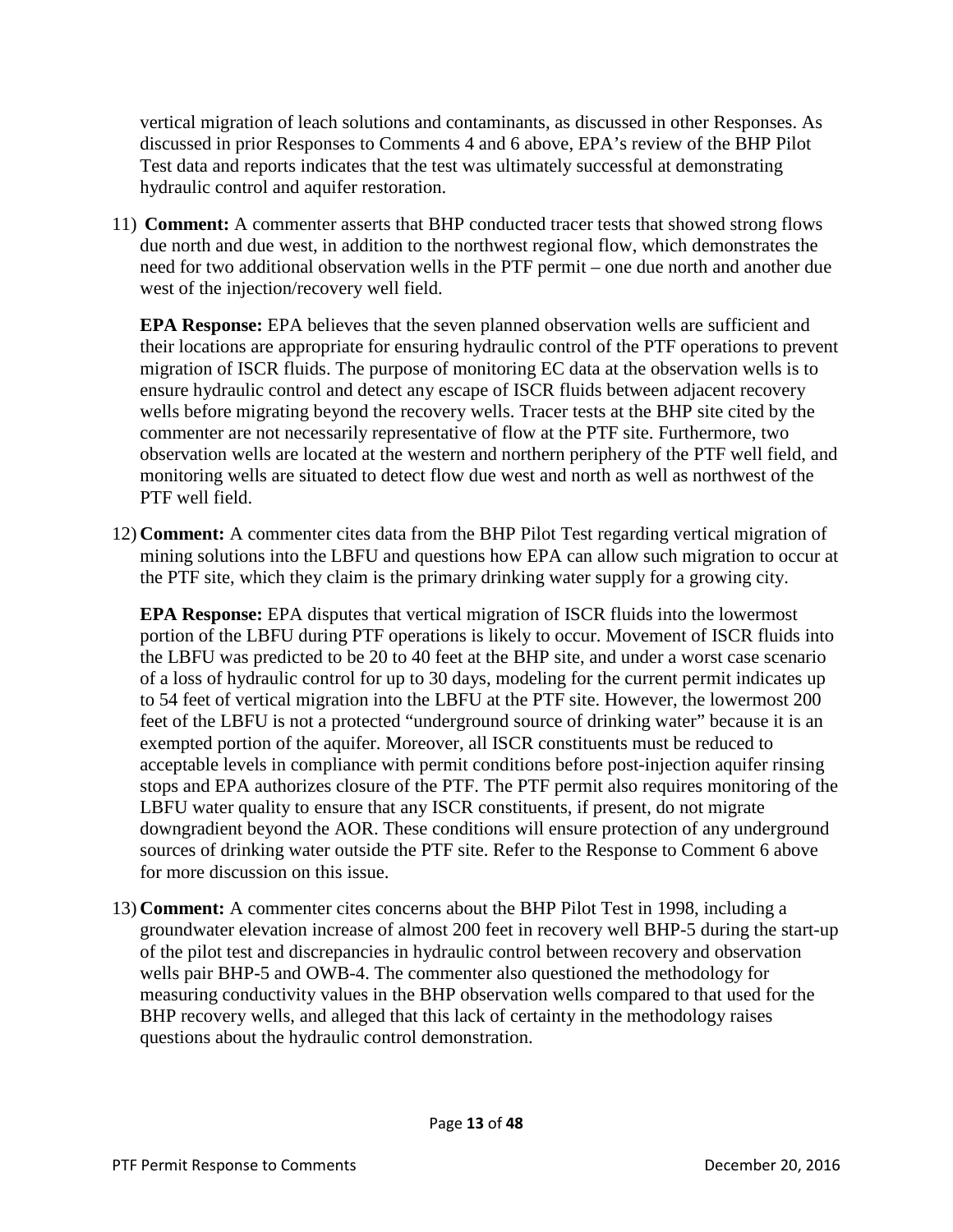**EPA Response:** EPA acknowledges that the water level differential between the OWB-4 and BHP-5 wells in the early days of the hydraulic control demonstration in late 1997 and early 1998 was unstable as noted by the commenter. However, the water level differential between these wells was positive after 10 days of operations and remained positive with an average of approximately five (5) feet for the duration of the 90-day BHP demonstration. EPA considers these data a demonstration of BHP's ability to restore and maintain hydraulic control after an initial brief period of instability.

As previously noted, EPA was satisfied with the BHP hydraulic control demonstration in 1998, however, we are including more stringent requirements for monitoring and maintaining hydraulic control in the UIC permit for the PTF operation.

Regarding the commenter's issue concerning measurement methods for electrical conductivity in the BHP wells, EPA agrees there was some uncertainty. The depths of sampling relative to the injection zone in the paired BHP recovery wells (i.e., nearest perimeter recovery well to each observation well) was not identified, which raises a potential concern that the samples may not have been representative of water quality at the injection zone depth. The PTF permit requires installation of conductivity sensors at key intervals in the observation, recovery, and multi-level sampling wells at the PTF well field, which will ensure samples are representative of the injection zone depths. This issue was one of the bases to require more reliable electrical conductivity monitoring in the PTF permit to demonstrate hydraulic control.

## **The Existing Aquifer Exemption**

14) **Comment:** A commenter asserts that the existing aquifer exemption should have been revoked at the same time EPA revoked the existing UIC permit issued to BHP in accordance with law and EPA policy.

**EPA Response:** For clarification, to date, EPA has not revoked the existing UIC permit that EPA originally issued to BHP Copper in 1997. As EPA noted in our August 5, 2010 letter to Curis Resources (now Florence Copper Inc.), responding to their request for a minor modification and transfer of the existing UIC permit, the Agency determined that the most appropriate course of action was a revocation and reissuance process for the UIC permit, per 40 CFR §§ 144.38 and 144.39. With EPA's issuance of the final UIC permit for the PTF, the existing UIC permit is concurrently revoked. Regarding the commenter's assertion that EPA should revoke the existing aquifer exemption at the same time the existing UIC permit is revoked, EPA does not agree. EPA's action on the existing and new UIC permits is separate from the existing aquifer exemption, and EPA's action to revoke and reissue the UIC permit does not affect the existing aquifer exemption, which was approved by EPA in 1997. Neither federal statutes, EPA regulations, nor Agency policy require that EPA revoke an aquifer exemption when a UIC permit is revoked.

15) **Comment:** Commenters describe several changes in circumstances that are present today in the area around the aquifer exemption in comparison to when the exemption was first granted in 1997. Examples of these changes include local zoning changes from industrial to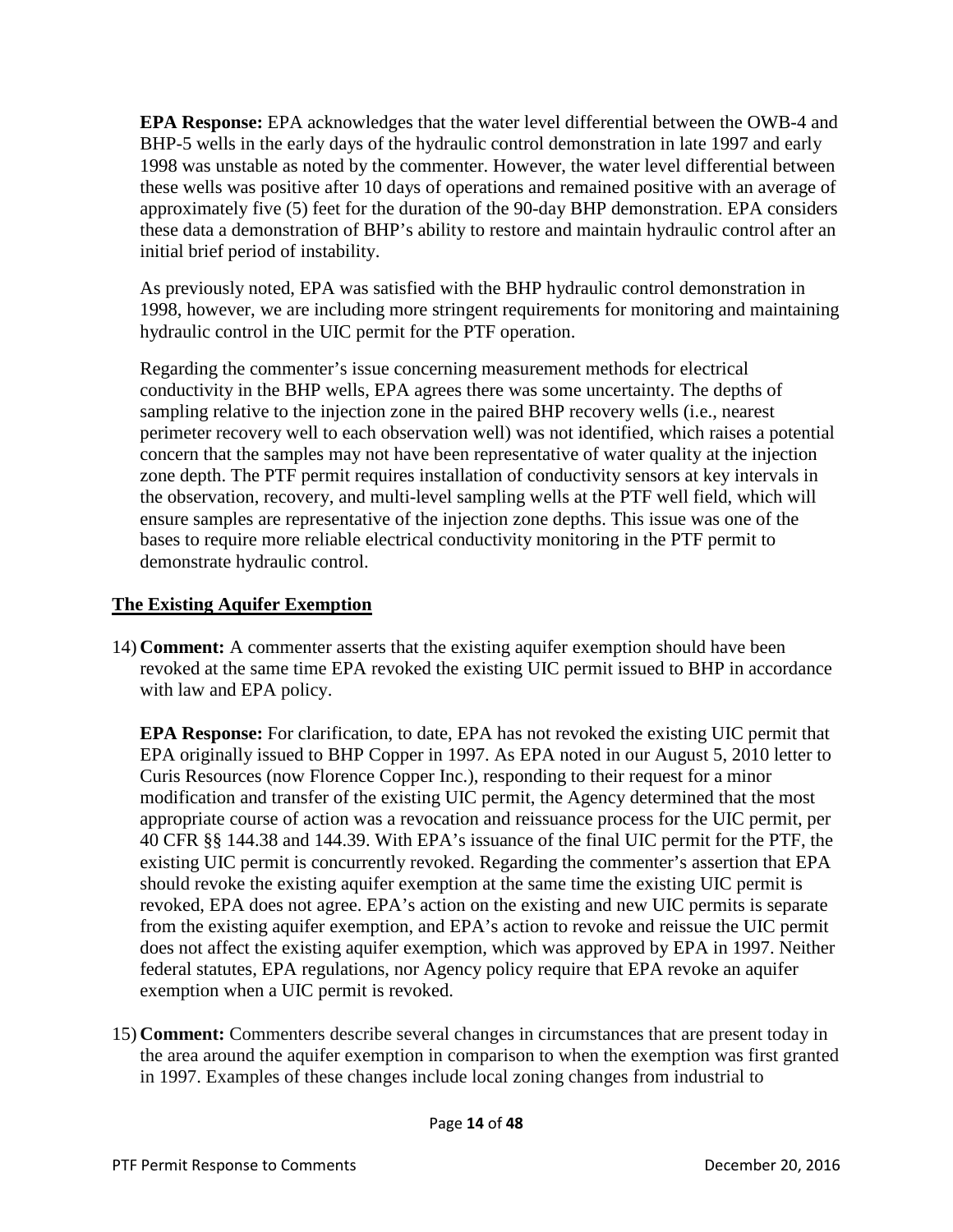residential/commercial, plans for future development which include potential use of the LBFU outside the ore body for drinking water wells, and the installation of drinking water wells downgradient of the mine site. A commenter alleges that these changes provide justification for EPA's denial, revocation or rescission of the aquifer exemption and asserts that EPA has modified exemptions in other instances due to changes in facts and circumstances.

**EPA Response:** EPA understands that changes have occurred in the vicinity of the proposed project area and downgradient of the site. However, these circumstances do not compel EPA to make changes to the existing aquifer exemption, approved in 1997. The existing aquifer exemption, which was not challenged at the time of its approval in 1997, has been in place throughout the time when the local land use changes identified by the commenter occurred. With EPA's issuance of the PTF permit, the Agency is not obligated to reexamine the basis for the original aquifer exemption. However, out of an abundance of caution, EPA elected to review whether the portion of the existing exempted aquifer that would be impacted by the PTF operations continues to meet the aquifer exemption regulatory criteria in 40 CFR  $§146.4(a)$  and (b)(1). The PTF operations will be conducted entirely within the existing exempted area. This review was not a formal reevaluation or reconsideration of the aquifer exemption, and EPA's action to approve the PTF permit is not a re-approval of the existing aquifer exemption. The exemption was validly approved by EPA in 1997, it has remained in force since that time and the exemption remains in place today, unaltered by EPA's approval of the PTF permit.

For review of the exemption criterion in 40 CFR §146.4(a), EPA considers whether groundwater areas proposed for exemption currently serve as a source of drinking water. EPA considers "current sources" to include water that is currently withdrawn for drinking water purposes as well as water that will be withdrawn in the future by wells that are currently in use<sup>[1](#page-14-0)</sup>. For the PTF, EPA reviewed whether the groundwater within the AOR is currently being withdrawn for drinking water and if such ground water will be withdrawn in the future by drinking water wells currently in existence. EPA confirmed that there are no drinking water wells withdrawing water from the identified portion of the aquifer today, which is consistent with the exemption status of that aquifer. In addition, EPA determined that the groundwater in the project's AOR would take at least 127 to 211 years to travel the distance to the nearest potential (inactive) drinking water well (ADWR No. 55-212512), located approximately 1.2 miles downgradient of the PTF well field. EPA based this determination on an estimated hydraulic conductivity ranging from an average of 15 feet/day to a maximum of 25 feet/day and a groundwater flow velocity of 30 to 50 feet per year in the LBFU. If tortuosity of pore spaces were considered in the calculation, the travel time would be even longer. Moreover, because ADWR No. 55-212512 has only been used for test purposes and has not been used for municipal drinking water purposes, EPA documented in our Draft Permit Statement of Basis the groundwater migration to the location of the closest

l

<span id="page-14-0"></span><sup>1</sup> See Memorandum, *Enhancing Coordination and Communication with States on Review and Approval of Aquifer Exemption Requests under SDWA*, from Peter Grevatt, Director, EPA Office of Ground Water and Drinking Water, dated July 24, 2014)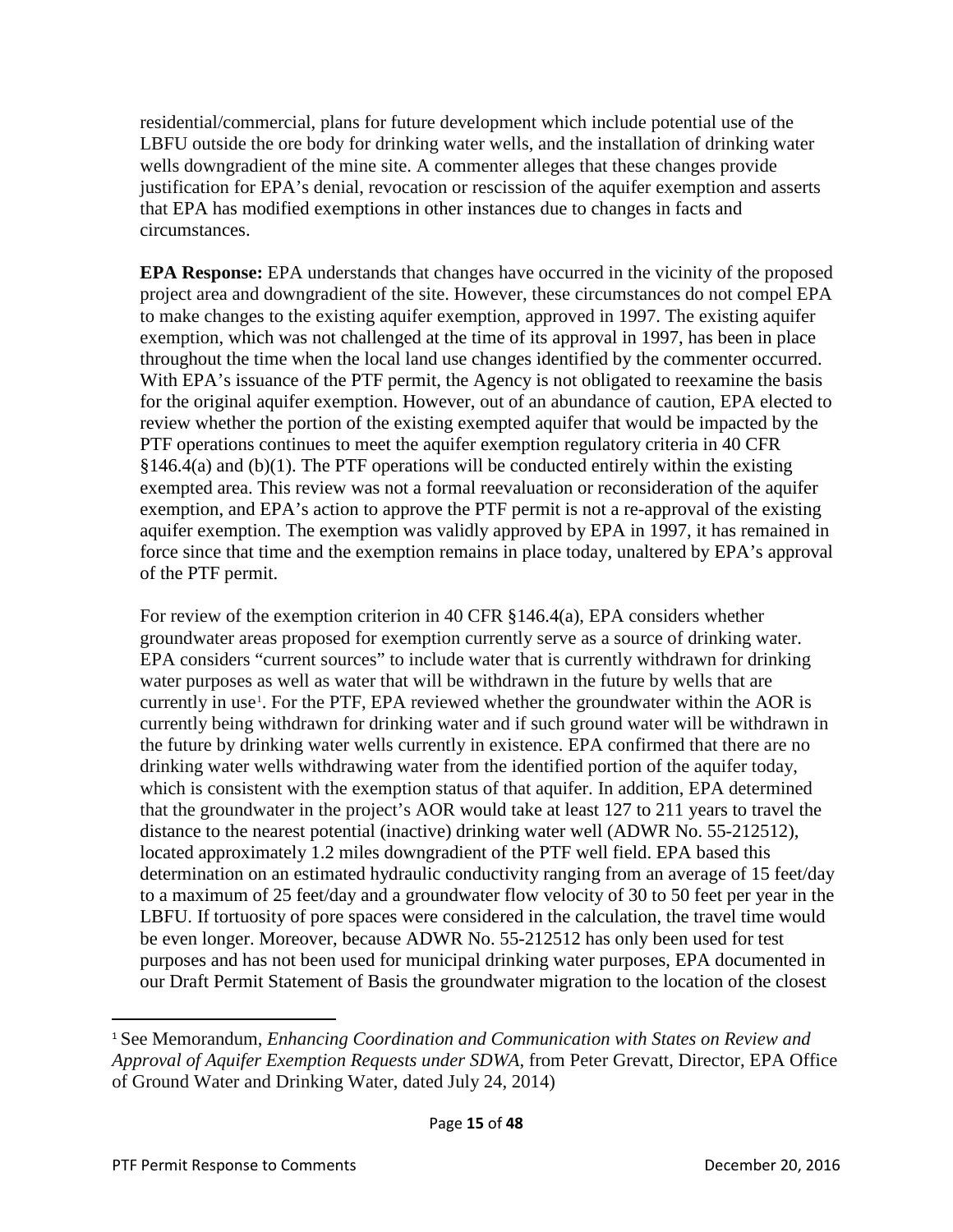active drinking water well. As described in the Statement of Basis, the travel time from the LBFU above the PTF mine zone to the closest active drinking water well (at Merrill Ranch) would be greater than 200 years. This time period exceeds the reasonable lifetime of any active public drinking water wells.

EPA also reviewed the exemption criterion at 40 CFR §146.4(b)(1), and documented that the portion of the aquifer within the project's AOR will not be a potential future source of drinking water due to the presence of minerals that are expected to be commercially producible. Based on this review, EPA concluded that the portion of the existing exempted aquifer that would be impacted by the PTF operations continues to meet the aquifer exemption regulatory criteria.

Finally, the PTF permit contains technical provisions and aquifer restoration requirements to ensure that the downgradient non-exempt drinking water aquifer is adequately protected. Please refer to EPA's Response to Comment 20 for additional discussion of the aquifer protection in the LBFU.

16) **Comment:** A commenter asserts that EPA did not follow applicable regulation and guidance for exempting aquifers. In particular, for mining permits, the commenter claims that the exempted area is to be kept as small as possible while still allowing mineral extraction. The commenter also alleges that a recent EPA rulemaking and permitting decisions follow this approach. Finally, the commenter cites a figure used in a Region 9 EPA presentation that shows an exemption area completely within a project's AOR, and asserts that this approach is the only appropriate application of an aquifer exemption.

**EPA Response:** The comment that EPA did not follow applicable regulations and guidance because the aquifer exemption boundary is larger than necessary for the PTF operation represents a misunderstanding of EPA's current action. In the current action, EPA is approving the PTF mining permit for activity wholly within the boundary of the existing aquifer exemption. As noted in a prior response, EPA's current action to approve the PTF permit has no effect on the existing aquifer exemption. EPA defined the aquifer exemption boundaries in 1997, in consideration of the particular characteristics of the permitted project, the mining site, and the specific purpose of in-situ copper recovery. The 1997 exemption boundary was based on the entire extent of the ore body that contains minerals expected to be commercially producible, with an additional lateral buffer zone of 500 feet from the ore body. In establishing the existing exemption boundary, EPA adhered to applicable regulations and guidance for aquifer exemption approval.

In addition, as described in our response to Comment 15 above, EPA conducted a review to confirm that the portion of the existing exempted aquifer that would be impacted by the PTF operations continues to meet the aquifer exemption regulatory criteria.

Regarding the figure from an EPA Region 9 presentation, that figure is not a representation of all aquifer exemption scenarios. Rather, the figure was a simple example that illustrated one approach for proposed uranium ISR mining. Also, the recent rulemaking referenced in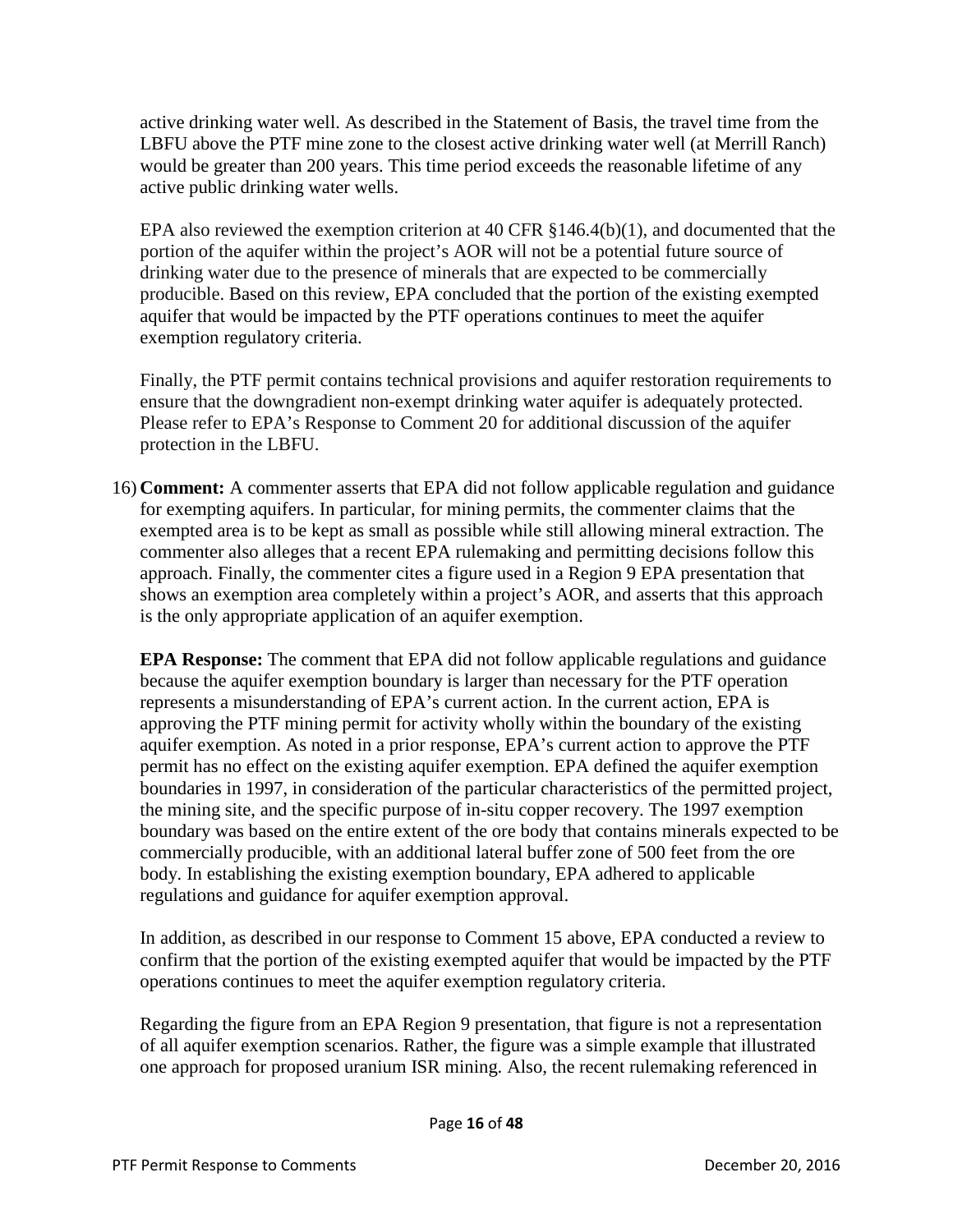the comment is a proposed rule specific to commercial uranium mining projects, and the permitting examples provided are for proposed uranium ISR projects. Uranium ISR mining rules and projects are not appropriate analogues for comparison to a small-scale copper recovery pilot test such as the PTF. Please refer to EPA Response to Comment 55 which describes some of the significant differences in the hydrogeologic characteristics, processes, and operations involved in ISR mining for copper versus uranium.

17) **Comment:** A commenter questions the basis for EPA's exemption of the Lower Basin Fill Unit (LBFU), which is the aquifer immediately above the copper ore body. The commenter alleges that the Agency erred in including the LBFU as an exempt aquifer, and that the exemption of the LBFU is not consistent with EPA's regulations and guidance. Reasons provided by the commenter include that there are existing plans to use the LBFU within the exempted area as a source of drinking water and that the LBFU does not contain commercially developable mineral resources that might justify an exemption. The commenter also asserts that the Upper Basin Fill Unit (UBFU) (the aquifer above the LBFU) is contaminated, and that EPA has chosen to protect the UBFU, but will not protect the exempted portion of the LBFU.

**EPA Response:** As previously noted, EPA is not granting an aquifer exemption with the present PTF permit action. The lateral and vertical boundaries of the exempted aquifer were approved in 1997 based on site specific hydrogeologic conditions and the subsurface contours of the ore body. The LBFU and the highly fractured ore body are directly connected hydrologically, and therefore, both formations are a part of the aquifer that EPA exempted. A commercially producible quantity of copper is present within the aquifer that is comprised of both the ore body and portions of the LBFU. Therefore, EPA properly determined, when approving the aquifer exemption in 1997, that the portion of the aquifer being exempted contained a commercially producible quantity of a mineral and met the criteria in 40 CFR §  $146.4(b)(1)$ .

As discussed in earlier responses, EPA's exemption criteria include a requirement that the proposed aquifer does not currently serve as a source of drinking water and that it cannot now and will not in the future serve as a source of drinking water. Regarding future use of the aquifer, EPA's regulatory criteria include specific conditions and circumstances which, if met, establish that the aquifer in question cannot and will not be used as a future source of drinking water. Included among the specific conditions and circumstances which establish that an aquifer will not serve as a future source is the presence in the aquifer of a commercially producible quantity of minerals or hydrocarbons. With respect to the exempted aquifer at the PTF site, this aquifer was validly exempted in 1997, in part due to the presence of a commercially producible quantity of copper. Plans referenced in the comment for potential consideration of the aquifer for future drinking water use were developed after the aquifer exemption was approved by EPA.

Finally, the commenter's concerns about protecting the UBFU, and not the LBFU, warrant clarification. Both the UBFU and the downgradient portion of the LBFU, which lies outside the exempt area, meet the definition of an USDW, as defined in 40 CFR §144.3, and are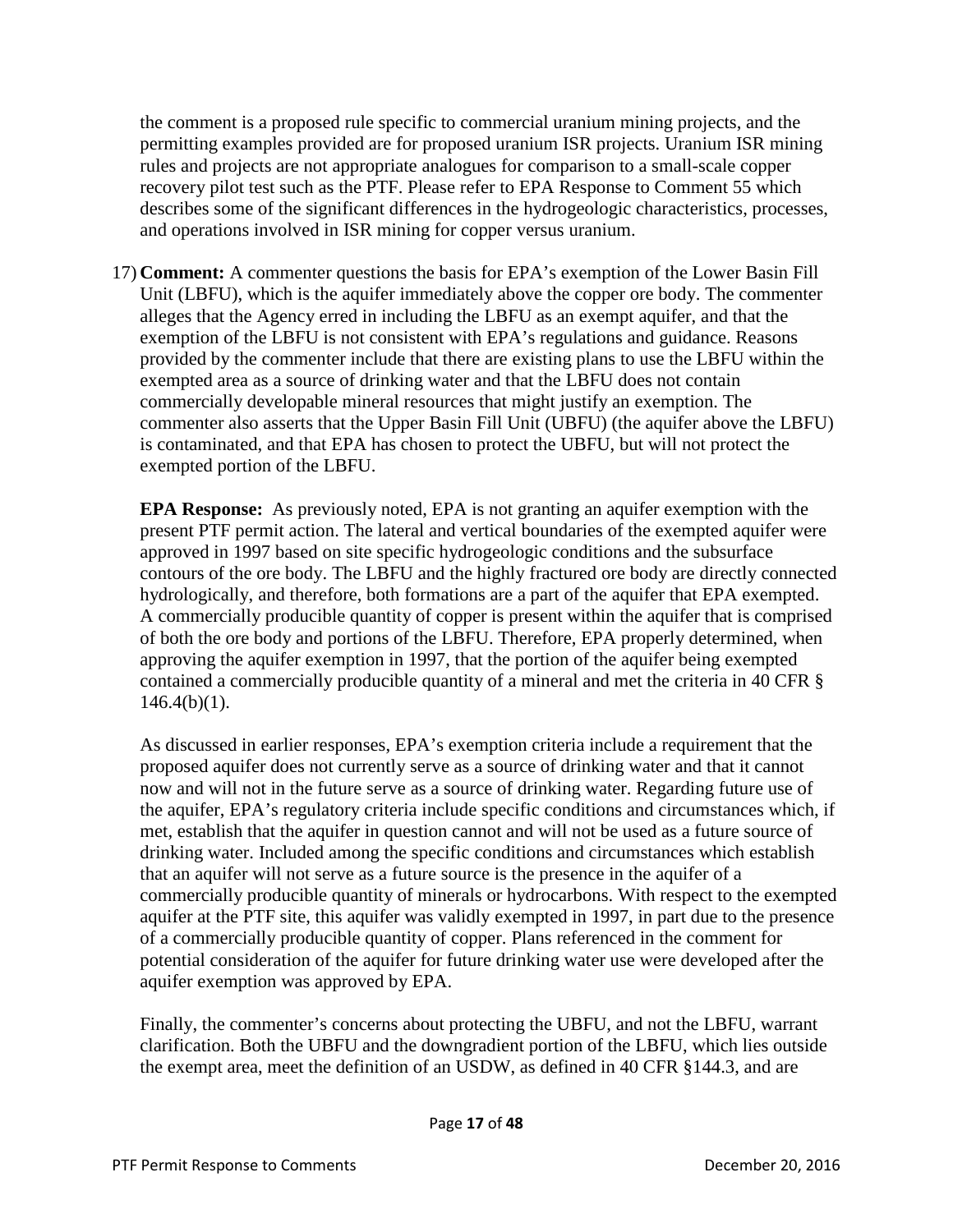protected under the Safe Drinking Water Act. This USDW protection has not changed since the original approval of the aquifer exemption in 1997. Moreover, in the current PTF permit action, EPA prescribes permit conditions to prevent migration of fluids from the well field out of the AOR and the exempted area, restore the aquifer to MCL or pre-injection background levels, and monitor for ongoing protection of USDWs.

18) **Comment:** A commenter raises questions and concerns about the AOR for the PTF, including its size relative to the boundary of the exempt aquifer. The commenter also claims that if EPA approves a large exemption area, then the AOR must be even larger. Finally, the commenter states that EPA should require FCI to close all of the boreholes within the exempted aquifer and area of review, address the problem of the underground mine shafts, and close numerous other wells on and near its property.

**EPA Response**: The AOR, also known as a zone of endangering influence, is the area surrounding injection wells in which the pressures in the injection zone may cause migration of the injection or formation fluids out of the injection zone and into a USDW, as described in 40 CFR § 146.6(a)(1)(ii). It is not necessary for the AOR to be larger in size, or even the same size, as the area of an exempt aquifer, since the AOR is determined based on factors that are not related to the size of an exempt aquifer. The size of the AOR is based on the distance of the expected pressure influence resulting from the permitted injection activity. In the PTF permit process, EPA determined the AOR, based on information in the UIC application and EPA regulation at 40 CFR § 146.6, to be the area of the PTF well field and a circumscribed width of 500 feet beyond the well field.

The calculated zone of endangering influence is at the edge of the PTF well field during periods when an inward hydraulic gradient is maintained, and extends through the lateral distance the groundwater may migrate beyond the well field from the maximum permissible excursion (i.e., loss of hydraulic control) of 48 hours, as defined in the final permit. The Permittee demonstrated in their application that the proposed AOR of 500 feet surrounding the PTF well field is conservative with respect to protecting USDWs because it is 7.5 times the actual distance that injection fluids may migrate during the maximum permissible excursion of 48 hours. In addition, this AOR also provides a safety factor of 2.5 to 4 times the actual distance that fluids may migrate under a worst-case scenario of a 30-day period of excursion.

Applicable to the AOR for the PTF permit, EPA included permit conditions, as corrective actions, requiring FCI to properly plug and abandon coreholes and other wells within the AOR prior to injection. These requirements do not include the underground mine shafts because the shafts are not within the AOR. The "corrective action requirements" (per 40 CFR § 146.7) will serve to prevent fluid movement through holes or wells in the AOR that could act as a conduit or leak into the upper USDWs, which are not exempt aquifers.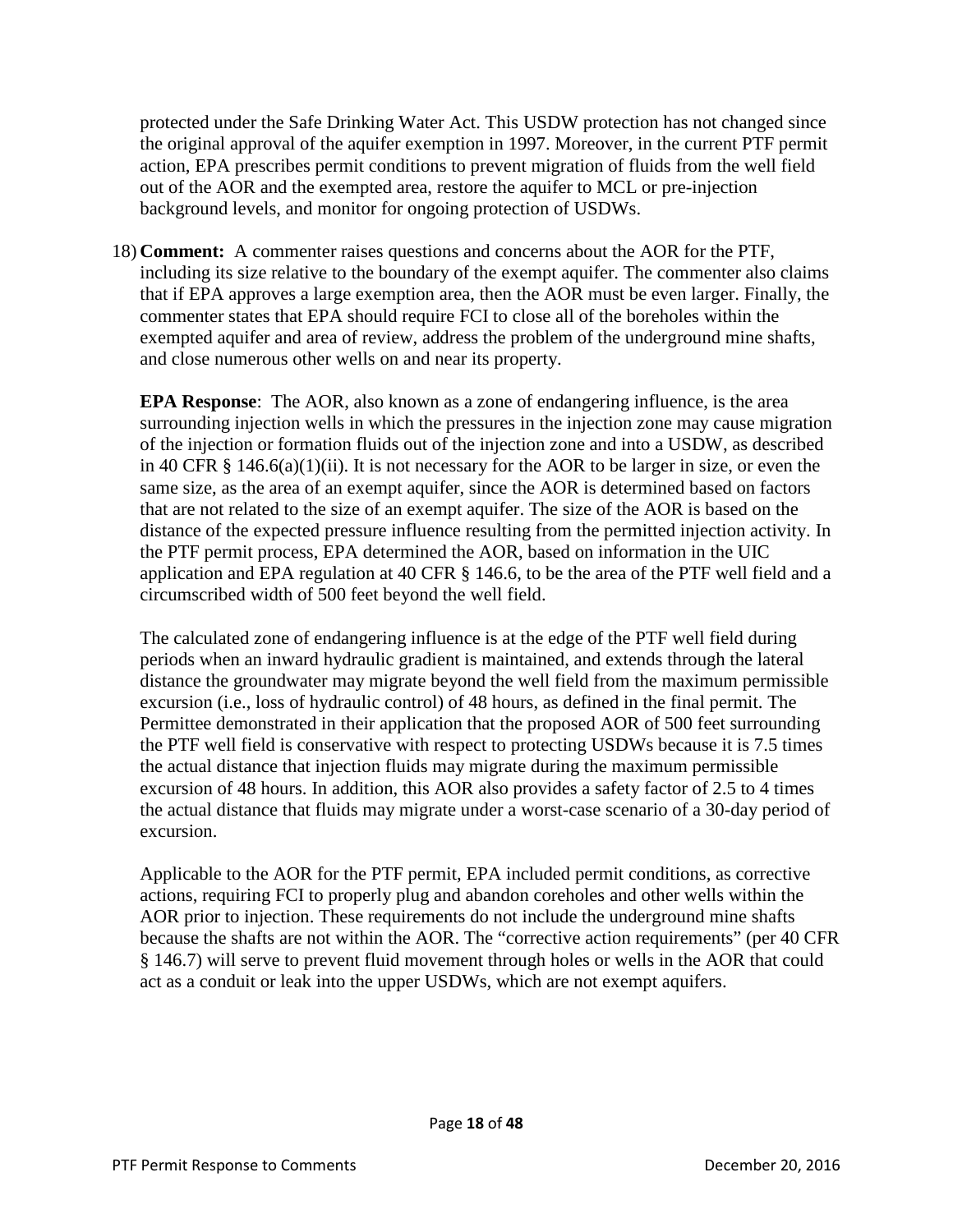#### **Drinking Water Concerns Near FCI Mine Site**

19) **Comment:** Commenters state that the nearest well to the FCI property is Johnson Utilities' "Anthem 4" (ADWR No. 55-212512), which is located 1.2 miles directly downgradient of FCI's PTF. A commenter adds that although not currently active, Anthem 4 was installed to meet future water demands for the expected growth in the area, and that the LBFU has regional importance as a drinking water supply.

**EPA Response:** The well identified by the commenter (ADWR No. 55-212512) is located approximately 1.2 miles downgradient of the PTF well field and is an inactive well installed to meet future water demands, according to the commenter and the well registry on the Arizona Department of Water Resources (ADWR) internet site. During the two years that the PTF operates under hydraulic control, the ground water in the LBFU would be pulled down to the recovery wells. After that, the estimated travel time for groundwater in the LBFU from the PTF well field to this well ranges from a minimum of 127 to 211 years, based on estimated groundwater flow velocities of 30 to 50 feet per year in the LBFU. ADWR's Assured and Adequate Water Supply rules require the source water supply in the aquifer for drinking water wells to be available on a continuous basis for 100 years. Therefore, EPA assumes that the expected life of this drinking water well would be no more than 100 years and could be considerably less than 100 years in this case because the subject well has not yet been activated for municipal drinking water purposes. Moreover, the PTF permit requires FCI to rinse the aquifer once injection ceases so that water quality is returned to MCLs or pre-operational background levels if greater than MCLs, thereby further ensuring that any constituents in the PTF groundwater will not reach the identified well.

20) **Comment:** Commenters assert that additional permit conditions are needed to protect the LBFU, because the permit would allow contaminants to be discharged into the LBFU. A commenter also states that no baseline standards have been established for aquifer restoration.

**EPA Response:** The PTF permit conditions are fully protective of all USDWs, as defined in 40 CFR §144.3, which includes the un-exempted portion of the LBFU and the UBFU. Injected fluids will be contained within the oxide bedrock zone and approximately the lower 55 feet of the 200-vertical foot exempted portion of the LBFU, even in modeled worst-case scenarios (i.e., loss of hydraulic control for 30 days). Based on a 48-hour loss of hydraulic control, which is the maximum time that a loss of hydraulic control would occur under permit conditions, vertical excursions are expected to result in no significant migration of injected solution into the LBFU. Background concentrations for water quality parameters in the permit will be determined for PTF wells and supplemental monitoring wells before injection begins. These data will establish aquifer restoration standards for the PTF wells and water quality standards at the POC and supplemental monitoring wells. During aquifer restoration operations, the permit requires that the oxide zone and the potentially impacted portion of the LBFU be restored to original baseline water quality, or to federal MCLs if greater than baseline concentrations. Groundwater quality monitoring will ensure that aquifer restoration standards are met within the PTF well field and continue for five years or more after restoration is achieved.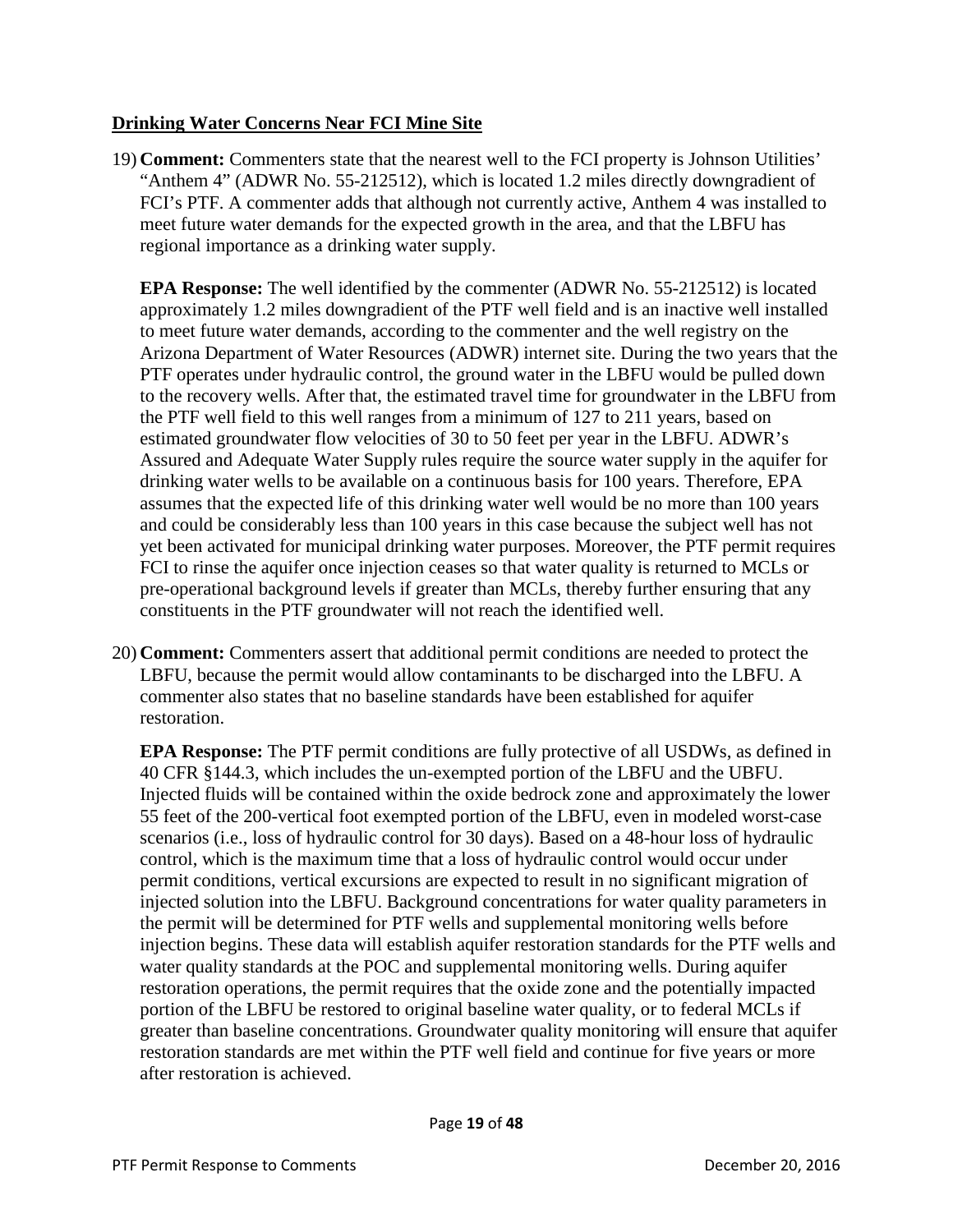21) **Comment:** A commenter refers to plans for growth that will require development of new wells in the LBFU just outside of FCI's western property border and notes that after the mine property sat idle since the early 2000s, the surrounding area was locally zoned as a master planned community. The commenter also states that because the mine is not consistent with this planned future development, nearby governmental entities, such as the Town of Florence, formally oppose FCI's proposed mine.

**EPA Response:** As was noted in our response to Comment 15 above, EPA understands that changes have occurred in the vicinity of the proposed project area and downgradient of the site since the late 1990s. However, local ordinances and zoning restrictions do not replace EPA's responsibility to implement the UIC program under the Safe Drinking Water Act to ensure protection of USDWs under our statutory authority. Based on the conditions in the PTF permit, EPA believes that the surrounding USDWs will be protected, as required, regardless of surface land use and ownership. See EPA's response to Comment 20 above for additional discussion regarding protection of drinking water sources.

## **Monitoring**

22) **Comment:** A commenter recommends that EPA include pre-injection testing requirements in the permit, including a sequential well field development and testing concept to properly determine the hydrogeology of the well site. The commenter claims that only after conducting appropriate tests can FCI properly design and drill observation and multi-level wells where potential escapes of injected fluid will travel.

**EPA Response:** The sequential well field development and testing concept suggested by commenter is not necessary because the site has been extensively tested by FCI and by previous owners of the property. Further, permit conditions require additional testing and evaluation before ISCR operations commence. The permit requires that FCI submit a detailed well testing plan for EPA review before drilling the PTF wells and conducting the tests. Two additional observation wells, located due west and north of the well field, were recommended by the commenter. The permit provides for seven observation wells placed at strategic locations between the recovery wells at the PTF perimeter, and EPA believes these wells will be adequate to confirm hydraulic control of PTF operations and to detect and allow reversal of any possible excursions to prevent migration of ISCR fluids beyond the observation well locations.

23) **Comment:** A commenter claims that the UIC permit's hydraulic control conditions will not ensure containment of injected acid, nor will they meet the objective to trigger an alert before contaminants escape. The commenter asserts that the permit erroneously compares recovery of water rather than acid or sulfate and states that FCI's method of calculating volume differentials will mask failures of hydraulic control. The commenter also notes that the BHP UIC permit, like the current permit, required more water pumped out than was injected, but they claim that does not prove that migration of acid mining solutions is prevented. Finally, the commenter asserts that the permit's conditions to ensure hydraulic control will not be successful because of the lack of well-to-well volume comparisons, constant volume differential requirements, and more accurate flow monitoring.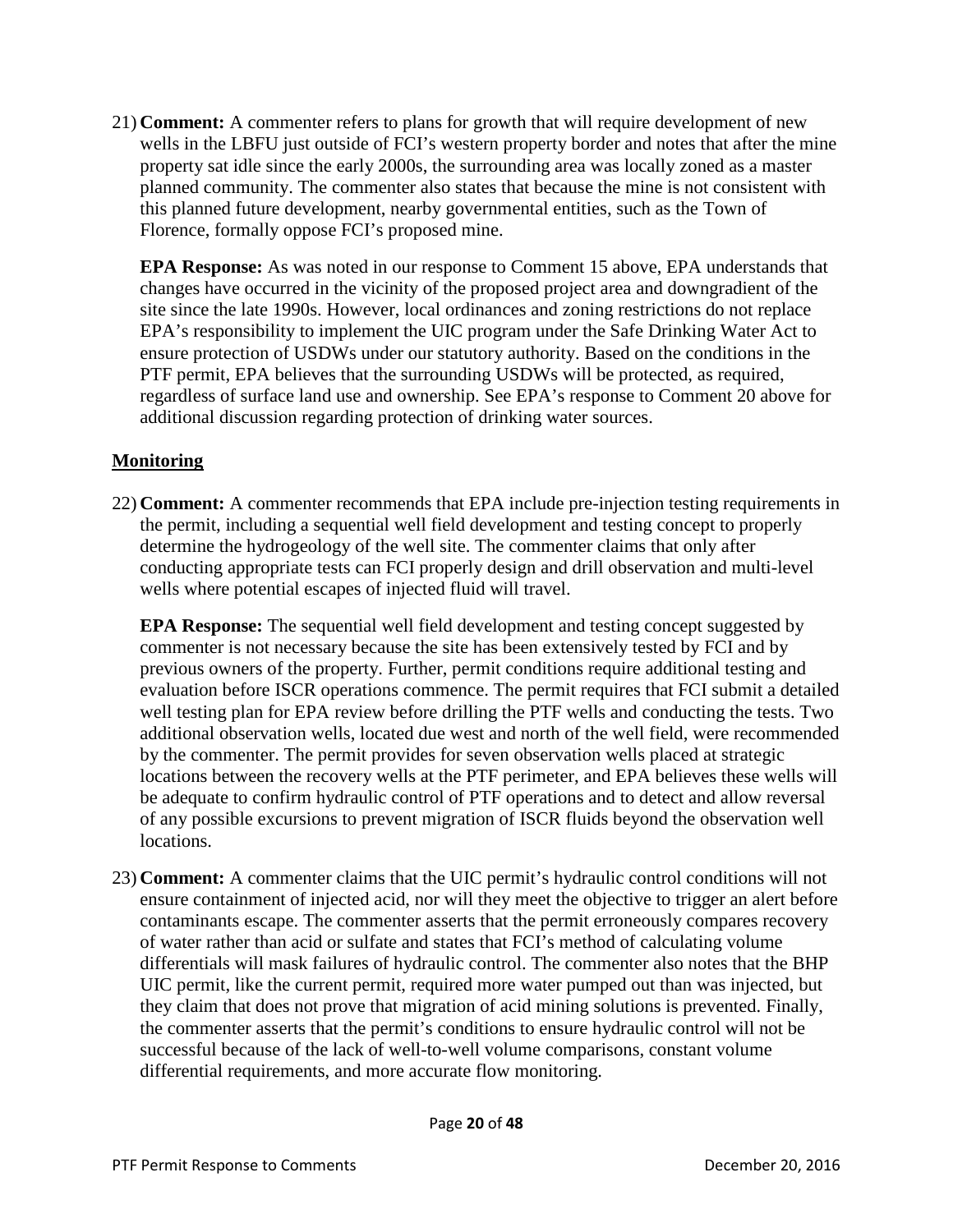**EPA Response:** These comments are based on an inaccurate assumption and premise that the differential volume ratio of fluids extracted versus fluids injected is the criterion for measuring hydraulic control. The inward flow gradient and electrical conductivity (EC) data are in fact the basis for measurement and evaluation of hydraulic control. Monitoring and management of extraction and injection rates are the means for maintaining the inward flow gradient and ensuring that hydraulic control is restored in the event that bulk EC readings at the observation wells exceed action levels. In addition, the permit includes a provision that the 110% extraction to injection volume ratio is subject to adjustment based on inward flow gradient and EC data. EPA understands the fluid recovered will include groundwater from outside of the well field, which is the reason for the permit's minimum 110% extraction to injection volume ratio, with potential adjustment to account for PTF operating experience and results. FCI will pair observation wells with two adjacent recovery wells, and they are required to monitor and measure inward flow gradient in all observation/recovery well pairs to ensure an inward flow gradient of at least one foot is maintained between all well pairs.

If EC data at observation wells indicate that the one-foot minimum is insufficient, the permit allows it to be adjusted accordingly (see Part II.H.1.b of the permit). Also, in the final permit, EPA clarified that the minimum inward gradient may be adjusted only with prior written approval from EPA (see Part II.E.1.b). One of the objectives of the PTF is to determine the optimum values of inward flow gradient and extraction to injection flow ratios for ISCR operations at the FCI property.

As EPA noted in the Response to Comment 8, it is misleading to conclude that because the recovery rate for sulfuric acid was only 88% in the BHP Pilot Test project, there was a failure to control acid migration. Eighty-eight percent was the reported recovery in September 1999 after rinsing for only 18 months. BHP reported sulfate recovery at 98.6% in 2001 and approximately 100% in 2004 when rinsing operations were terminated. The Brown and Caldwell report dated April 21, 2004 and prepared for Merrill Mining as a Proposed Cessation of Hydraulic Control at the BHP Pilot Test Field states that the low sulfate concentrations in 2003 sampling of the BHP wells suggest that practically all of the 2 percent sulfuric acid solution that was injected into the leach zone had been removed. The current UIC permit requires that sulfate recovery be measured and completed during the PTF restoration process to ensure water quality standards are attained before PTF closure is authorized.

24) **Comment:** A commenter claims that the permit conditions requiring excess extraction and a minimum one-foot water level difference (i.e., inward gradient) are not protective of surrounding groundwater in light of hydraulics and chances of acid escape from the process zone. The commenter also relates this concern to the BHP Pilot Test gradient data for wells BHP-9 and OWB-4. The commenter asserts that the data showed an inward hydraulic gradient, but that OWB-4 had numerous high sulfate concentrations in March and April 1998, indicating horizontal acid escapes toward that observation well even when BHP complied with the water gradient condition in its permit. Finally, the commenter suggests that well inefficiencies causing errors in the water levels that are greater than the minimum one-foot differential could lead to a false conclusion that an inward gradient is maintained in compliance with the permit condition.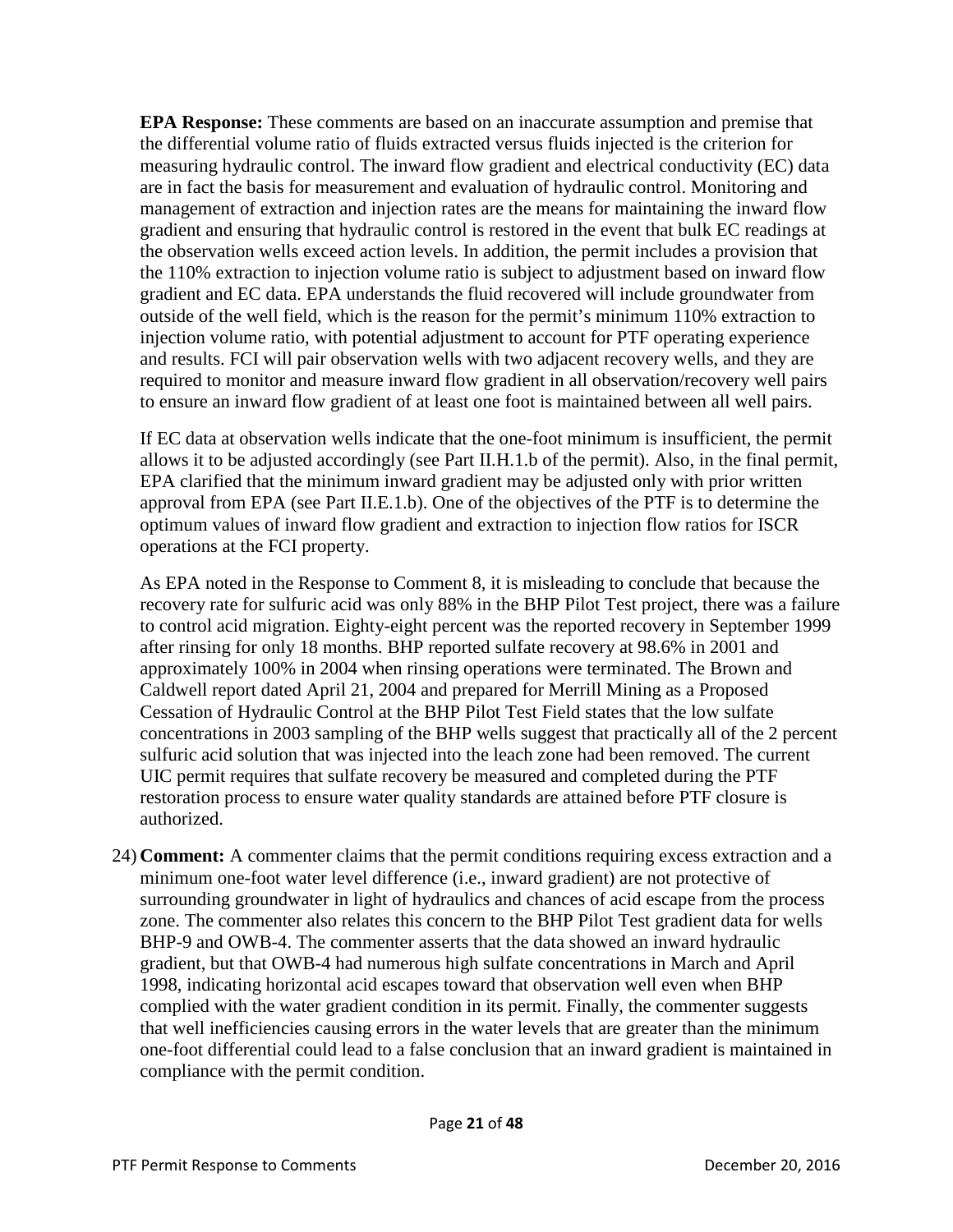**EPA Response:** The commenter does not acknowledge that the PTF UIC permit requires electrical conductivity monitoring in observation wells to monitor and ensure hydraulic containment of ISCR fluids, in addition to monitoring differential water levels and excess extraction to manage and control containment of ISCR fluids. As described in the above Response to Comment 6, EPA added bulk electrical conductivity monitoring and clarifications for observation well monitoring through the ore body and LBFU interface. EPA believes that continuous monitoring and daily management of injection and extraction rates at individual wells will be sufficient to maintain hydraulic control and to restore it if there is a temporary loss of hydraulic control. Excess extraction rates are expected to be sufficient to overcome the low velocity of the groundwater flow to the northwest and prevent the escape of ISCR fluids between extraction wells. In addition to this well field monitoring, the supplemental monitoring wells will be placed within the AOR perimeter and above the exempted zone in the LBFU and UBFU to ensure that any excursions are detected and reversed before escaping the AOR or into a nonexempt zone above the exclusion zone. Moreover, the natural vertical gradient between the LBFU and the bedrock zone is downward, which should increase net flow into the bedrock zone during PTF recovery and rinsing operations and sustain flow into the bedrock zone during the post-closure period. In response to the comments that BHP did not maintain hydraulic control in the spring of 1998 between the BHP-9 and OWB-4 wells, while there was a temporary loss of hydraulic control, it was restored after BHP reconfigured the wells as evidenced by a massive drop in sulfate concentrations to background levels after the reconfiguration and continued rinsing operations. Furthermore, there was no indication of a sustained loss of control during ISCR operations at the BHP test site. The elevated sulfate level in OWB-4 was likely due to injection and recovery well configurations during initial rinsing operations, rather than an actual loss of hydraulic control.

As previously noted, the UIC permit provides for consideration of an increase of the one-foot inward gradient if that proves insufficient to maintain hydraulic control based on bulk EC measurements in the observation wells and head data from POC and supplemental monitoring wells (see Part II.H.1.b). EPA modified permit language for requirements of EC monitoring and reporting to clarify that the EC standards will be based on a statistically significant increase above measured ambient and noise levels at each observation well rather than EC differentials between observation and recovery wells. Regarding the comments about well inefficiency, EPA agrees that recovery wells will not operate at 100% efficiency, however, the gradient would still be inward at less than 100% well efficiency, as depicted in the figures provided by the commenter explaining the impact of well inefficiencies. EPA recognizes that the actual groundwater gradient will be somewhat less than one-foot, as measured at observation and recovery wells, due to recovery well inefficiencies. The differential in water levels will still create an inward gradient so long as the measurements are accurate. If measurement accuracy proves insufficient to ensure the inward gradient differential, the required differential will be increased to account for the level of measurement accuracy and statistical variation in observed water levels.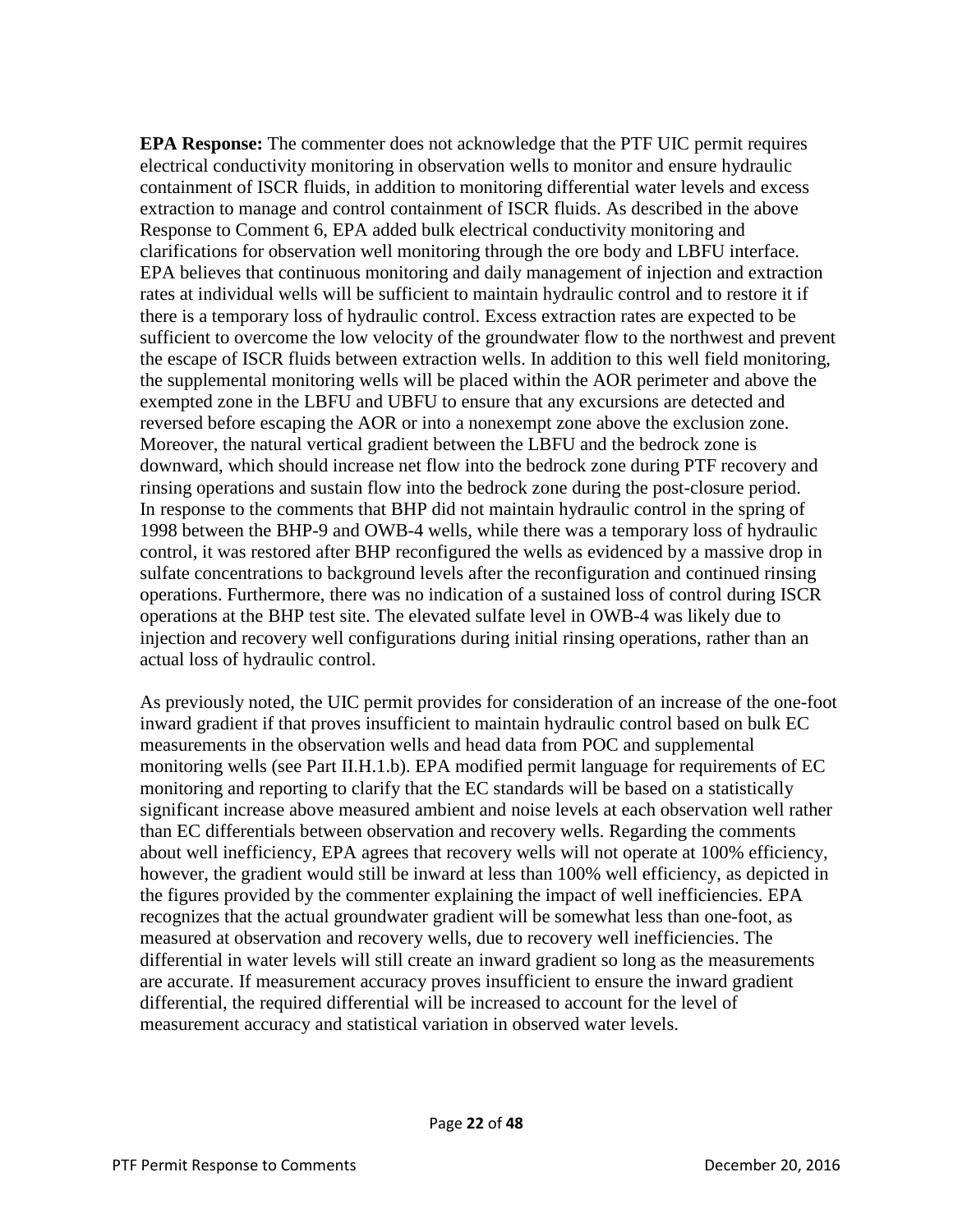25) **Comment:** A commenter suggests that a mass balance of injected versus recovered fluid volumes cannot determine whether all the injected acid has been removed and thus ensure hydraulic control is maintained. The commenter also claims that metering errors in measuring excess recovery is an issue (i.e., a 10% excess recovery is not sufficient, if there is a cumulative potential error in metering of 10%).

**EPA Response:** The injected solution will be diluted to approximately 0.5% sulfuric acid, not the "entirely acid" solution stated by the commenter. Therefore, a water balance is the appropriate analytical tool for this exercise. The aquifer restoration operation requirements ensure that water quality standards established by the permit must be met before rinsing is discontinued. Hydraulic control is assured if an inward gradient of one foot or more is maintained and the bulk electrical conductivity measurements in the observation wells remain below action levels. The permit requirement for a minimum of 10% over production of recovered versus injected fluids is not a measure of hydraulic control, but a means to maintain the inward gradient. It may be increased if proven insufficient or decreased if found to be excessive, subject to EPA review and approval. The 10% differential is expected to be sufficient to exceed any potential metering error, but can also be increased during PTF operations if necessary. Flowmeters are required to be calibrated to ensure a deviation in measurement accuracy of 5% or less.

26) **Comment:** A commenter recommends that FCI monitor and report groundwater conditions at the observation wells in a manner designed to detect excursions. The commenter also states that the permit requires EC monitoring, but does not provide detailed requirements regarding depth. Finally, the commenter alleges that identification of an excursion by lower EC at an observation well than at a recovery well will not accurately detect an excursion, and that the permit should instead require an alert level for EC or pH values at observation wells based on ambient conditions.

**EPA Response:** First, as noted in Response to Comment 6, EPA revised permit language to require additional EC sensors above the well screens in observation wells and EC action levels at the observation wells based on bulk EC conditions to detect excursions, as recommended by the commenter. Daily water level and bulk EC readings are required in the observation and recovery wells to detect a loss of hydraulic control and potential lateral excursions of ISCR fluids beyond the recovery well perimeter. EPA believes this to be sufficient to detect excursions. Contrary to the commenter's assertion that depth is not accounted for in EC monitoring, permit conditions at Part II.C.6.d require conductivity sensors strapped to the well screens in recovery, observation, and multi-level sampling wells at regular intervals to facilitate electrical resistivity profiling of the formation and will account for depth.

27) **Comment:** A commenter recommends that the permit should require observation wells due north and due west because there is a high percent chance that flow will be in that direction based on tracer test results from the BHP Pilot Test. The commenter also suggests that final locations for observation wells should be determined after aquifer testing and valid modeling.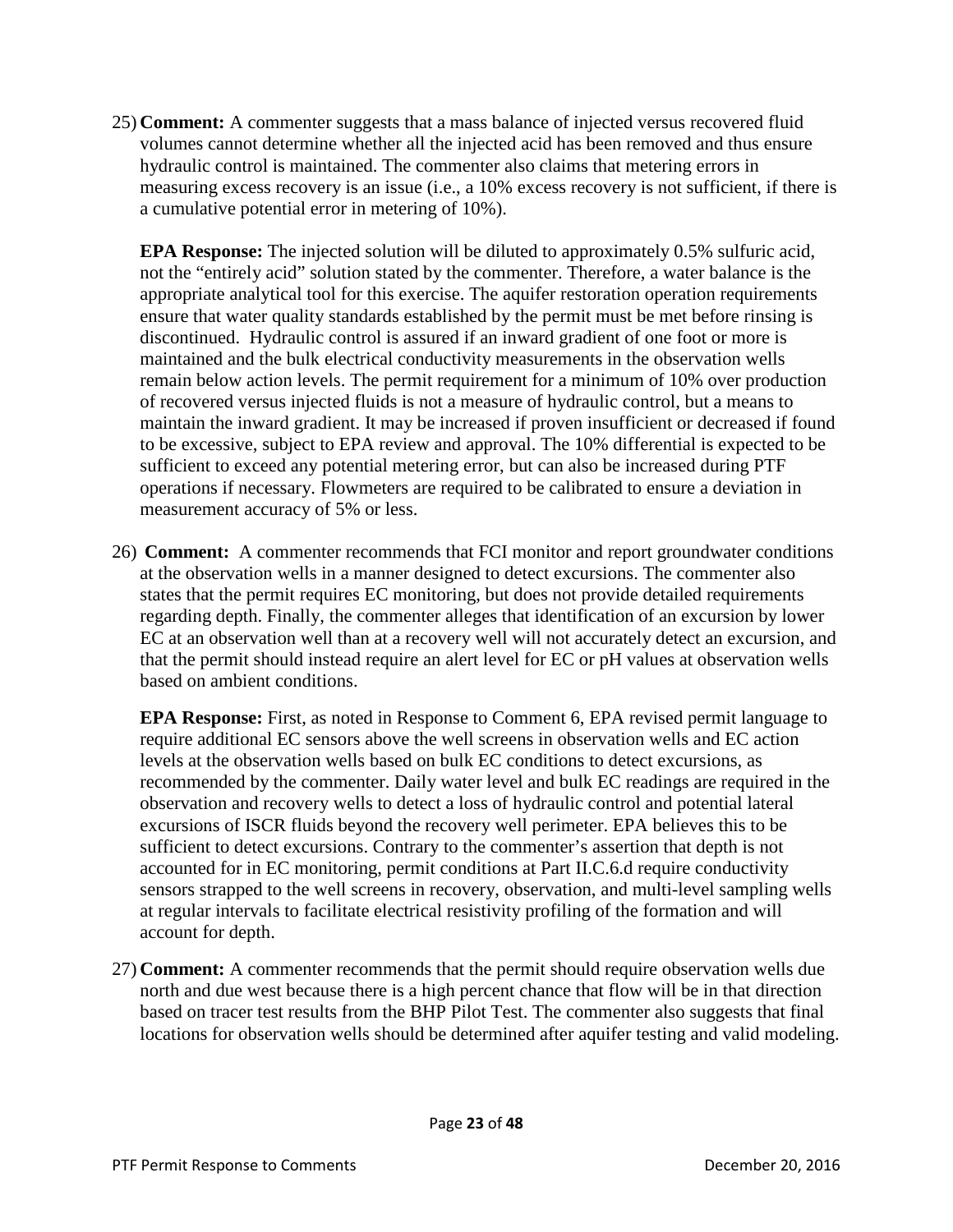**EPA Response:** EPA considered placement of observation wells due north and due west of the PTF well field, as recommended by the commenter, but has decided that the two additional observation wells are not needed. The existing required observation well locations are based on the groundwater flow modeling that EPA required to predict potential flow paths and the results presented in the permit application for the PTF operation. The current placement of observation wells is designed to detect excursions between recovery wells, an area where EPA believes excursions would be more likely. Two observation wells are located at the western periphery and two are located at the northern periphery of the PTF well field. EPA believes this monitoring scheme is sufficient for monitoring for hydraulic control in the downgradient direction of natural groundwater flow. In addition, each observation well will be paired with two recovery wells for monitoring water levels, rather than with just one recovery well as proposed by FCI. Also, supplemental monitoring wells are placed west and due north of the PTF well field as added protection against excursions in those directions.

28) **Comment:** A commenter requested that EPA require additional resistivity sensors, observation, and monitoring wells within the well field. Specifically, the commenter cited a need for resistivity sensors to be installed in the outermost borehole wall of each well and just above the exclusion zone.

**EPA Response:** The purpose and benefit of additional resistivity sensors requested to be installed in the outermost borehole wall of each well and just above the exclusion zone is not provided by the commenter. Annular conductivity devices (ACDs) are required to be installed in the casing/wellbore annulus of observation and multi-level sampling wells to detect vertical channels adjacent to the wellbore because cement bond logs are not applicable for evaluation of the cement seal in the annulus of wells constructed of fiberglass reinforced plastic (FRP). The injection/recovery and monitoring wells will be constructed with steel outer casing, which will allow evaluation of the cement seal in the casing/wellbore with cement bond logs. ACDs will be placed no more than 10 feet above the MFGU or more than 10 feet above the exempted zone in the LBFU if the MFGU base is more than 200 feet above the LBFU (vertical limit of the exempted zone) in the observation and multi-level sampling wells. In addition, EPA has added the permit condition for FCI to install EC sensors at 20 foot intervals through the LBFU/oxide interface in the observation wells to detect excursions of oxide fluids in the exclusion zone and the LBFU. EPA believes this change, in addition to the already proposed M56 supplemental monitoring well, will be sufficient to protect the LBFU aquifer.

29) **Comment:** A commenter states that the permit requirements will not provide adequate monitoring for vertical migration of injected fluids into the LBFU. The commenter notes that injected fluids will flow upward into the LBFU, and, therefore, EPA should include additional monitoring conditions to address potential vertical escapes, such as monitoring ports in the Westbay wells at the LBFU-Oxide Unit interface within the PTF well field and additional EC sensors at the LBFU-Oxide Unit interface on each well.

**EPA Response:** The permit requires monitoring for vertical and horizontal migration of ISCR fluids in the LBFU and UBFU in the proposed M56 and M55 monitoring wells, respectively. EPA considered the commenter's recommendation to install additional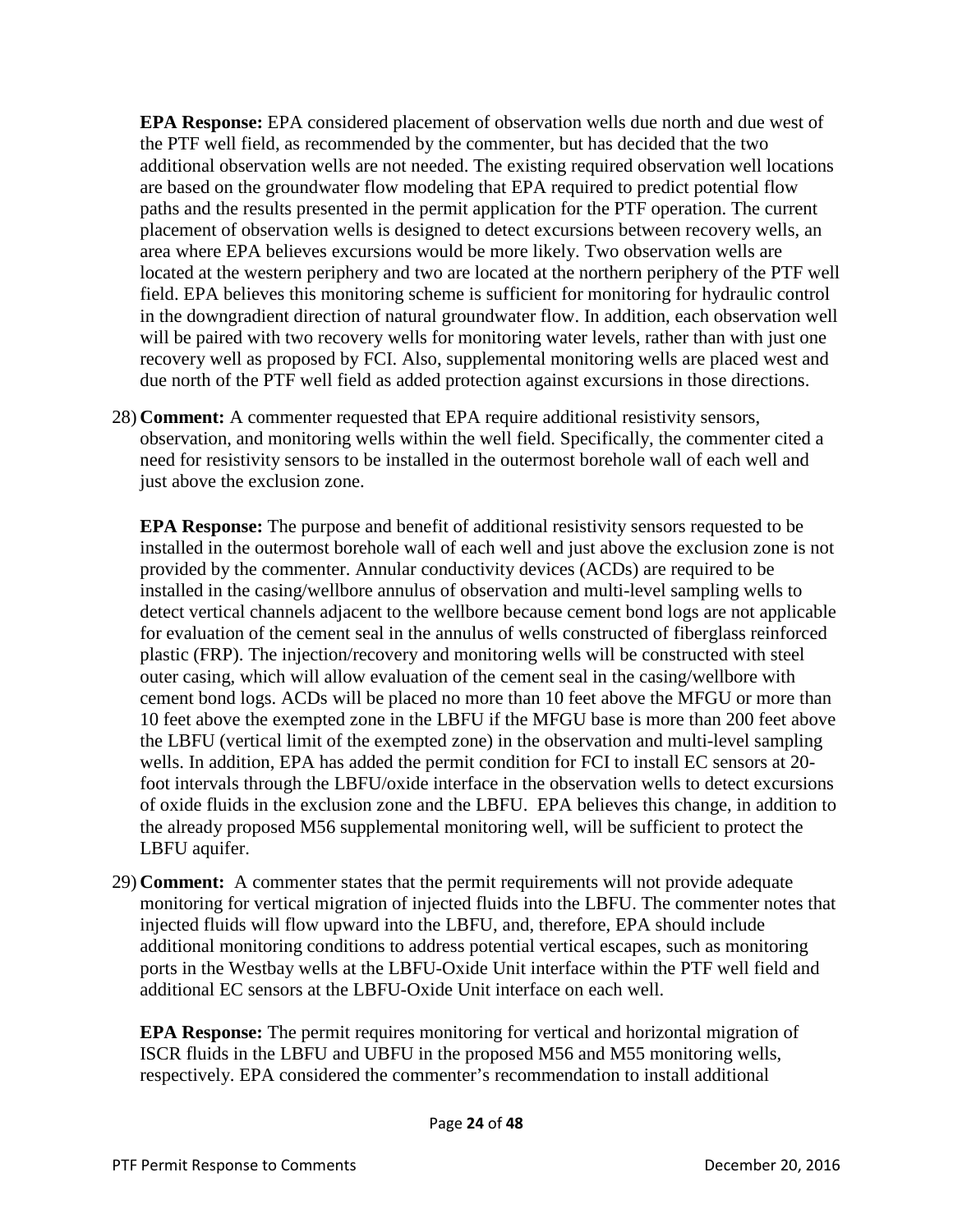monitoring wells or ports in the multi-level sampling wells to sample above and near the top of the exclusion zone. However, EPA decided that sampling the LBFU fluids in those wells could cause movement of oxide zone fluids into the LBFU due to pressure differentials induced by the sampling procedure. Annular conductivity devices will be installed in the observation and Westbay wells at key intervals to monitor for vertical channels adjacent to the well bore and mechanical integrity as a permit condition. The permit requires conductivity sensors to be strapped to the wells screens at regular intervals in the recovery, observation, and Westbay wells for resistivity profiling in the oxide zone. EPA added clarification that the sensors in the observation wells shall be used to monitor bulk conductivity on a daily and weekly basis to detect excursions. Also, EPA added to the permit a requirement for additional sensors to monitor bulk conductivity through the LBFU/oxide interface in the observation wells. As a result of these required conditions, EPA believes the monitoring requirements and conditions in the permit provide adequate monitoring for vertical migration of injection or formation fluids.

30) **Comment:** A commenter asserts that the permit's water quality monitoring requirements are not representative and meaningful indicators of whether the USDW remains protected from the PTF's injected acid. The commenter states specifically that the monitoring requirements demonstrating compliance with operational conditions (i.e., hydraulic control water level requirements) are not sufficient to satisfy regulatory requirements. They claim that EPA regulations at 40 CFR § 146.32(e) support a requirement for both water level and representative water quality monitoring above the injection zone and outside the mine field. Related to this issue, the commenter also recommends an increase in monitoring frequency from quarterly for level 1 parameters and semi-annually for level 2 parameters to semimonthly to be in compliance with 40 CFR  $\S$  146.33(b)(4).

**EPA Response:** The observation wells serve the purpose cited at 40 CFR § 146.32(e) for detecting any potential excursions during ISCR and rinsing operations by monitoring of water levels on a daily basis and bulk EC readings on a daily and weekly basis, which are representative of water quality. EPA modified EC monitoring requirements in the permit to require additional EC sensors above the injection zone on the observation wells at the perimeter of the well field to ensure detection of any potential excursions before migration outside the mine field. The supplemental monitoring wells would not be expected to detect an excursion in the planned two-year duration of ISCR and rinsing operations and would be expected to appear late in the post-closure monitoring period because of the estimated travel time to the monitoring wells. A loss of hydraulic control for an extended period and an excursion during ISCR operations would be detected at the observation wells long before it could reach a monitoring well. Based on those considerations, semi-monthly monitoring would be unwarranted unless an exceedance of alert levels were to occur at the supplemental monitoring wells whereas conditions in the permit would allow EPA to require additional monitoring and/or action beyond those specified in the permit.

31) **Comment:** A commenter questions the description in Appendix K (Exhibit P-1) where the supplemental monitoring wells and the operational monitoring well MW-01 are all described as operational monitoring wells, whereas the permit language describes them as water quality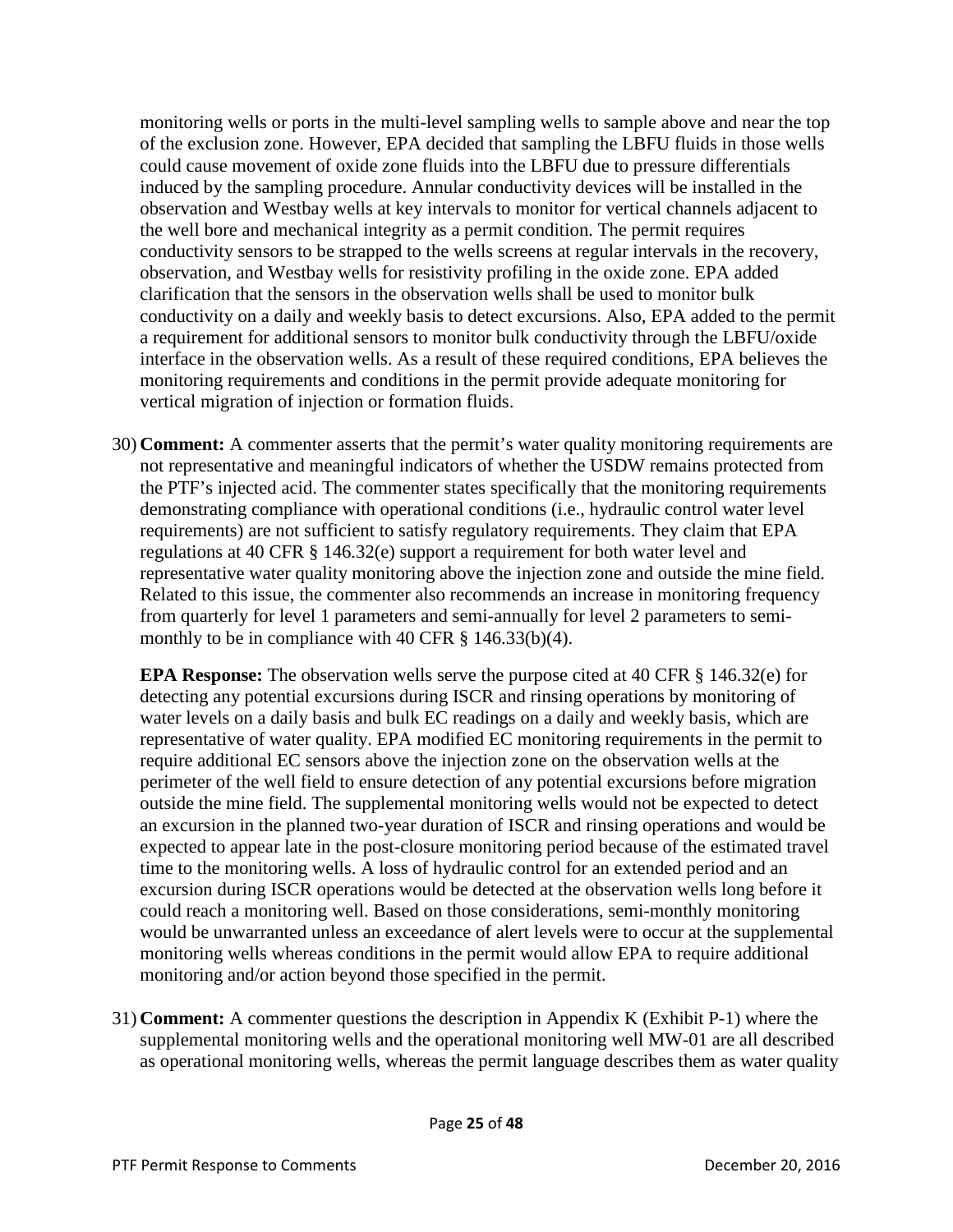monitoring wells. The commenter also questions EPA's reference to ADEQ-mandated POC wells and alleges that they are the only compliance monitoring wells required in the draft EPA permit, with the remaining wells referenced as "operational" wells.

**EPA Response:** The term "operational" wells used in Exhibit P-1 in Appendix K is not descriptive of their purpose. As described in permit condition Part II.F.1, all supplemental monitoring wells, including the MW-01, are intended to serve as water quality monitoring wells to monitor water quality laterally in the oxide bedrock zone and vertically above the PTF ore body in the LBFU and UBFU, and within the AOR. To the extent there are any inconsistencies or conflicting provisions between permit terms and the Exhibits included in the Appendices, the final permit's conditions are controlling. EPA added this clarification to the permit. In addition, as noted in Response to Comments 24, EPA revised the permit language to clarify that FCI is required to measure background EC levels in the observation wells and statistically significant increase above noise levels will serve as the basis for an EC exceedance.

The commenter's statement that EPA should not reference ADEQ-mandated POC wells and the assertion that these are the only compliance monitoring wells is not accurate. First, these wells (M54-LBF and M54-O in Figure 11-1) will be mandated by the UIC permit in their approved locations, whether or not they are contained in a state-issued permit. EPA added this clarification to the permit in Part II.F.1. Moreover, the supplemental monitoring wells serve as point of compliance wells and the first line of defense against excursion of ISCR fluids in the post-closure monitoring period since they will be located much closer than the POC wells are located to the PTF well field. They are not simply "operational" wells as the commenter asserts. The location of the POC wells, established in accordance with ADEQ requirements, is beyond the AOR. These wells are additional points of compliance in the UIC permit.

32) **Comment:** A commenter questioned the effectiveness of EC monitoring conditions in the proposed UIC permit, and stated that the requirement of a lower EC reading at an observation well than a recovery well is not evidence of hydraulic control.

**EPA Response:** EPA agrees that a lower EC reading at an observation well than a recovery well by itself is not evidence of hydraulic control. Fluid electrical conductivity values within the well field will vary widely. To address the issue, EPA improved the final permit language to measure bulk EC readings at observation wells for the purpose of detecting any loss of hydraulic control or any excursion of injection or ISCR fluids at the perimeter of the well field. A statistically significant increase in bulk conductivity values above baseline conductivity and noise levels according to procedures subject to approval by EPA will trigger contingency actions. The permit conditions require EC sensors on the screened interval of observation wells to detect lateral excursions. EPA added installation, measurement, and reporting of EC sensors through the LBFU/oxide interface in observation wells to detect vertical migration and further assure maintenance of hydraulic control. If the bulk EC readings exceed the baseline and noise values, as confirmed by EPA approved procedures, contingency action is required.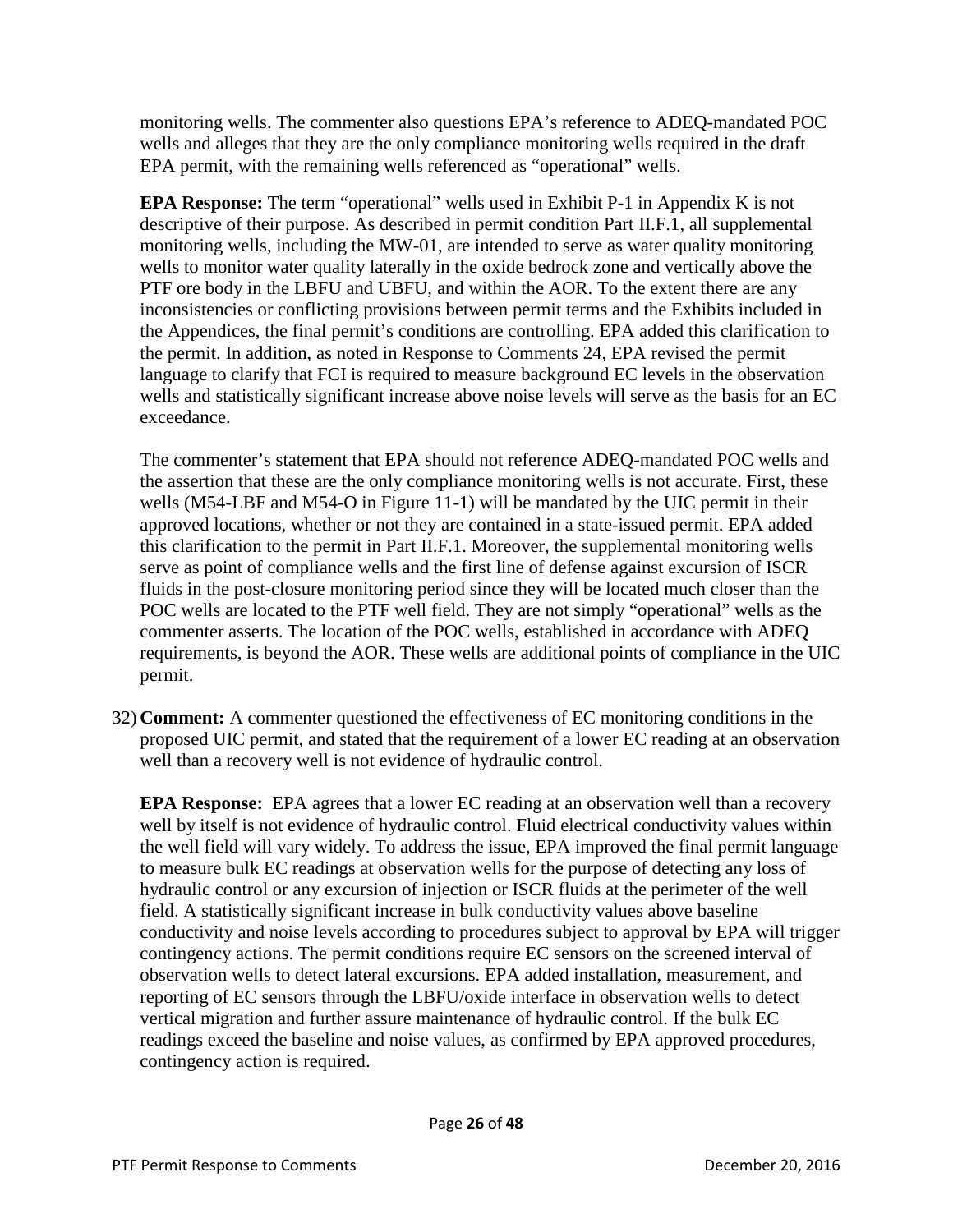33) **Comment:** A commenter suggests that EPA provide specific EC monitoring requirements that are critical to obtaining valid and useful data. The commenter notes that the permit's reporting requirements as laid out in Appendix E, Operations Plan (Exhibit K-2), fail to specify EC data to be reported in the required quarterly monitoring reports. The commenter recommends that the permit conditions should be modified to compare observation well EC measurements with background conditions and to mandate FCI conduct a sulfate balance if there is a problem with EC measurement. The commenter also states that the conductivity sensors required by the permit are unreliable.

**EPA Response:** EPA modified the final permit to require bulk EC monitoring installed at set depths to statistically compare background conditions at the appropriate depths and noise levels in the observation wells. Bulk EC monitoring is a combined geologic formation and pore fluids conductivity measurement. The permit requires the bulk EC monitoring data to be included in the quarterly reporting. As previously noted, EPA has clarified in the final permit that permit conditions supersede any inconsistent or conflicting language in any FCI exhibits included in the Appendices of the permit.

Regarding the commenter's suggestion that the permit requires FCI to conduct a sulfate balance in the event of an EC measurement problem, EPA does not agree. Sulfate will be out of balance in the PTF well field until completion of rinsing operations following ISCR operations. Thus, tracking the sulfate balance during ISCR operations, while feasible, would not be useful for monitoring hydraulic control as the commenter contends. The full sulfate recovery from rinsing and pumping is not expected to occur until completion of the aquifer restoration operations. The final permit requires FCI to conduct a sulfate balance analysis during rinsing operations to ensure aquifer restoration is attained in compliance with permit conditions.

The commenter provides no basis for the assertion that the conductivity sensors are unreliable. The conductivity sensors are reliable for use outside the polyvinyl chloride or fiberglass reinforced plastic well casing or strapped to the well screen based on established geophysical survey practices. While the commenter references a statement by FCI that a similar conductivity sensor produced invalid data during the BHP Pilot Test, however, that was referring to the sensors not providing good quality data for the formation measurements only during the BHP Pilot Test. In that instance, the sensors were used inside the casing, which could cause interference with formation measurements and uncertainty in the depth to correlate between wells and the formation.

34) **Comment:** A commenter notes inconsistency between the permit conditions and Appendix K, including repeated reference in Appendix K to the State's Aquifer Water Quality Standard (AWQS) as the basis upon which monitoring levels and limits will be set rather than MCLs, which are referenced in the permit conditions.

**EPA Response:** The conditions in the UIC permit for MCL-based limits prevail over descriptions provided in Exhibit P-1 in Appendix K. EPA included a statement in the permit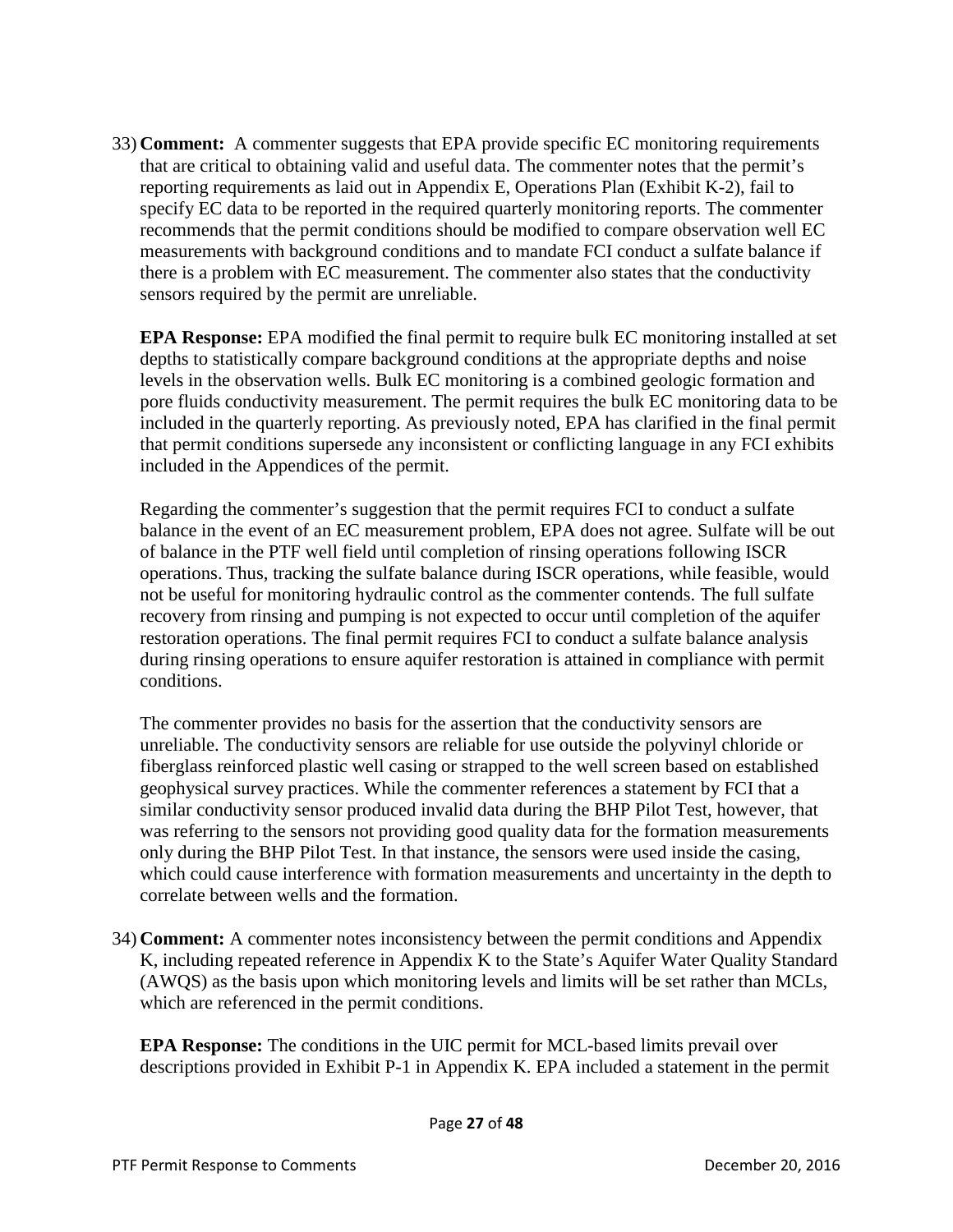to clarify that permit conditions supersede any inconsistent or conflicting statements in the FCI exhibits included in the Appendices.

35) **Comment:** A commenter questions the location of POC wells and asserts that the POC wells are years or decades away for a two-year project, which is unreasonable. The commenter recommends that points of compliance should be at the interface between the regional aquifer and the oxide zone within the AOR, for example, where the supplemental monitoring wells are located or closer. The commenter states that the two closest monitoring wells will be located more than 700 feet from the well field on the other side of the aquifer, thus contamination will occur before it is even recorded.

**EPA Response:** The commenter's description of the compliance monitoring wells is not accurate. The permit's supplemental monitoring wells, which are within the 500-foot AOR, will serve as point of compliance wells. Exceedances of alert levels at those wells will require remedial actions to prevent any migration past this point and require mitigation of the discharge. Point of compliance wells established by ADEQ are located beyond the supplemental monitoring wells and will serve as a secondary tier of monitoring and compliance with the UIC permit. In addition, the permit conditions require FCI to install conductivity sensors on the well screens at regular intervals in the observation, recovery, and multi-level sampling wells to facilitate electrical resistivity profiling of the formation. These EC sensors at the observation wells shall be the closest monitoring at the perimeter of the well field to detect potential lateral excursions and trigger contingency actions. As discussed in Response to Comments 6 and 24, EPA also added a permit condition in the final permit to require conductivity sensors through the LBFU/oxide interface in observation wells to detect any potential vertical movement of excursions at the perimeter of the well field.

36) **Comment:** A commenter suggests EPA should require FCI to disclose its meaningful monitoring data on project performance to the public.

**EPA Response:** Unless submitted data is deemed to be business confidential by EPA, monitoring data will be available to the public upon request.

37) **Comment:** A commenter questions the adequacy of the permit's post-restoration monitoring requirements and states that insufficient monitoring could lead to premature conclusions of stability.

**EPA Response:** EPA believes that the UIC permit monitoring requirements are adequate to contain contaminants within the boundary of the AOR and the exempted aquifer in the postrestoration period. EPA can also require longer-term stability monitoring if monitoring in the post-closure period indicates incomplete restoration or a rebound occurs (i.e., increase in concentrations from restored levels) and an exceedance in contaminant concentration is detected in the supplemental monitoring wells. If that occurs, remedial actions may be required and post-closure monitoring can be extended beyond five years. EPA modified the final permit to include an increase in the five-year post-closure monitoring period as an option, if EPA deems it necessary to insure adequate protection of USDWs.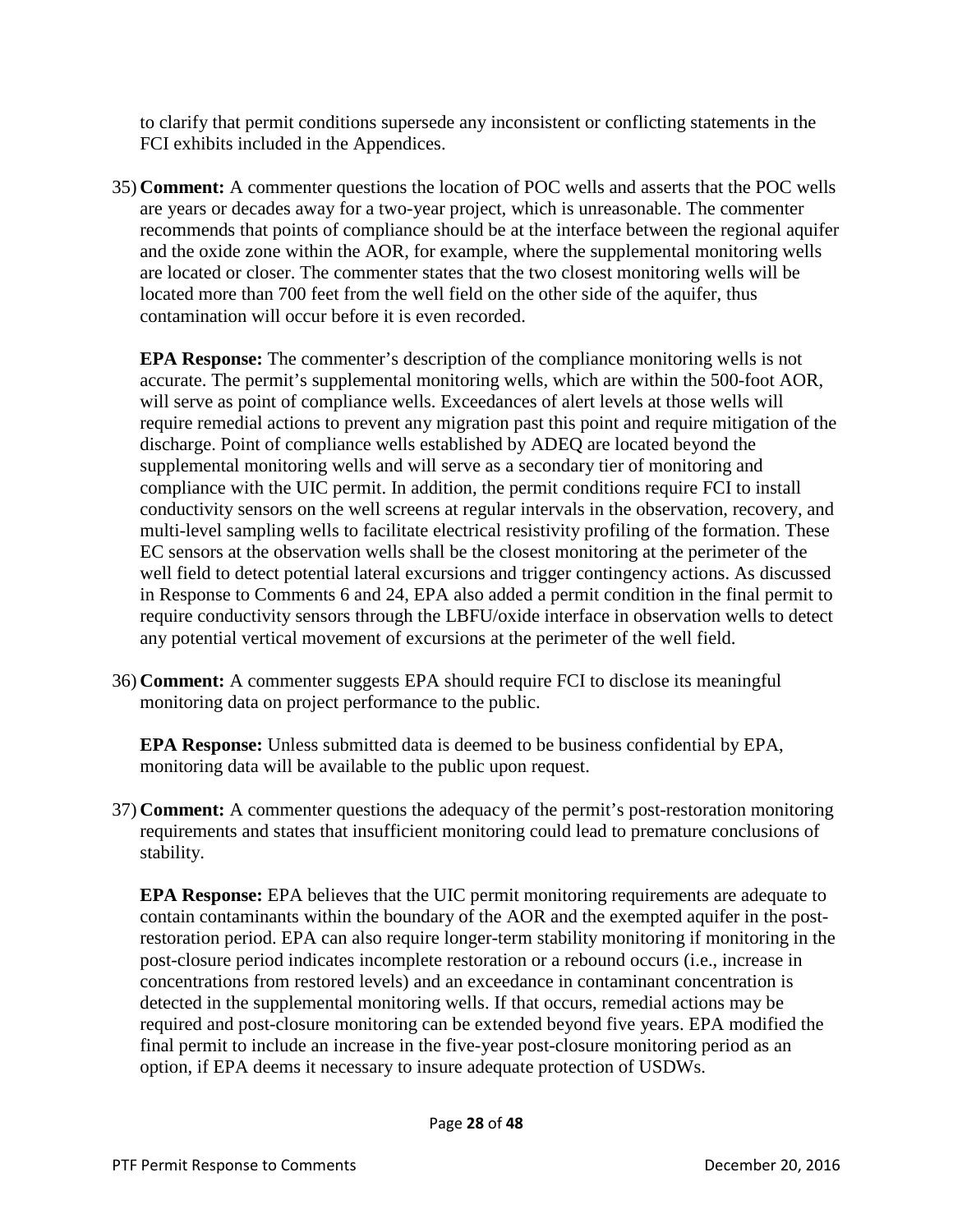#### **Groundwater Restoration**

38) **Comment:** A commenter states that aquifer restoration must be completed before review of a commercial permit application begins. The commenter claims that the permit condition at Part II.I.1.c is unclear due to the requirement for closure operations to commence "after copper recovery operations have been completed," which they assert could be read to mean that restoration obligations are not triggered until cessation of commercial copper production. The commenter also references FCI's proposed Exhibit Q-2 adopted as Appendix F, stating that it could be interpreted to mean that groundwater restoration is not required unless permit amendments for commercial operations are denied.

**EPA Response:** EPA disagrees with the comments that the permit condition is unclear regarding restoration and closure requirements for the PTF. EPA believes the permit language is clear that PTF restoration is required after cessation of ISCR operations at the PTF site.

The current permit applies only to the PTF operations, restoration and closure. With issuance of the PTF permit, the original BHP permit is simultaneously revoked by EPA and any further ISCR operations would require a new permit, which would need evidence of successful PTF operations and restoration. Also, where possible conflicts or inconsistencies in language exist between the permit and the FCI language in exhibits in the Appendices, the final permit language supersedes the FCI language. EPA has added a statement to the permit to clarify that permit conditions supersede any inconsistent or conflicting statements in the FCI exhibits included in the Appendices of the permit.

39) **Comment:** A commenter claims that FCI's proposed restoration methods may not result in groundwater quality that meets MCLs or background levels. The commenter asserts that continuing high pH and sulfate concentrations from the BHP Pilot Test well field show that constituents of the acid injected in 1997-98 remain present to this day. The commenter notes that radio chemicals remained above the applicable water quality standards in 2010 at 3 BHP Pilot Test wells, and that the groundwater quality results demonstrate that BHP's restoration efforts were not successful in eliminating threats to drinking water supplies.

**EPA Response:** Background pH levels will be determined in the PTF wells prior to commencement of injection, and restoration standards will be established on that basis. While secondary MCLs are not enforceable, the permit requires that "the permittee shall ensure that constituents which do not have primary MCLs do not impact USDWs in a way that could adversely affect the health of persons." USDWs will be adequately protected by ensuring that water quality standards are maintained at the supplemental monitoring wells surrounding and above the PTF ore body. Acidity can be further reduced by injection of neutralizing agents such as sodium bicarbonate, which was not done at the BHP Pilot Test site. Protection of USDWs is also enhanced for the PTF well field relative to the BHP Pilot Test site since the supplemental monitoring wells are much closer to the PTF site than the 31 POC wells are to the BHP Pilot Test site.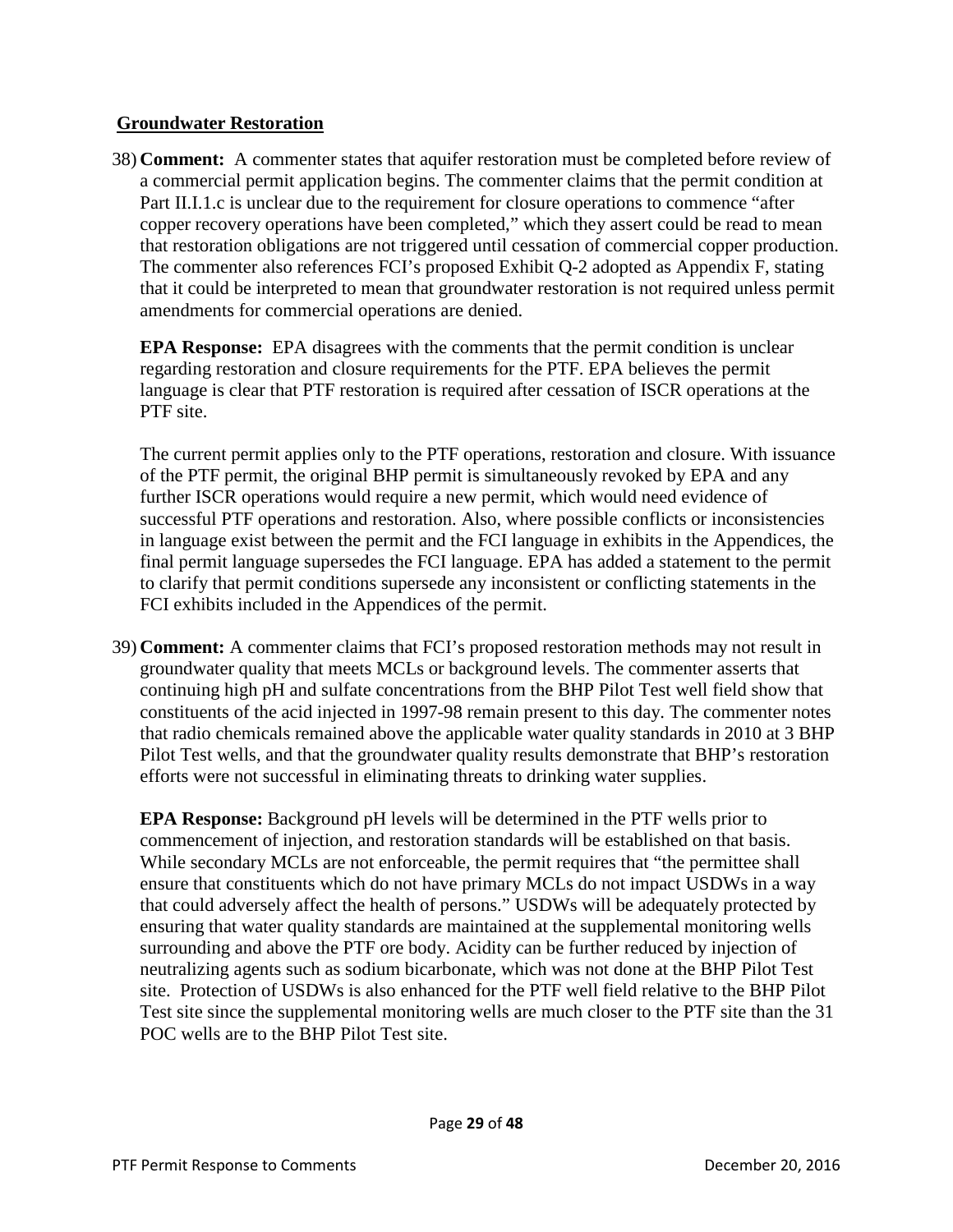EPA reviewed restoration results, approved cessation of rinsing operations, and authorized closure of the BHP in-situ test well field in July 2005. Monitored constituents and acidity levels reported for the 31 POC monitoring wells in the Quarterly Monitoring Reports submitted in January 2015 are all in compliance with water quality standards.

Sulfate levels in the BHP well field may have rebounded somewhat in a few wells, but were well below the 750 mg/L indicator level when sampled in 2010. Most of the 20 wells showed significant decreases or stable levels at low concentrations well below the secondary MCL of 250 mg/L. Trace metal concentrations were at extremely low or non-detect levels in 2010 and showed no evidence of significant rebound in the five sampling events that occurred between 2000 to 2010.

The three wells cited by the commenter that had reported exceedances in radium concentrations in 2010 were likely related to natural causes because excess radium levels have occurred historically at those wells and none have shown decreased pH levels or elevated sulfates as would be expected if the wells had been impacted by ISCR fluids.

40) **Comment:** A commenter states that the aquifer restoration process is poorly defined and relies too heavily on sulfate concentrations to define successful restoration. The commenter also claims that the permit does not require FCI to restore the groundwater aquifer to premining conditions. They allege that the permit allows FCI to pollute the aquifer, as long as the pollutants are not regulated by a federal MCL and have not reached an existing well, and they note that pollutants without federal MCLs can degrade the aquifer and render it unsuitable for drinking or other portable uses. Finally, the commenter states that the UIC permit must have clear and enforceable standards for cleanup of the aquifer after mining because it is allowing injection into the Town of Florence's main source of drinking water.

**EPA Response:** First, the oxide zone and the exempted portion of the LBFU are not the Town of Florence's main source of drinking water as stated by the commenter. Drinking water wells are located in the LBFU far outside of the exempted portion of the aquifer. Second, the standard of the permit is USDW protection to ensure that any contaminants whether it is regulated or not do not impact USDWs in a way that could adversely affect the health of persons. Monitoring wells will be located well within the AOR of the PTF and far inside of the aquifer exemption boundary, to ensure that any contaminants that might remain in the PTF project area after restoration do not migrate beyond the monitoring well locations. The POC wells are a secondary line of defense in the highly unlikely event that a contaminant was to escape detection at the monitoring wells. Restoration of the aquifer to meet federal MCLs, or pre-operational background levels if greater than MCLs, is the standard for the PTF well field. The risk of any potential migration of a contaminant beyond the well field would be reduced by the natural attenuation of that contaminant as it moves into a higher pH environment downgradient of the PTF. The surrounding USDW is protected from any impact based on the safeguards of restoration in the PTF well field, monitoring wells within the AOR, POC wells located within the exemption boundary, and natural attenuation and dispersion of residual contaminants.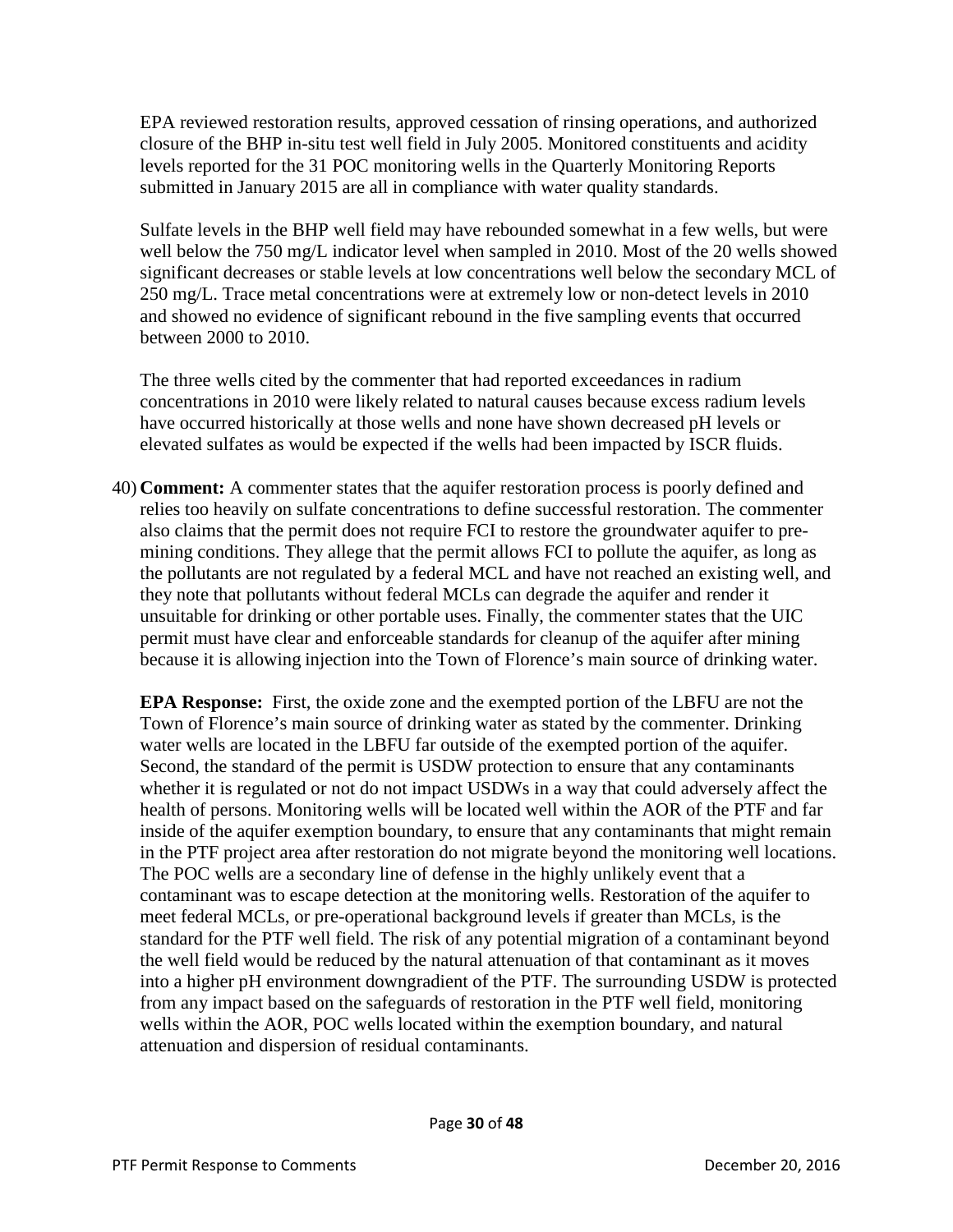41) **Comment:** A commenter states that the permit requires FCI to monitor contaminant concentrations at well manifolds as an indicator of restoration progress and ultimate success, and they claim that contaminant concentrations at well manifolds are not accurate indicators of groundwater conditions in and around the PTF well field. They suggest it is more accurate to measure sulfate concentrations at each well head. The commenter also states that reports summarizing the results of the BHP Pilot Test contain repeated statements that the aquifer is extremely heterogeneous and that the EPA assumption that BHP relied on in its groundwater modeling does not work. Under these conditions, the commenter states that sampling at individual wells is the only reasonable means to verify groundwater restoration.

**EPA Response:** Although the permit requires well manifold monitoring initially, after sulfate is at or below the 750 mg/L level and all constituents meet primary MCLs or the preoperational background concentrations in the manifold samples, then samples are required to be collected at each individual well, analyzed for sulfate, and meet the same sulfate concentration level (as was met in the manifold samples) for acceptable closure. The sulfate concentration level required for each well is the indicator sulfate level which is at 750 mg/L or below that met the primary MCLs or pre-operational background concentrations for the manifold sample. EPA revised the permit language at Part II. I.1.c to clarify this condition of restoration. Rinsing continues until the sulfate concentration is less than the indicator sulfate concentration in each well. After this condition is met, the permittee may discontinue rinsing for 30 days and will resample each well to verify wells remain below the indicator sulfate concentration. Therefore, permit conditions are focused on sampling each individual well to confirm groundwater restoration and indicate acceptable closure.

The commenter's arguments against the use of the EPM assumption in the flow and transport model is discussed in Response to Comments above. Also, the differences between the BHP flow and transport model and the FCI model for the PTF are significant and therefore, a comparison of predictions and results may not be appropriate. A full description of the BHP model was not provided, which makes it difficult to make direct comparisons. Also, the sources for some of these comments are drafts of BHP reports with incomplete conclusions and recommendations. FCI considered the results of the shortened and incomplete BHP ISCR operation of limited value in preparing a UIC permit application for the PTF project.

42) **Comment:** A commenter states that compliance with the sulfate indicator concentration does not guarantee restoration of the PTF well field and that although the permit requires Level 1 and Level 2 sampling at individual wells during PTF operations and after closure, the sampling schedule is too limited to accurately gauge the success of restoration.

**EPA Response:** Monitoring for sulfate concentrations at each PTF well, after establishing the indicator sulfate concentration at the well manifolds by measuring and ensuring contaminant concentrations are below primary MCLs or the pre-operational background levels if greater than MCLs, is a valid and acceptable measure of aquifer restoration.

The purpose of the monitoring and POC wells and the sampling schedule is not to "gauge the success of restoration" as stated by the commenter. It is to ensure that residual ISCR fluids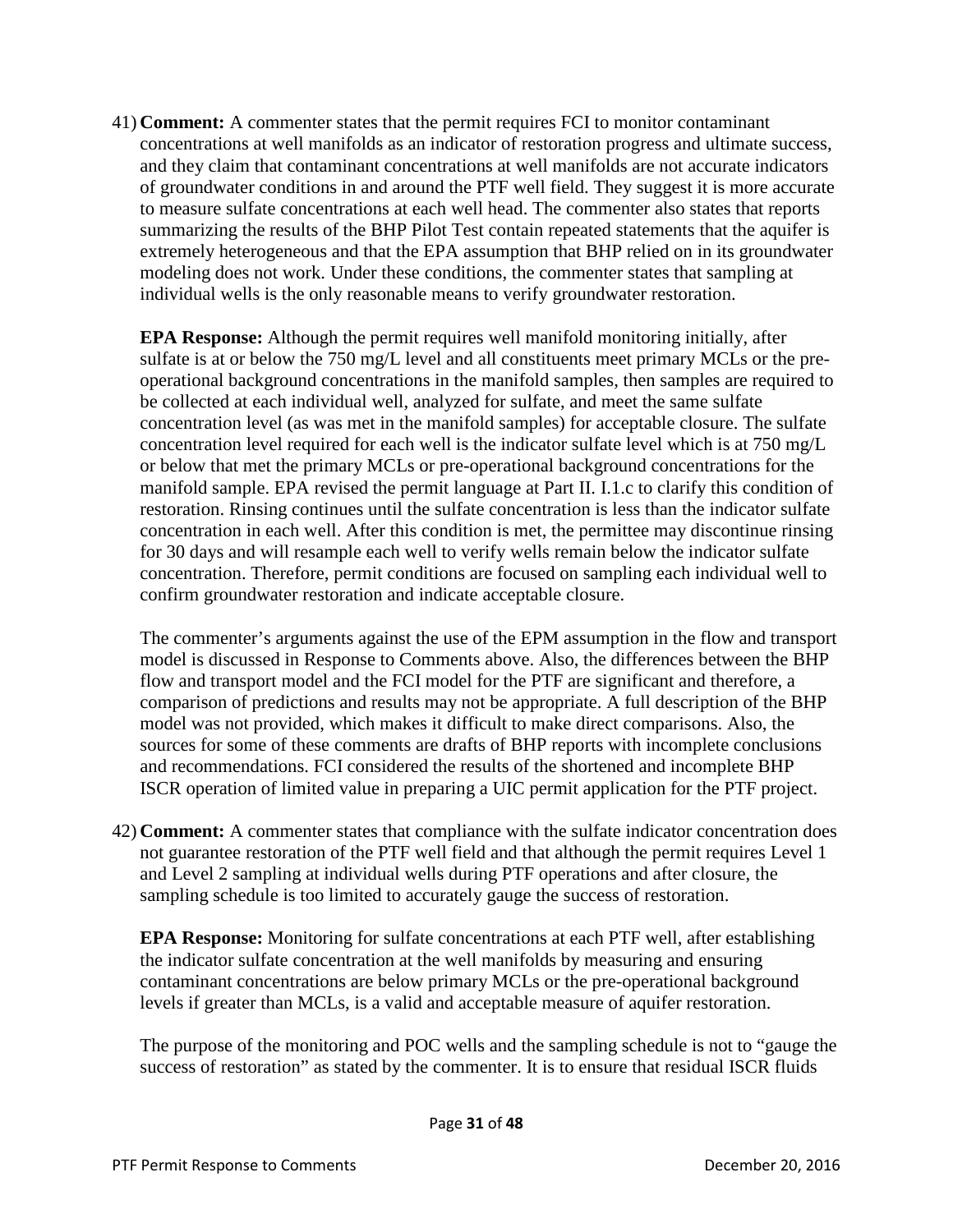that are not detected and mitigated during restoration do not migrate beyond the monitoring well ring and the AOR and, thus, remain within the exempted aquifer.

Permit sampling frequency at the monitoring and POC wells is considered adequate given that the distance to the monitoring wells is such that any residual contaminants from the PTF well field should not reach the monitoring wells during the nine-month restoration period and the early post-closure monitoring period. If quarterly Level 1 sampling reveals an exceedance, the maximum distance a contaminant could travel beyond the monitoring well is 10 feet, based on the approximate 40 foot per year groundwater flow velocity. USDWs are adequately protected because the AOR boundary is hundreds of feet beyond the monitoring well ring, the aquifer exemption boundary is hundreds of feet beyond the AOR, and the exceedance would require remedial operations to reverse the excursion and eliminate the exceedance. In addition, more frequent monitoring and other actions may be required by EPA if AL or AQL exceedances were to occur and were not mitigated within an acceptable time frame (see permit Part II.H.2).

43) **Comment:** A commenter asserts that post-closure monitoring is not adequate to demonstrate the aquifer's long-term stability after mining stops. They claim that for commercial uranium ISR mines, USEPA has recommended 30 years of post-closure monitoring to demonstrate aquifer stability. They also claim that closure of a copper ISR mine is similar to closure of a hazardous waste storage facility and merits the same precautions, including a requirement for the operator to conduct post-closure monitoring for 30 years. The commenter also states that 30 years may not be necessary, but asserts that no one knows the length of time necessary to demonstrate aquifer stability after the PTF closes. They also state that adequate postrestoration rebound monitoring is not required by the permit. They reference an EPA proposed rule for uranium mining (Health and Environmental Protection Standards for Uranium and Thorium Mill Tailings, January 26, 2015) as a model for post-restoration monitoring and to demonstrate that geochemical conditions can continue to change for long periods after ISR mining has ended requiring long-term monitoring to ensure USDWs are protected.

**EPA Response:** Post-closure monitoring may be extended beyond five years if warranted by water quality data in the monitoring or POC wells. EPA has added language to the permit that clarifies that the monitoring requirement may be extended beyond five years if EPA deems that necessary to protect USDWs.

The commenter's reference to the January 26, 2015 EPA proposed rule for Health and Environmental Protection Standards for Uranium and Thorium Mill Tailings in support of their post-closure comments is not appropriate, as the proposed rule, which has not yet been finalized by EPA, applies to commercial uranium mines, not to a small ISR copper pilot test facility. In addition, ISR uranium mining is conducted in sedimentary rocks (sandstone primarily) while ISR Copper mining at the FCI site is in highly fractured igneous rock. ISR uranium mining typically applies an oxidation reaction to mobilize uranium oxide using sodium bicarbonate as an oxidizing agent. The PTF project will inject dilute sulfuric acid to dissolve and mobilize copper in the pregnant leach solution.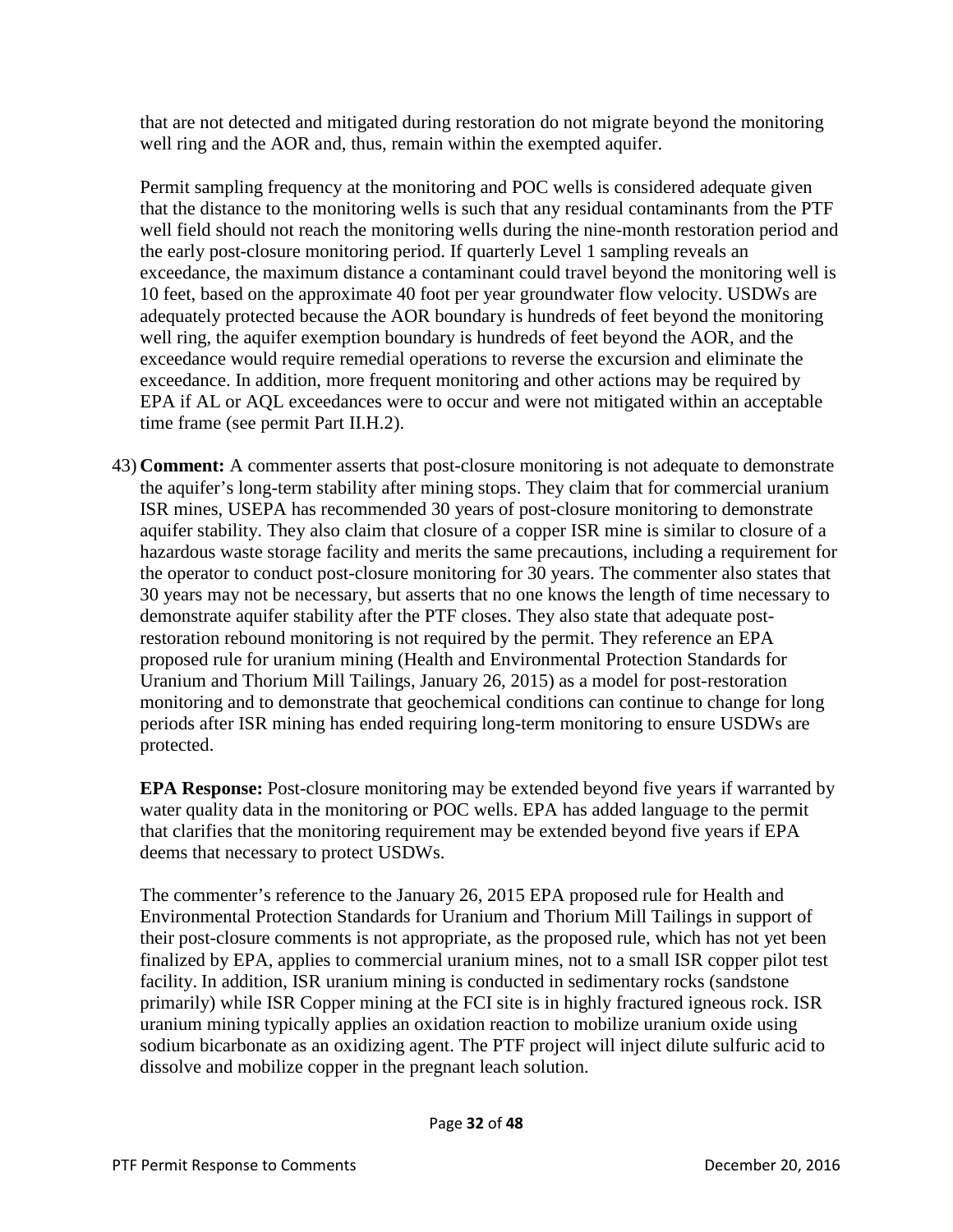44) **Comment:** A commenter states that temporary cessation should be prohibited by the permit or, at a minimum, better regulated by more definite permit terms.

**EPA Response:** Temporary cessation of PTF operations would be subject to EPA approval, as stated on page 5 of Exhibit P-1 in Appendix K of the draft permit. However, the permit does not provide for temporary cessation of ISCR or rinsing operations during the planned 23-month duration ISCR and rinsing operations except as a contingency if hydraulic control is lost or excursions occur or USDWs are otherwise endangered. There is no provision for temporary abandonment of injection wells in the permit as described at 40 CFR § 144.52(a)(6) unless it should occur after restoration is completed and before PTF wells are plugged and abandoned during closure procedures.

If temporary cessation of operations were approved, FCI would continue to follow applicable requirements of the permit, such as maintaining hydraulic control and monitoring during the period when operations are permitted to temporarily cease.

45) **Comment:** A commenter states that the Operations and Closure Plans contain numerous errors and inconsistencies with the permit that must be corrected, specifically Appendix E, Exhibit K-2: PTF Operations Plan and Appendix F, Exhibit Q-2: Closure and Post-Closure Plans.

**EPA Response:** These errors and inconsistencies between the permit conditions and language in the FCI exhibits in the Appendices to the permit have been addressed by clarifications to the permit language, as described in previous Response to Comments. Permit conditions supersede any erroneous and/or inconsistent language in the FCI exhibits included in the Appendices.

46) **Comment:** A commenter asserts that all available evidence indicates that complete restoration of an in situ leach mine has never been successful, as shown by uranium ISR mines. The commenter claims it will be impossible for FCI to return the aquifer to meeting drinking water standards.

**EPA Response:** The commenter refers to restoration results at ISR uranium mines, which have had documented challenges. However, aquifer restoration success was demonstrated for ISR copper mining at the BHP Pilot Test site within six years of cessation of ISCR operations. The BHP project is much more relevant and applicable to the PTF project than the ISR uranium mining operations cited by the commenter. EPA approved closure of the BHP well field in 2005 after rinsing operations were concluded in 2004. No exceedances related to ISCR operations have been reported in quarterly monitoring of POC wells since initiation of the BHP Pilot Test in 1997.

47) **Comment:** A commenter states that the BHP Pilot Test well field continues to experience pH levels and contaminant concentrations that would not be expected had restoration been successfully achieved and maintained. They allege that the BHP test was the same size as the PTF, but restoration remains incomplete 17 years later.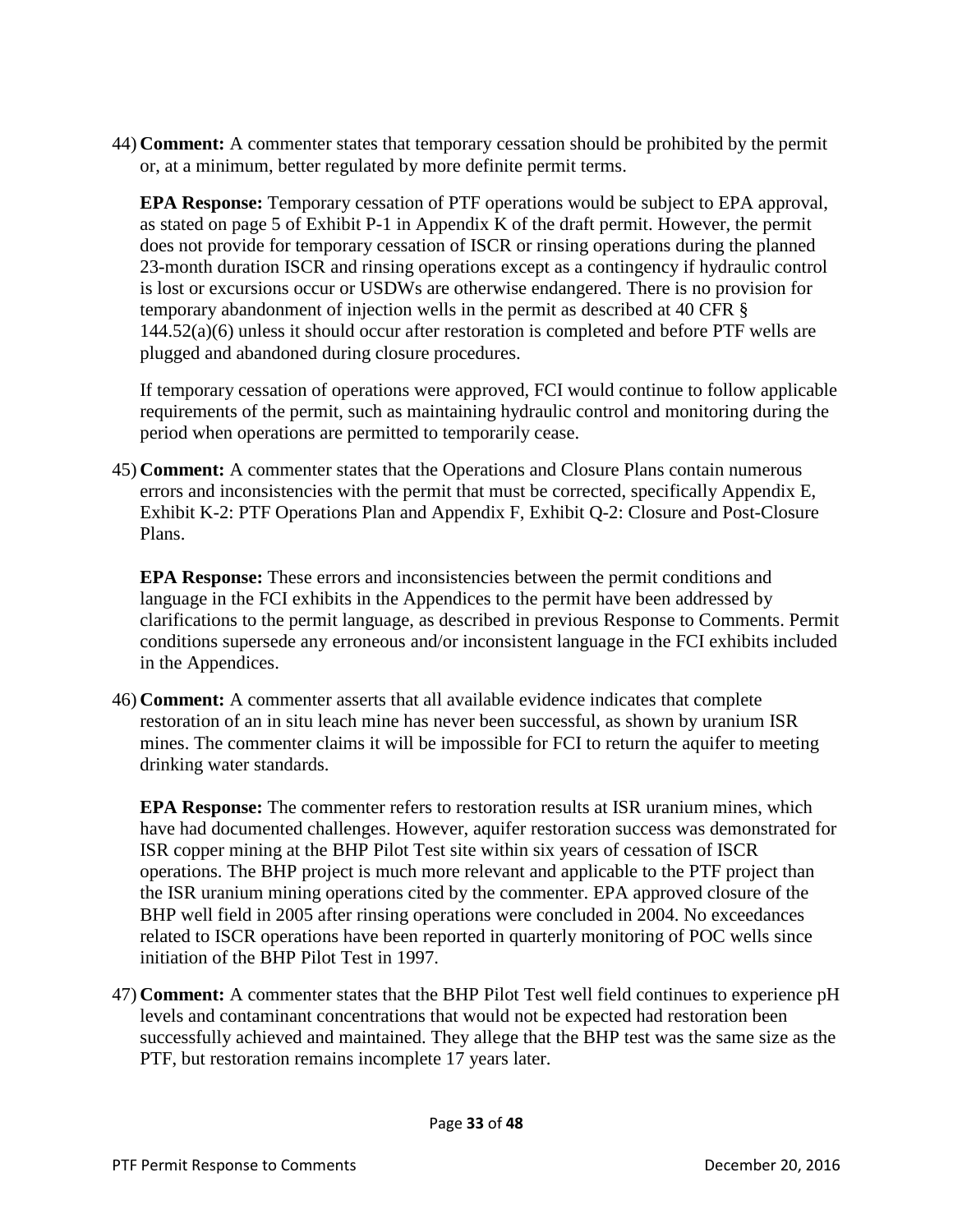**EPA Response:** EPA does not agree with the commenter's assertion that BHP aquifer restoration remains incomplete 17 years after completion of the pilot project. The BHP wells were last sampled in 2010, and results showed that water quality parameters were in compliance with permit conditions for restoration. Moreover, EPA accepted the demonstration of restoration in 2004 and authorized closure of the BHP well field in 2005. Although the pH levels in four BHP wells had not yet returned to background levels, pH does not have a primary MCL. Nonetheless, laboratory test results show that mixing with bicarbonate bearing groundwater will cause the pH to increase to background levels (6.0 to 8.0 pH), according to the John Kline report, dated September 12, 2001 and titled "Well Field Reclamation Test and Well Field Metallurgical Balances." The laboratory tests also indicated that injection of neutralizing agents such as sodium bicarbonate would raise the pH to background levels, which EPA has discretion to require as a contingency action. In addition, monitoring at the POC wells has continued on a quarterly basis since 1998 to the present time without any exceedance related to ISCR operations. Refer to further EPA discussion of this topic in Response to Comment 40 above.

# **Arsenic**

48) **Comment:** A commenter recommends that EPA Region 9 evaluate the new bench test procedures utilized by FCI's consultant. They note that data generated by the bench tests were used in FCI's geochemical model, which was used to predict arsenic and other contaminant concentrations after restoration.

**EPA Response:** The geochemical model will be reviewed and modified by the results of PTF operation and restoration. It will also be used in forecasting performance for potential further ISCR operations beyond the PTF, which is one of the objectives of the PTF. Bench testing and computer modeling are no substitutes for the field-scale pilot test data. Rinsing operations will continue until restoration goals are reached and stabilized. Water quality will be monitored at the supplemental monitoring and POC wells to ensure that USDWs beyond the exempted zone are protected.

49) **Comment:** A commenter questions FCI's geochemical model based on expert testimony provided at a state hearing by Dr. Terence McNulty, P.E. They claim that Dr. McNulty testified that these bench tests resulted in arsenic concentrations of up to 32,000 µg/L in pregnant leach solution, with 4 of 24 samples exceeding 1,000 µg/L and the remainder below the bench test detection limit of 1 µg/L but possibly much higher than the arsenic MCL. The commenter notes that Dr. McNulty also testified that bench test concentrations of arsenic were averaging 80  $\mu$ g/L in simulations of post-mining groundwater after rinsing with site water and a neutralizing agent. They claim that the geochemical model submitted with FCI's application predicts arsenic concentrations significantly lower than the results testified to by Dr. McNulty and the arsenic standard sought by FCI for the state permit.

**EPA Response:** Regardless of the geochemical modeling or bench test results and testimony at the state hearing, background arsenic levels will be determined at the PTF and supplemental monitoring wells and will be the standard for restoration and contingency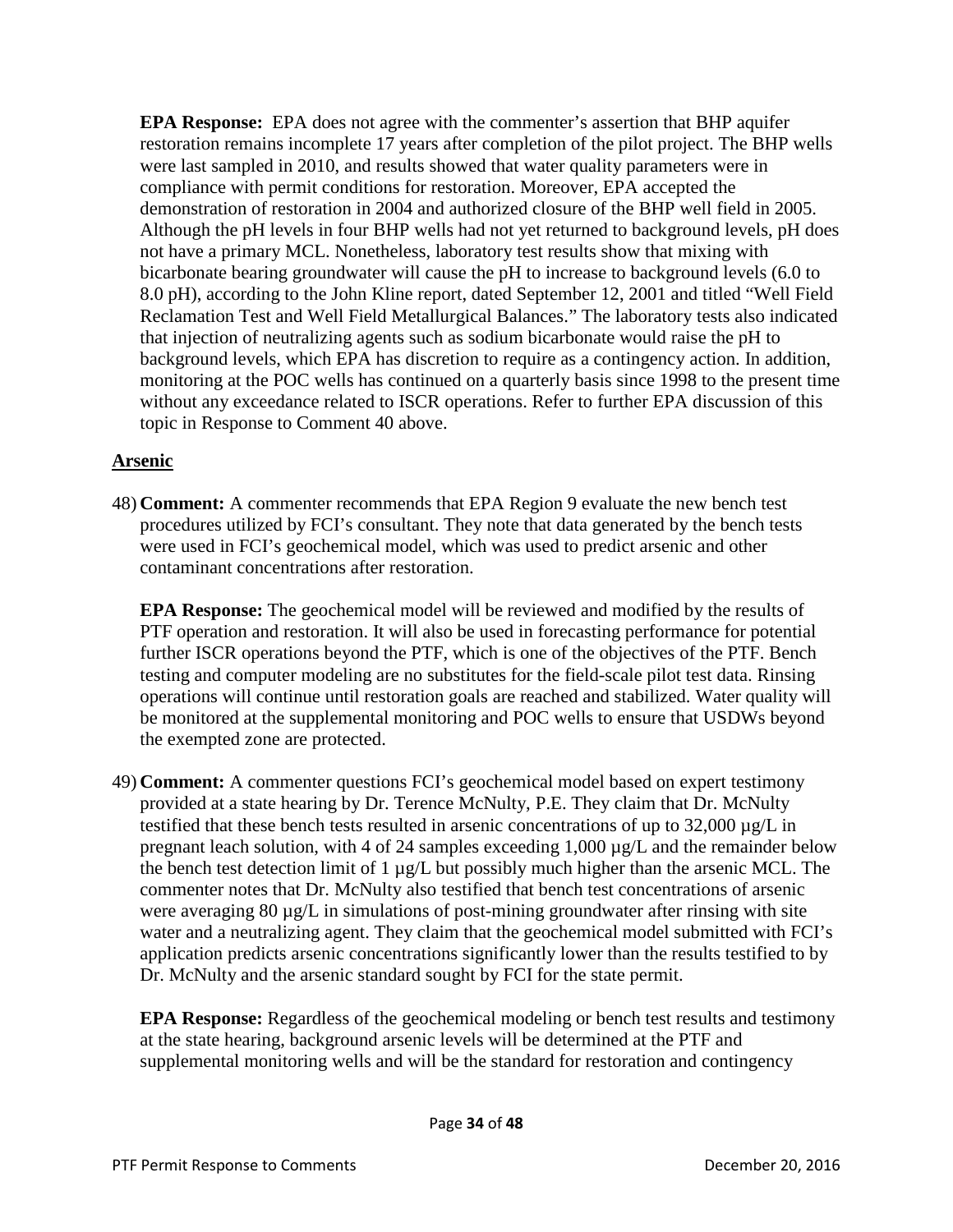actions to protect USDWs if concentrations are greater than the MCL. The commenter erroneously states that the 20 of 24 bench test sample results were "below the bench test detection limit of 1  $\mu$ g/L but possibly much higher than the arsenic MCL" of 10  $\mu$ g/L." For clarification, the bench test detection limit was stated as 1 mg/L or 1 part per million (ppm), not 1 µg/L (microgram per liter) or 1 part per billion (ppb), by Mr. McNulty in his testimony on May 6, 2014. Also, Dr. McNulty testified that the probable average arsenic concentration in the rinse water was 50 micrograms per liter (or parts per billion), not 80 micrograms per liter  $(\mu g/L)$ .

50) **Comment:** A commenter states that EPA Region 9 needs to determine why arsenic levels are increasing in BHP Pilot Test wells, noting that these increases began five years or more after the pilot test ended. The commenter also states that monitoring and remediation actions to address arsenic contamination after it occurs is not adequate.

**EPA Response:** Arsenic concentrations increased to slightly above the 10 µg/L MCL in 2007 and 2010 sampling in three of the four original BHP injection wells, after cessation of rinsing in 2004. Arsenic concentrations in the other 16 BHP wells have remained below the MCL of 10  $\mu$ g/L and show no significant increases through 2010. No sampling data was required and, therefore, is available from the BHP wells since 2010 to assess whether those levels were sustained or were statistical variations. Because the background concentrations of constituents were not determined for the BHP wells, the slight increases in arsenic levels may represent a return to the ambient groundwater concentrations or statistical variations at the three injection well locations. For the PTF, FCI is required to determine background concentrations before operations begin in order to establish groundwater restoration standards. Finally, there have been no arsenic exceedances at the POC wells in quarterly sampling reports through 2014, and the proposed supplemental monitoring wells will be placed to detect any exceedance at those locations (i.e., all within the PTF AOR and the aquifer exemption boundary).

## **Sulfate**

51) **Comment:** A commenter questions the permit's use of a sulfate concentration of 750 mg/L as an indicator that the aquifer has been restored to permit standards after PTF operations are complete, noting that this is the same concentration used in the BHP permit. The commenter also suggests that the PTF permit should set Alert Levels (ALs) that are consistent with the secondary MCL for sulfate and the permit should require sulfate monitoring for more than five years in post-closure monitoring.

**EPA Response:** Sulfate has remained at background levels and/or below the secondary MCL of 250 mg/L in the BHP observation wells through the last sampling event in 2010 and through 2014 in the POC wells. For the PTF, ALs for sulfate will be established in accordance with provisions in Appendix K, Exhibit P-1 of the UIC permit for constituents without a primary MCL, which EPA considers adequately protective of USDWs. EPA can extend groundwater quality monitoring at the PTF monitoring wells and POC wells beyond five years, as noted in prior Responses above. Refer to EPA Response to Comment 40 for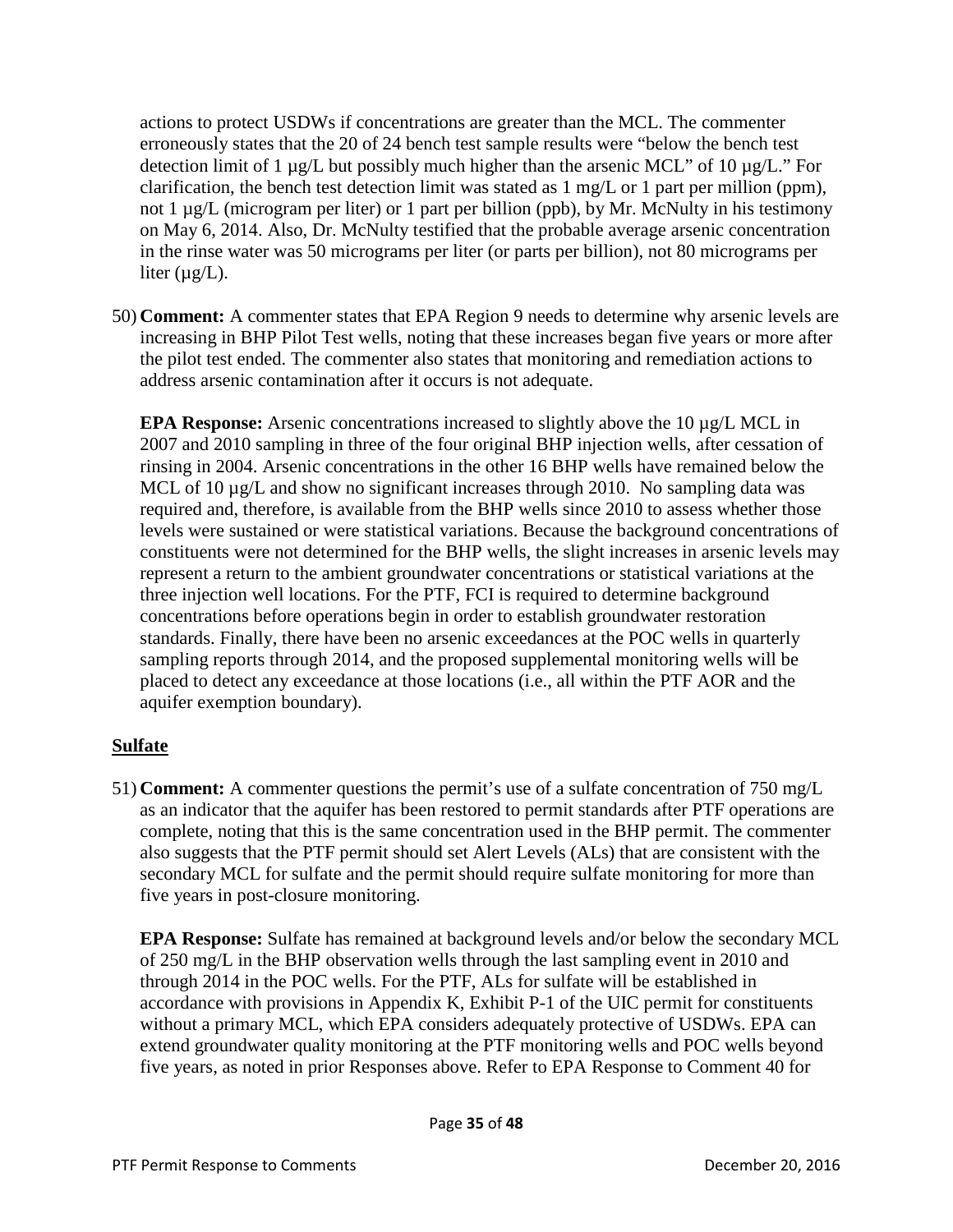more detailed discussion of this issue. EPA modified the permit language to clarify that potential extension of monitoring beyond five years.

52) **Comment:** A commenter states that the permit allows sulfate contamination in the LBFU. They also note that the oxide zone is in direct hydraulic communication with the LBFU, which sits atop and downgradient of the oxide zone. The commenter claims that after restoration, sulfate concentrations of up to 750 mg/L will travel out of the exempted aquifer and into a USDW relied upon by local residents.

**EPA Response:** The ISCR operation will be in the oxide zone below the exempted portion of the LBFU. Low levels of sulfate contamination that may enter the lower LBFU above the oxide zone during ISCR operations will be monitored and reversed by means of hydraulic control and by aquifer rinsing operations. The PTF restoration operation is required to effectively remove sulfate and other constituents to levels consistent with permit conditions preventing an impact to USDWs. This requirement will ensure that sulfate levels are reduced to acceptable levels before closure of the PTF. Refer to Part II.I.1 of the permit.

As noted, permit conditions require that an alert level for sulfate be determined when the additional POC and supplemental monitoring wells are installed, based on background concentrations of sulfate. If an exceedance occurs at a POC or monitoring well, the contingency plan provisions require actions to evaluate the cause and mitigate the effects, if any, of the discharge responsible for the exceedance. EPA may require additional monitoring and/or action beyond those specified in the permit in accordance with the conditions at Part II.H.2.a.v, H.2.b.v and I.1.b.

Finally, if sulfate were to escape the AOR and aquifer exemption boundary or remained in the LBFU above the exclusion zone after aquifer restoration is completed, it would be well over one hundred years for the sulfate to reach the nearest potential (inactive) drinking water well located approximately 1.2 miles downgradient of the PTF well field. This is based on an estimated hydraulic conductivity ranging from an average of 15 feet/day to a maximum of 25 feet/day and a groundwater flow velocity of 30 to 50 feet per year in the LBFU, but does not consider the natural attenuation that would occur. Moreover, if tortuosity of pore spaces were considered in the calculation, the travel time would be even longer. The permit is specifically written to prevent contaminants from migrating out of the exempted aquifer and into a USDW relied upon by local residents.

## **Radiochemicals**

53) **Comment:** A commenter references an EPA report titled Technologically Enhanced Naturally Occurring Radioactive Materials in the Southwestern Copper Belt of Arizona, EPA document 402-R-99-002, October 1999, page 31, (www.epa.gov/sites/production/files/2015- 05/documents/402-r-99-002.pdf) and claims that it shows column leach test results for Pregnant Leach Solution produced high levels of radionuclides (leachable) in 1996 for the BHP Pilot Test site in Florence. The commenter states that BHP tests demonstrated the radiochemicals at this site will leach into groundwater during ISR mining, as confirmed by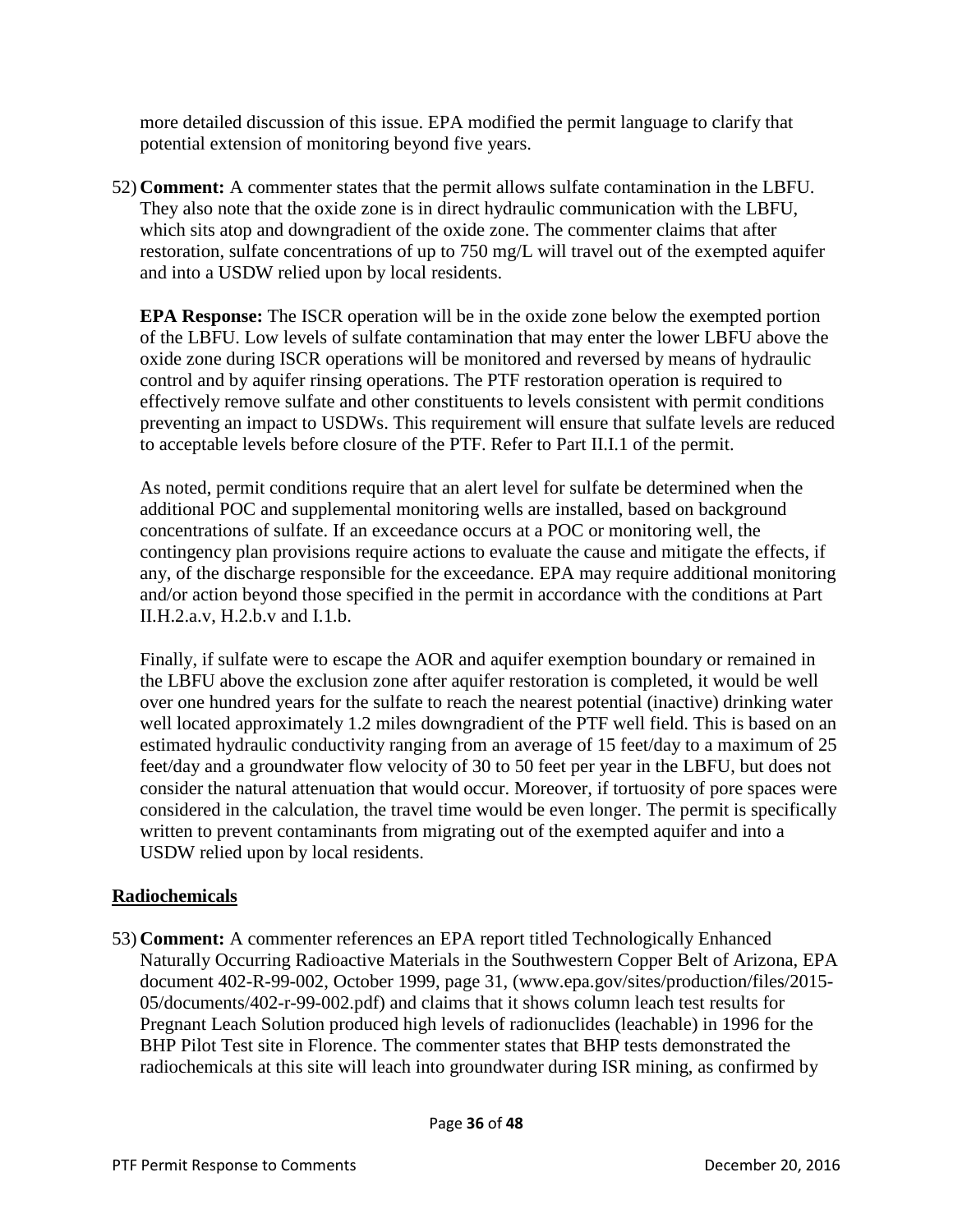column leach tests. They also assert that although the BHP column leach tests showed radiochemical concentrations could be reduced through rinsing, BHP could not return gross alpha, radium or radon concentrations to background levels, and that radiochemical analysis conducted in 2001 showed adjusted gross alpha exceeding water quality standards in seven of the 20 wells and total radium exceeding standards in six of the wells.

**EPA Response:** The commenter states that in 2001 the radiochemical concentrations in groundwater samples from the BHP wells exceeded water quality standards in seven of the 20 wells for adjusted gross alpha and in six of the 20 wells for total radium. Subsequent sampling in later years of aquifer restoration showed that the concentrations decreased to levels below the water quality standards or remained within the background concentration range. See EPA's Response to Comment 54 below for further discussion of background concentrations.

54) **Comment:** A commenter states that radiochemicals have consistently exceeded standards at various wells at the site since the BHP Pilot Test. They cite a report Merrill Mining provided in April 2004, after the BHP Pilot test, that noted radiochemical exceedances for June 2001 and December 2003 monitoring well samples – AWQS exceedances for adjusted alpha and for total radium. The commenter notes that Merrill claimed the results were indicative of background values, because pH and sulfate levels indicated no impact from ISR mining. However, the commenter states that no background sampling was conducted when these wells were installed, so there was no baseline level of natural conditions for comparison. They assert the conclusion is contradicted by background data in the Site Characterization Report, Table 4.5-4 (January 1996), collected from 20 wells around the mine site in 1995 before ISR operations of any kind began, indicating that background levels of radiochemicals in groundwater across the 20 wells was well below applicable federal and state levels.

The commenter also claims that CH1-R well contained total radium at a concentration of 5.5 pCi/L, in excess of the AWQS, and uranium concentration four times the federal drinking water standard in December 2003. They also cite a June 2005 report from Brown and Caldwell, which shows adjusted gross alpha and total radium concentrations were below applicable standards for wells CH1-R, CH1-B, CH2-R, and CH2-B, and they state that subsequent data for CH1-R shows total radium and uranium levels in excess of federal and state standards after 2005 samples were taken.

Finally, the commenter claims that FCI's recent water quality monitoring data in December 2011 and January 2012 from P49-O, a monitoring well perforated in the oxide bedrock zone into which BHP injected acidic solution, demonstrates significant exceedances of alert levels for sulfate, magnesium, and total dissolved solids.

**EPA Response:** The commenter's assertion that "background levels of radiochemicals in groundwater across 20 wells was well below the applicable federal and state levels", in reference to the Magma Copper Company, Site Characterization Report, Table 4.5-4 (January 1996), is misleading. The actual pre-operational background levels reported in Table 4.5-4 were highly variable from well to well and from month to month and showed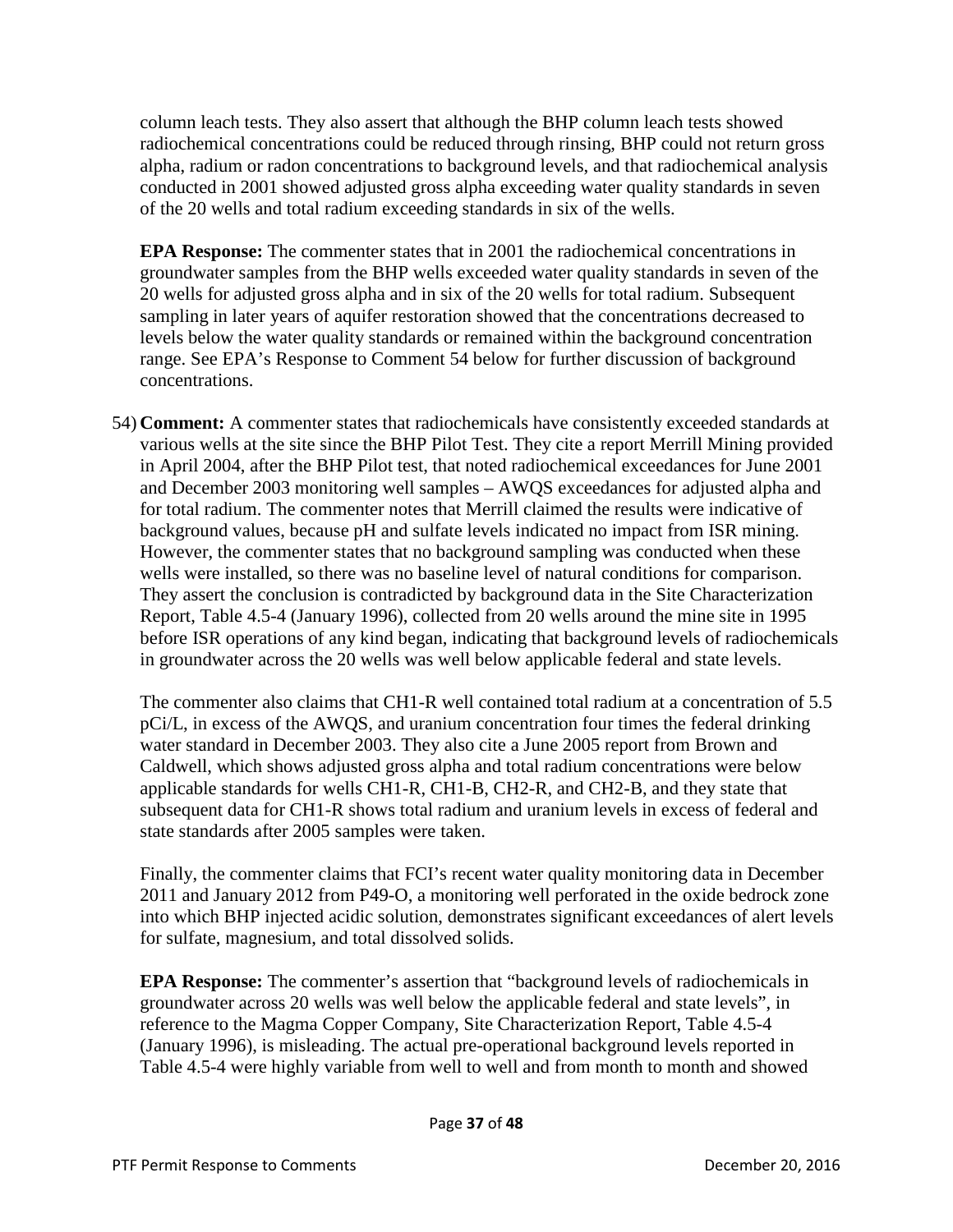relatively high gross alpha activities from 8.0 to 51 pCi/L (compared to the permissible value of 3.0 pCi/L and MCL of 15 pCi/L) in three of the five oxide monitoring wells. Gross alpha activities in the LBFU and the UBFU were also highly variable and exceeded the MCL of 15 pCi/L in some wells, showing 41 pCi/l in one LBFU well and 45 pCi/L in one UBFU well. EPA believes that those data and the pH and sulfate results support the Merrill Mining conclusion that radiochemical exceedances in December 2003 monitoring well samples were indicative of background radiochemical levels at the BHP site.

The data cited by the commenter for the CH1-R well is also misleading because total radium was reported as less than 1.5 pCi/l, well below the AWQS level, and uranium had decreased to 17.9 pCi/L in the June 28, 2010 sample from that well. The small exceedances reported in the 2004 Brown and Caldwell report, and any since, for total radium in the BHP-2 and OWB-4 wells have occurred historically at those wells and are considered to be related to natural causes. This is supported by the fact that neither of these wells have shown decreased pH levels or significant elevation in sulfate concentrations as would be expected if the wells had been impacted by ISCR fluids. EPA agrees with the conclusion that the exceedances of sulfate, magnesium, and total dissolved solids reported in the P49-O monitoring well in December 2011 and January 2012 were due to causes unrelated to the BHP Pilot Test site operations (see Haley and Aldrich letter to Curis Resources (Arizona), Inc. dated March 27, 2012).

For the PTF, the permit requires FCI to determine background concentrations of radiochemicals for PTF wells and supplemental monitoring wells before injection begins to establish aquifer restoration standards for the PTF wells and water quality standards at the POC and supplemental monitoring wells.

# **Groundwater Issues at Uranium In-Situ Mine Operations**

55) **Comment:** A commenter provided information from a 2009 United States Geological Survey (USGS) open-file report 2009-1143, Groundwater Restoration at Uranium In-Situ Recovery Mines, South Texas Coastal Plain (May 11, 2009), which examined groundwater data from 27 ISR uranium mines, composed of 77 individual well fields, in Texas. The commenter notes that final sample and restoration results were available and summarized at 13 of the 27 ISR mines, and that groundwater could not be restored to the goal of baseline conditions for all 26 chemicals analyzed at 22 of 77 well fields where final sample results were available. The commenter also notes restoration standards were revised by state regulators for at least one chemical for every well field.

**EPA Response:** Restoration results at ISR copper operations at the PTF site are not directly comparable to results at uranium ISR mines due to numerous factors, including differences in geological settings, geochemical reactions, and mobilizing solutions applied to recover copper versus uranium. Uranium ISR mines in the United States are typically in sedimentary deposits while copper deposits usually occur in igneous rocks as is the case at the PTF site. Moreover, groundwater restoration at the BHP Pilot Test site was demonstrated by Merrill Mining in 2004 and was approved by EPA in July 2005, seven years after restoration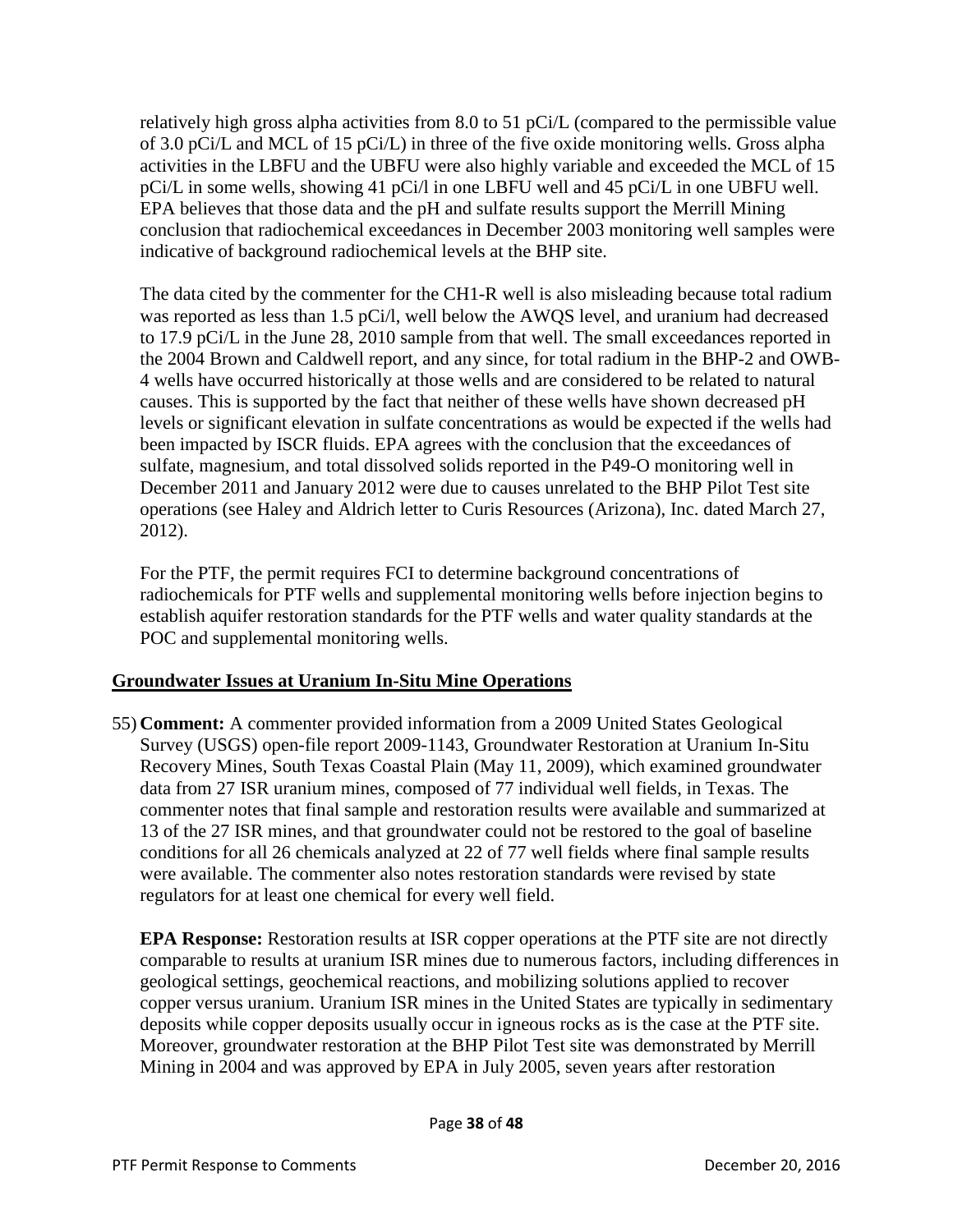operations began. No exceedances related to the BHP operations have been detected at the POC wells since that time.

FCI restoration operations at the PTF site will continue beyond the nine-month period proposed by FCI if restoration goals are not met by the end of that time. FCI will monitor groundwater quality at the supplemental monitoring and POC wells during the five-year postclosure monitoring period to protect USDWs from migration of any residual contaminants beyond the AOR and aquifer exemption boundary. In the unlikely event that an aquifer quality limit exceedance occurs, EPA may require additional monitoring and/or remedial actions beyond those specified in the permit. EPA added a permit condition for continued groundwater monitoring beyond five years, if necessary, to assess groundwater restoration stability during the post-closure monitoring period.

# **Groundwater Flow and Transport Model**

56) **Comment:** A commenter claims that EPA did not consider evidence revealing problems with FCI's groundwater models. Further, the commenter states that EPA's acceptance of the FCI model contradicts agency guidance, which stresses the importance of basing predictive tools on observed conditions and testing them against such conditions, rather than relying solely on data obtained from hypothetical models.

**EPA Response:** This comment is similar to the discussion in Comment 4 above regarding the alleged failure of FCI to properly account for the heterogeneity of the ore body in the groundwater flow model. EPA considers the ground water modeling an acceptable simulation and prediction of aquifer flow conditions, and appropriate for the geologic conditions observed and hydraulic properties measured at the FCP property. EPA required FCI to model seven different scenarios with input parameter values provided by EPA based on actual hydrogeologic conditions at the site. This includes a major fault zone that intersects the oxide bedrock zone, which provides a potential preferential lateral and vertical flow path within the model. The permit requires formation testing prior to injection to evaluate subsurface characteristics within the PTF AOR, and the model parameters will be revised if the resulting test results show parameters significantly different from those used in the model.

57) **Comment:** A commenter claims that conceptual models for simulating flow and transport were not adequately developed. They state that the character of flow at the scale of the PTF has been poorly defined, and the importance of heterogeneity and anisotropy of fractures throughout the oxide bedrock zone at this scale has not been properly addressed. The commenter provides numerous additional comments challenging the groundwater modeling and its assumptions, including the claim that FCI based its modeling assumptions and calculations on an EPM model that does not reflect real-world conditions nor adequately address the risks to the LBFU. They claim that due to alleged flaws in the groundwater and transport model, the utility of the model as a tool for predicting flow is questionable, and will lead to flawed decisions regarding definition of the AOR and zone of endangering influence, placement of monitor wells, and evaluation of the ability to maintain hydraulic control.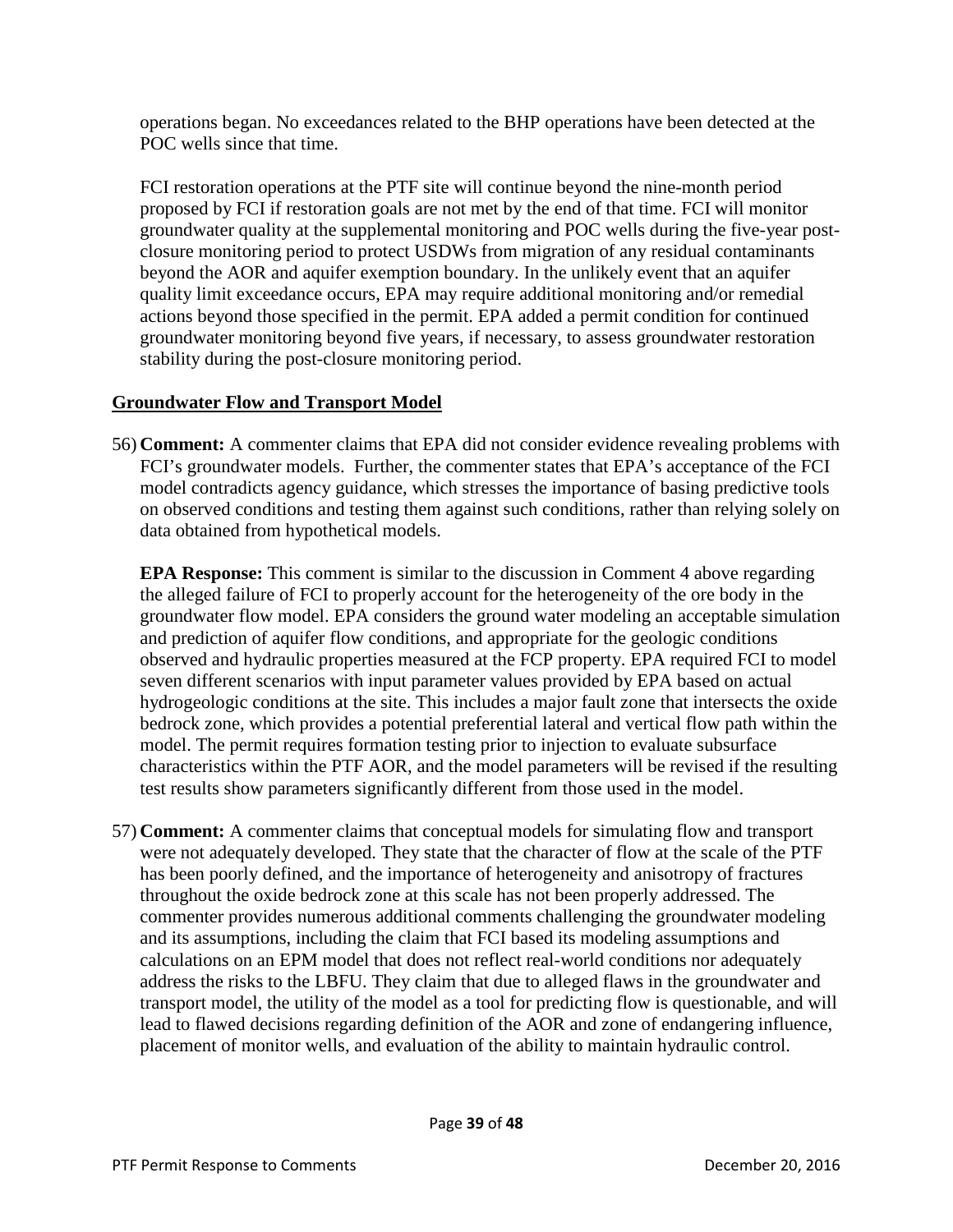**EPA Response:** EPA does not agree with the assertion that EPA has not properly addressed the importance of heterogeneity and anisotropy of fractures throughout the oxide bedrock zone in the permit. EPA believes that for the purposes of the permit application, heterogeneity has been adequately addressed. Fractures are so pervasive that the ore zone rock consists largely of rubble, as evidenced in cores. The heavily fractured nature of the oxide bedrock zone cannot be modeled on the basis of individual fractures or fracture zones. EPA is confident that the EPM assumption is appropriate for the PTF model, and accuracy of the EPM model will be tested and reviewed as an objective of the PTF project. The geophysical logs and aquifer pump and tracer testing required before ISCR operations begin will provide additional data specific to the PTF that can be used to modify key model parameters and improve the accuracy of the model predictions. Operational flexibility built into the permit will allow for hydraulic control to be maintained even if non-anticipated flowpaths develop during the test.

The hydrologic modeling is considered valid, based on EPA required modifications to the model for AOR evaluation. These modeling modifications included the evaluation of seven possible scenarios of porosities, hydraulic conductivities, preferential flow in the plane of the Sidewinder Fault Zone, and localized absence of the MFGU confining layer, which were based on information provided in the UIC permit application and studies or reports associated with the application. An assumed worst-case scenario with loss of hydraulic control for 30 days was the basis in all scenarios except for the 48-hour basis applied in the Scenario 1 base model.

The groundwater flow model also includes an assumption of directional or preferential flow paths in the plane of the major fault that intersects the PTF in a north-south strike orientation and dipping to the west. The highly variable permeability of the ore body will tend to an average value on the regional scale of the model. The different layers of the model account for differing porosities and permeabilities in those layers as well as the major fault zone. If preferential flowpaths in fluid flow occur, those can be detected and corrected through management of individual flow and/or injection rates. The performance of the PTF well field, not the regional groundwater flow model, will determine how those rates will be managed to control fluid flow within the PTF.

58) **Comment:** A commenter states that FCI did not include sufficient justification of the EPM assumption necessary to apply the model codes used for the PTF model. They recommend that EPA require a detailed evaluation of the BHP test data to show that the data available for the oxide unit support use of the EPM assumption. The commenter also states that recently developed models that rely on discrete fracture realizations based on observed fracture data have performed relatively well as predictive tools.

**EPA Response:** A detailed evaluation of the BHP test data to show that the data support use of the EPM assumption would not necessarily be applicable to the PTF site because the fault zone's positions and orientation are unique to each site. The testing and performance of the PTF is expected to reveal the heterogeneity and directional flow variability unique to that site. Flow of fluids into and out of the PTF well field can be managed, as it was at the BHP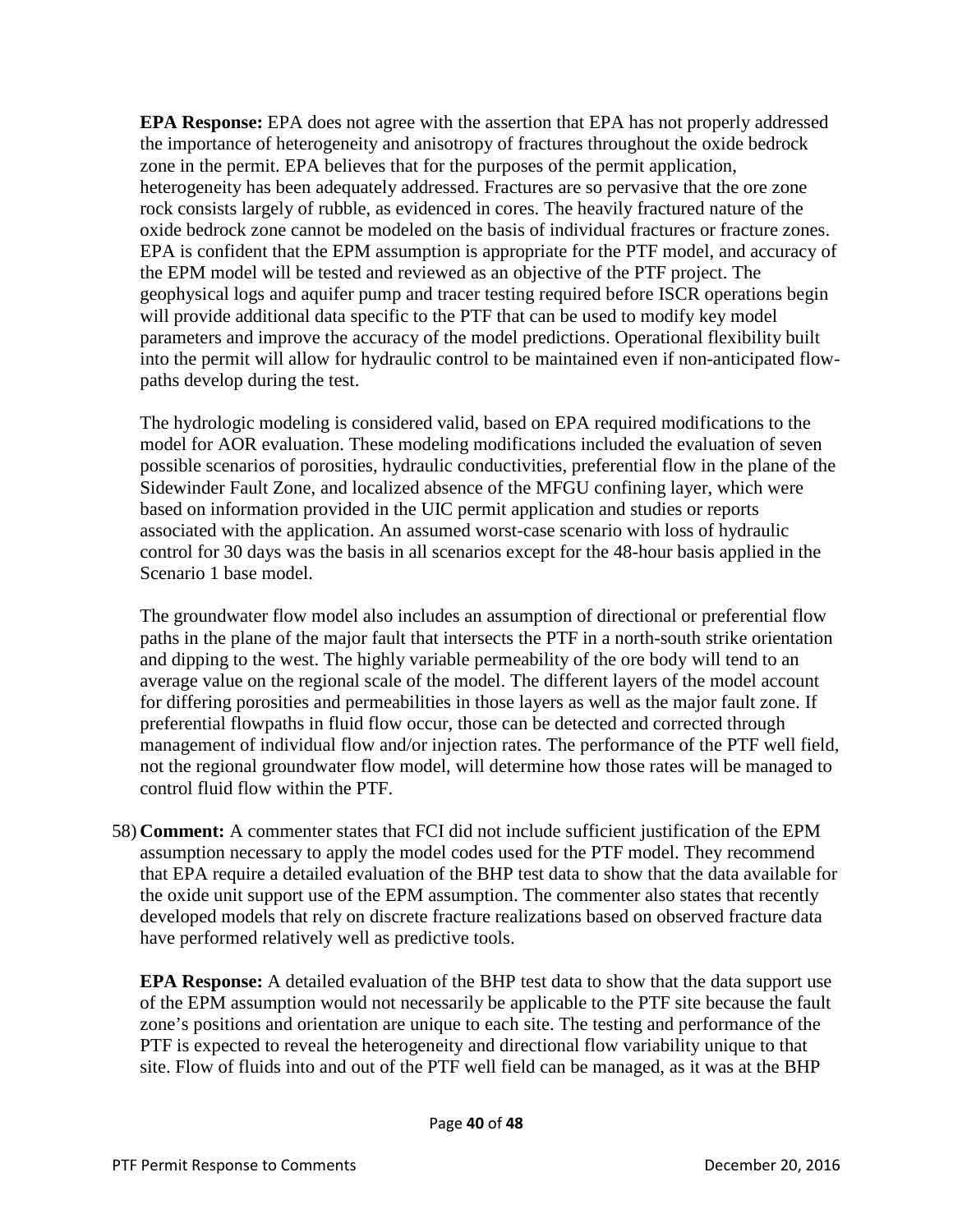site, to maintain hydraulic control. As previously noted, EPA considers a discrete fracture system model an impractical model for the PTF ore zone and that the EPM assumption is the appropriate basis for the groundwater flow and transport model.

59) **Comment:** A commenter claims that the transport model was not used to properly assess the recovery of contaminated groundwater. They recommend that EPA conduct a detailed analysis of the BHP test, particularly the geochemical changes following the acid leaching test, to estimate the time it will take to restore the groundwater quality at the PTF site.

**EPA Response:** EPA disagrees with the comments suggesting a need for further detailed analysis of the BHP test. The BHP test and monitoring data indicate that aquifer restoration was successful with no indication of ISCR related exceedances at the POC wells 17 years after testing. EPA does not agree that further analysis of the BHP test will provide additional useful information on the estimated time to restore groundwater at the PTF site.

60) **Comment:** A commenter states that the models have not been sufficiently calibrated for simulating contaminant flow and transport at the PTF site. They recommend that EPA require aquifer tests and tracer tests similar to those conducted at the BHP test site, and that the flow and transport model be calibrated to match the results of the tests.

**EPA Response:** Extensive aquifer testing was performed and the results were included in the FCI permit application. EPA reviewed those reports and believes further testing at the PTF site is warranted when the PTF wells are installed. The permit requires the permittee to perform aquifer pump tests similar to those run in the BHP project prior to injection in order to evaluate subsurface characteristics of the oxide bedrock zone, overlying basin fill units, and the confining MFGU within the AOR (see Part II.C.8 of the permit). In addition, EPA added a requirement for tracer tests to the permit as a component of the aquifer testing at Part II.C.8. The results of these aquifer tests will be compared to parameters used in the groundwater flow model, and the model parameters will be revised accordingly if they are found to be significantly different from those used in the model.

The PTF project will provide a test and evaluation of the ISCR operation and restoration results prior to any potential authorization of further ISCR operations at the site. The permit requires post-closure audits of the computer modeling during the third, fifth, and seventh years after commencement of PTF operations to reassess the predicted fate and transport of the pollutants discharged by the PTF operations. Refer to Part II.J of the permit for Post-Closure Audits.

61) **Comment:** A commenter states that a particle capture concept is not used to operate the PTF project. They claim that particle capture analysis directly and quantitatively addresses hydraulic containment. The commenter provides a number of examples of particle capture use and asserts that particle capture analysis is the best chance to implement the proposed operations safely.

**EPA Response:** While particle capture modeling recommended by the commenter could be a useful exercise to conduct prior to commencement of the PTF test, such modeling would not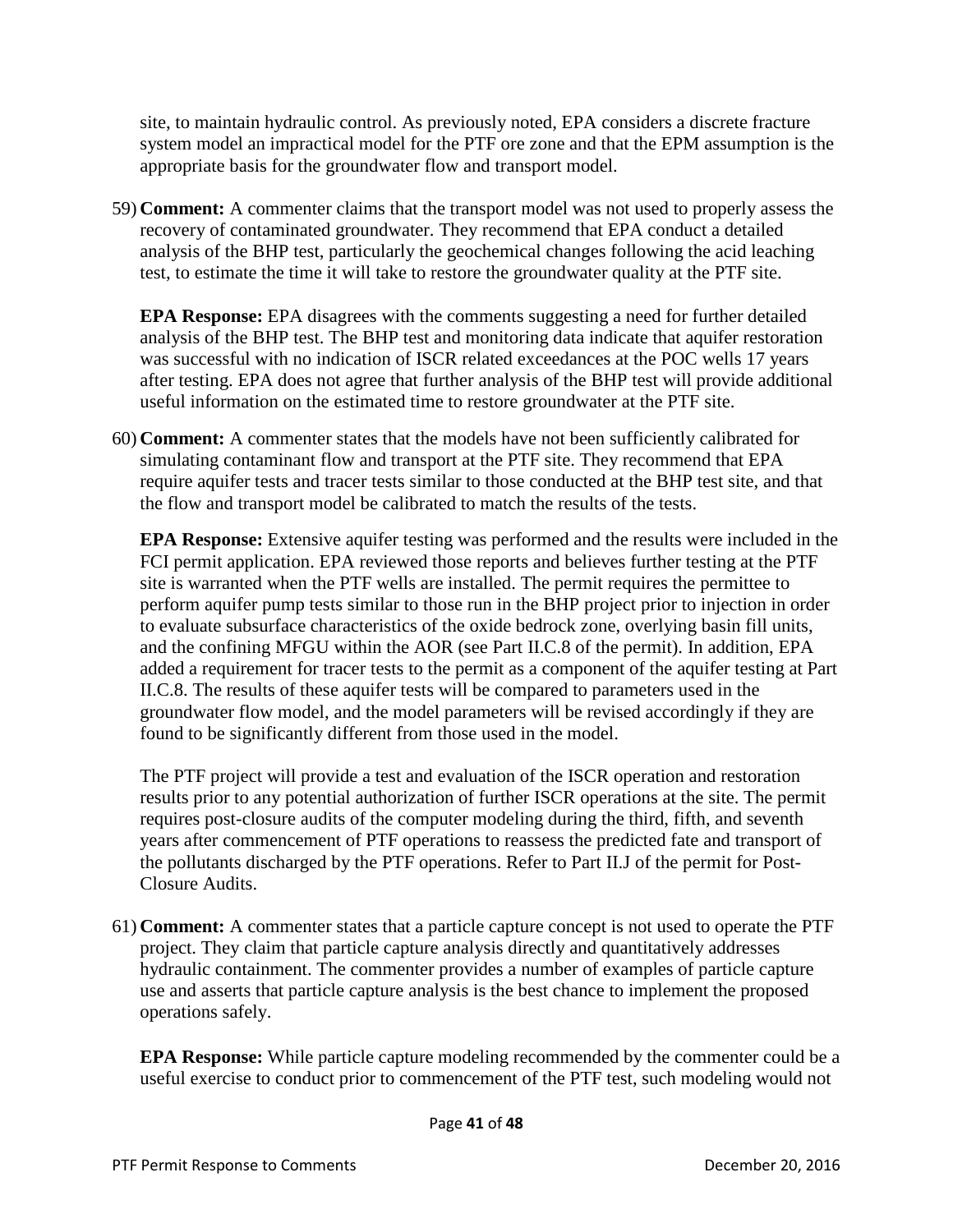assure hydraulic control as it represents a simulation based on uncertain inputs, not a direct measure of containment. EPA believes that direct measurement and monitoring of water levels and bulk electrical conductivity will be sufficient to maintain hydraulic control of ISCR fluids. In addition, EPA added a requirement for electrical conductivity sensors above the well screens in the observation wells to detect any possible loss of hydraulic control. The PTF operations will test the adequacy of those methods, which is one of the primary objectives of the PTF, and adjustments and alterations can be implemented during PTF operations if those methods and standards prove insufficient. One objective of the PTF is to better refine hydrologic modeling at the site prior to the consideration of any potential future ISCR operations.

The examples of particle capture simulation at the BHP well field presented by the commenter and depicted in the commenter's Figures 3 to 7 show particle track movement beyond the perimeter extraction wells, but the particle tracks are pulled back to extraction wells in each figure and none of the tracks move beyond the observation wells. Those examples appear to indicate that hydraulic control is sustainable under the conditions applied to the four simulation scenarios. In any event, rinsing operations are intended to restore the aquifer to permit requirements by the recapture of particles that may have escaped the well field during ISCR operations.

62) **Comment:** A commenter states that the model scenarios conducted in support of the UIC application explored only minor variations in a few select parameters of the model and did not address key uncertainties in input assumptions and parameters. They claim that useful data collected at the field site and analogous sites have not been implemented into the design of the model and sensitivity to variability in physical properties was not addressed.

**EPA Response:** EPA does not agree with these comments and assertions. Sensitivity analyses of the groundwater flow model were performed to account for uncertainty in model input parameters. As previously noted, seven different scenarios were modeled at EPA's request to evaluate the model sensitivity to changes in porosity and permeability of the oxide bedrock unit and the effect on the PTF area of review determination. Refer to EPA's previous Responses regarding the use of the EPM assumption rather than a discrete fracture network model recommended by the commenter. The uncertainty of model prediction will be reduced by the application of the PTF well testing and logging data and operation of the PTF for calibration of the model.

63) **Comment:** A commenter suggests that EPA should require a competent geochemical model, and claims that FCI's geochemical model is not adequate to predict restoration expectations.

**EPA Response:** One of the PTF objectives is to develop a geochemical model for possible future ISCR operations at the site. The BHP Pilot Test was too short in duration to generate sufficient data to resolve some of the issues related to geochemical modeling discussed by the commenter. The BHP Field Test Report includes recommendations for implementation of an additional ISCR test of longer duration, which is consistent with the basis for the current PTF project. The longer term PTF operation will provide a more reliable basis for predicting the geochemical performance of any future ISCR operations at the site.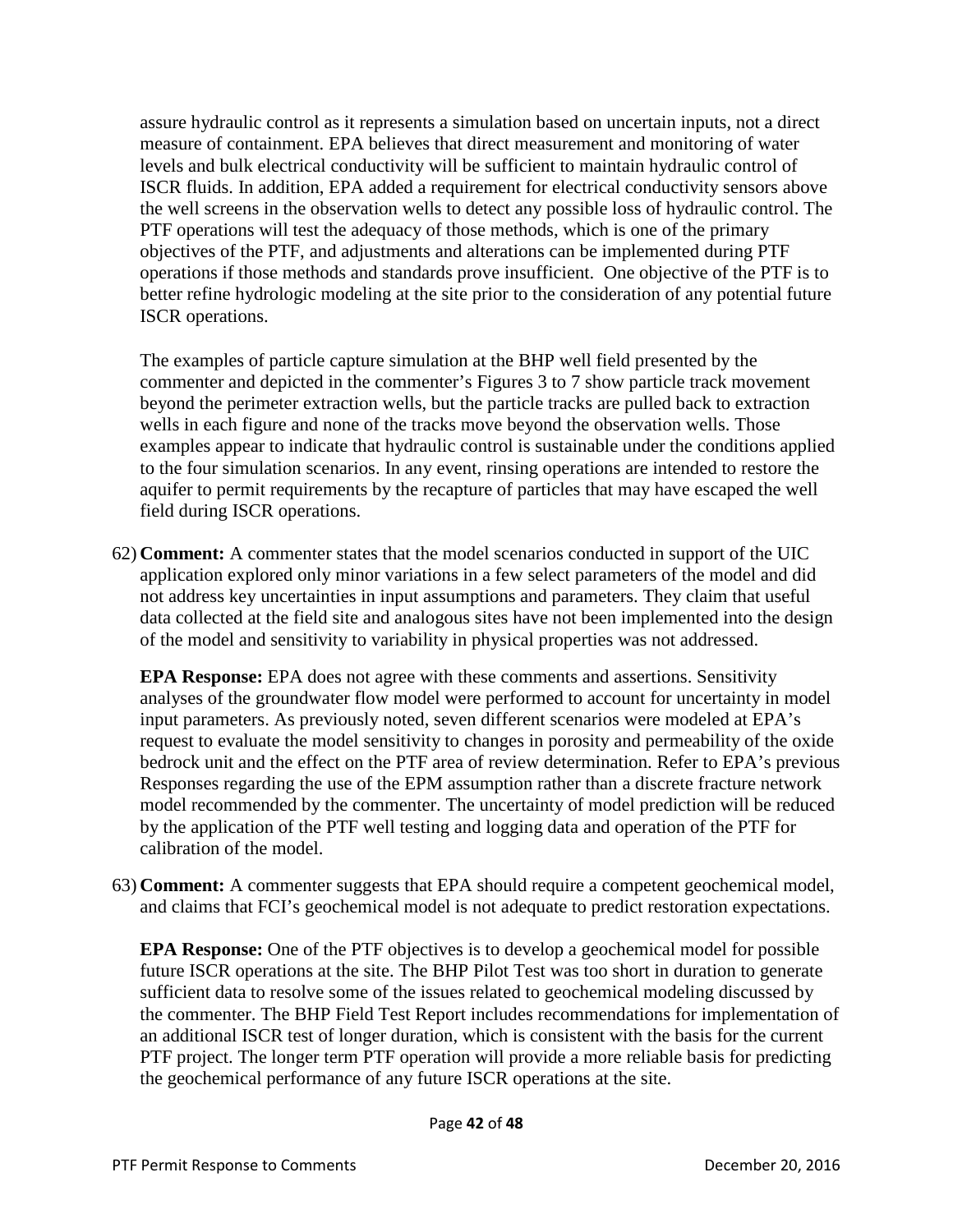64) **Comment:** A commenter suggests that EPA should require that the transport model be used to inform the estimates of the number of pore volumes that will be required to sufficiently reduce any contaminants in the aquifer.

**EPA Response:** The estimated number of pore volumes required to reduce the contaminants in the aquifer can be determined through the restoration process at the PTF site, and then applied to any potential future ISCR operations at the site, which is one of the critical objectives of the PTF project. The BHP copper recovery operation was too short in duration to provide a reliable estimate of pore volumes necessary at the PTF site. Also, the transport model requires calibration by application of PTF testing, well logging, and operational data to provide the most reliable predictions of pore volumes necessary to reduce any contaminants in the aquifer.

#### **General**

65) **Comment:** A number of commenters expressed general opposition to the PTF, but did not present any new information related to the UIC permit. The commenters contend generally that the proposed PTF will have a negative effect on the environment, local economy, Town of Florence, and surrounding community and that the proposed project is too risky to be close to their communities, water resources, and families.

**EPA Response:** EPA takes these comments and concerns of the nearby community members seriously. However, the Agency has thoroughly considered the ways in which fluids can escape from the injection activity into a USDW and concluded that the UIC permit conditions are fully compliant with the mandates of the UIC regulations to protect USDWs.

66) **Comment:** A commenter takes issue with EPA's administrative process, and the fact that the Agency did not consider public input in the preparation of a proposed permit.

**EPA Response:** While EPA's UIC permitting process regulations do not have a public participation process prior to the public noticing of the draft permit, EPA carefully considers the comments and feedback before making a determination on a permit action. The federal regulations for EPA permit decision-making at 40 CFR Part 124 describe the steps EPA follows in processing permit applications, preparing draft permits, issuing public notice, inviting public comment, and holding public hearings on draft permits. After EPA public notices a draft permit, there is significant opportunity for public input during the public comment period. The purpose of the public comment period is for the public to provide input on the substance of the proposed permit and the application materials before EPA makes a final decision. Within the extended public comment period that lasted four months, a public information session and hearing were held by EPA Region 9 in Florence, Arizona in January 2015 to solicit input from the public on the draft permit and proposed PTF project. EPA has provided written responses to all significant comments on the draft permit, in accordance with the requirements of Part 124. EPA's final permit decision reflects input and consideration of the comments received from the public.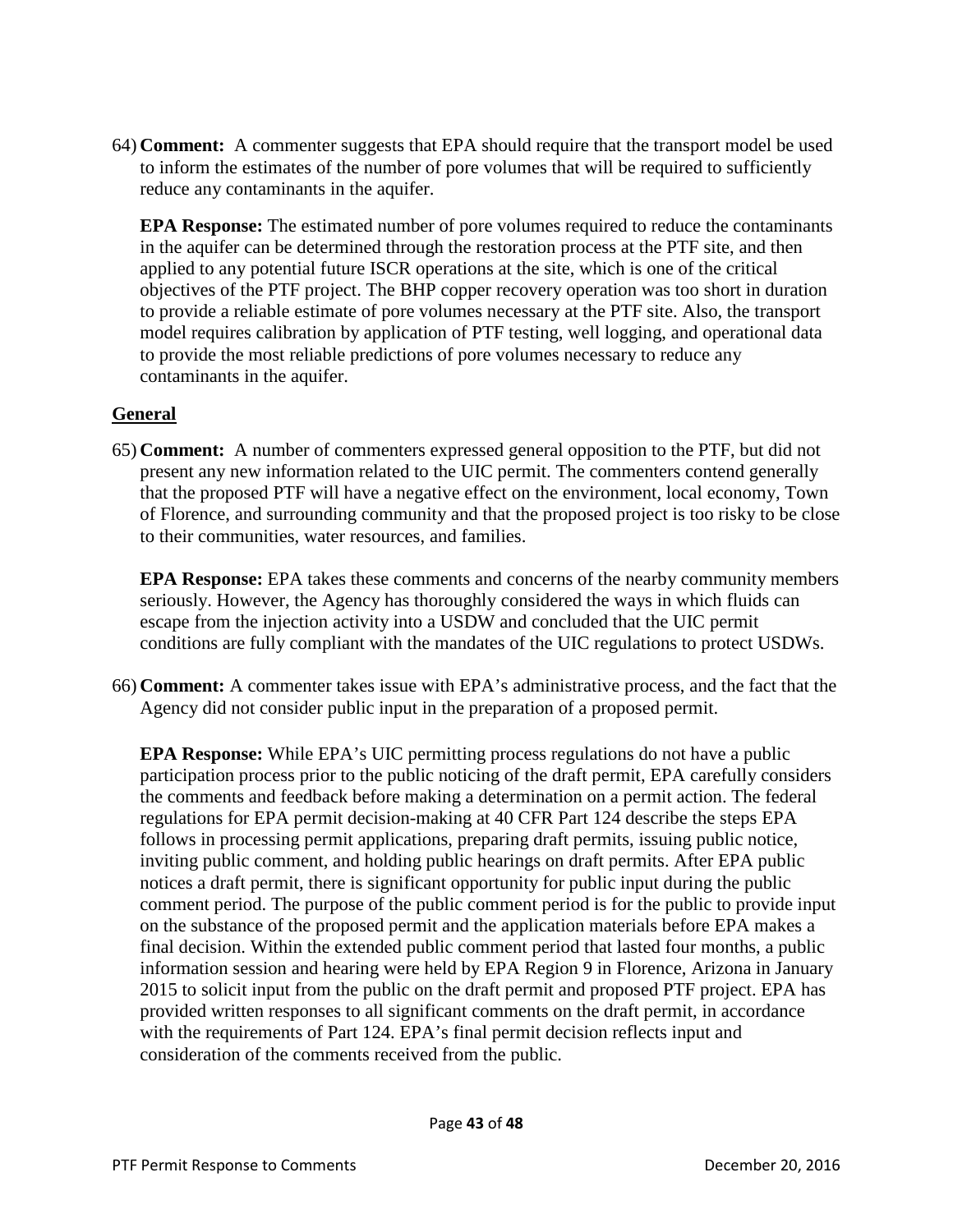67) **Comment:** A commenter expresses concern that old wells, boreholes, coreholes, and mine shafts located within the proposed test area cannot possibly be found and plugged and can serve as conduits for the leached toxic solution, heavy metals, radionuclides, etc. that can contaminate the drinking water aquifer.

**EPA Response:** As described in Response to Comment 4, EPA determined the AOR (also known as the zone of endangering influence) to be the PTF well field area and a circumscribing width of 500 feet beyond the well field. EPA determined this AOR based on the modeling information in the UIC application and EPA regulations at 40 CFR § 146.6.

Pursuant to the requirements at 40 CFR § 144.55, the applicant identified the location of all known wells (including any holes, mineshafts, etc) within the AOR penetrating formations affected by the increase in pressure from the injection activity. From public sources and previous owners of the property, FCI provided a detailed list of these holes and wells present within the AOR. EPA requested additional information regarding such coreholes and wells to determine the quality of past construction, cementing, plugging, and abandonment. Given the amount of historical information available, EPA is satisfied with the completeness of the list. For wells or coreholes that were improperly sealed, completed, or abandoned, EPA requires in the permit conditions at Part II.D for each to be properly cemented, plugged and abandoned to EPA's satisfaction, pursuant to corrective action requirements in 40 CFR §§ 144.55 and 146.7. Prior to any injection, FCI will need to demonstrate that these coreholes and wells in the AOR are properly plugged and abandoned to prevent fluid movement that can act as a conduit to a USDW.

68) **Comment:** A number of commenters express concern that the permit does not specify an amount of financial assurance that EPA will require of FCI to guarantee proper closure and post-closure activities. Commenters question whether FCI has the financial wherewithal to pay for abandonment and post-closure monitoring, and they recommend that EPA require an approved financial instrument (e.g., a bond) be in place before PTF operations begin.

**EPA Response:** To protect USDWs, EPA requires FCI to set aside sufficient financial resources, such as a performance bond, prior to well construction to operate/maintain and plug and abandon UIC and other permit-authorized wells consistent with approved closure plans, and to implement any necessary aquifer restoration. For the PTF project, EPA determined that financial assurance in the amount of \$4,457,000 is required to assure that EPA will have the necessary resources to properly close and abandon the PTF site, in the event the permittee is not capable of doing so. In the final permit, EPA specifies this amount, which will cover proper aquifer restoration, ground water monitoring, and plugging and abandonment activities for closure and post-closure of all wells and facilities specifically regulated by the UIC permit. The permit requires FCI to establish this level of financial assurance prior to the construction of any UIC permit-authorized well, and maintain such financial responsibility for the duration of UIC permit-authorized well operations, closure and post-closure (see Part II.L).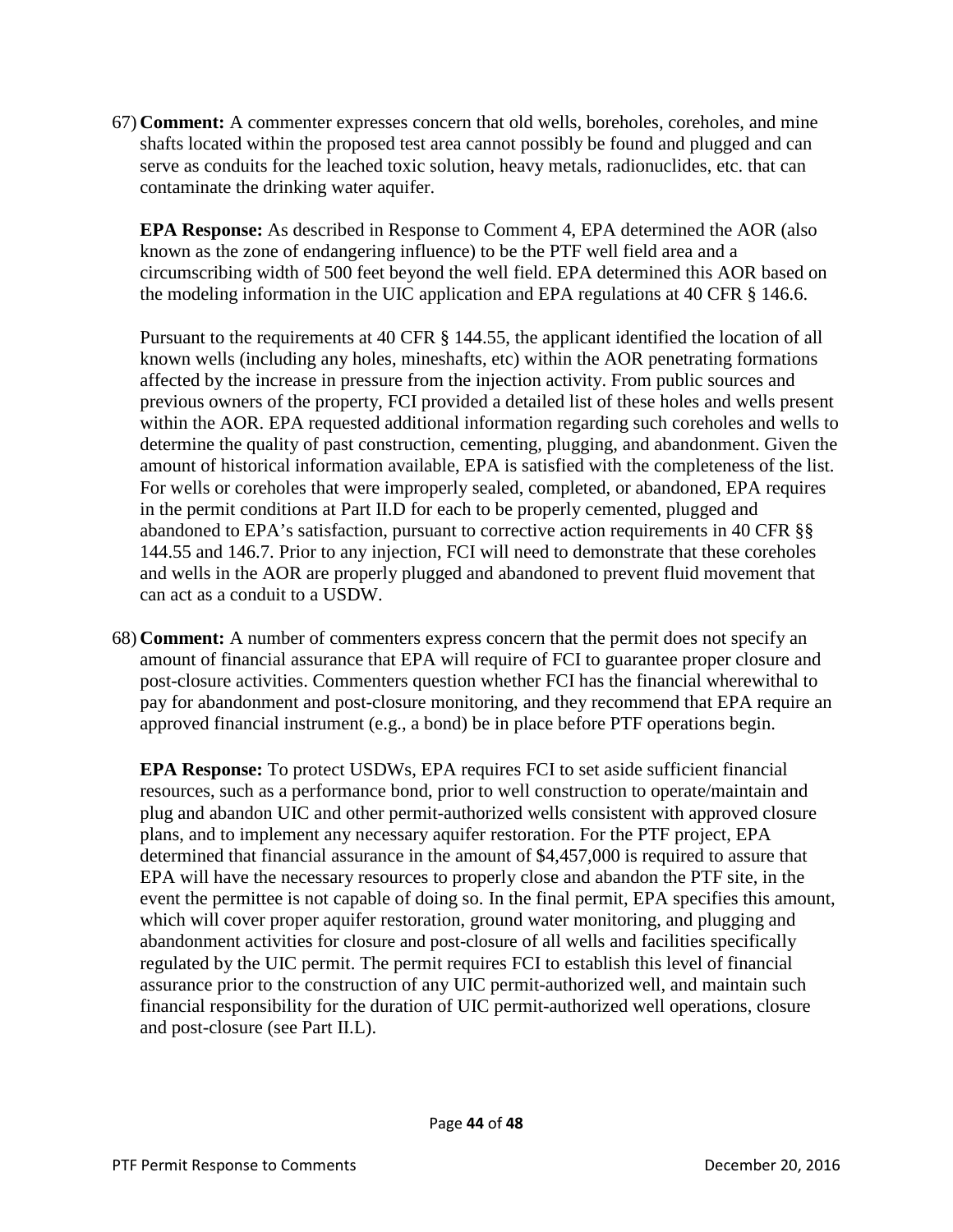69) **Comment:** A commenter claims that FCI has not demonstrated the ability to recognize and react to a loss of hydraulic control, in part because their UIC application did not show that two previous tests of the proposed technology, a Santa Cruz Joint Venture and the BHP copper ISR test, maintained control of injected fluids.

**EPA Response:** The Santa Cruz ISR test referenced by this commenter consisted of only a five-spot cell with one injection well in the center of a square shaped cell, four recovery wells at each corner of the cell, and three monitoring wells to the west of the cell. EPA does not have information on the operation and results of this Santa Cruz pilot test, except that it concluded in 1998, lasted 309 days, and the project was deemed not commercially viable. The commenter did not cite any specific reports or technical papers to support their assertions about this test. However, the small size of the project, lack of observation wells, and insufficient number and improper placement of monitoring wells are characteristics that are very different from the PTF project.

EPA has articulated in prior Response to Comments 4 and 6 that the BHP Pilot Test was successful in maintaining hydraulic control. While there may have been some loss of control for brief, temporary periods during the test, BHP reestablished hydraulic control through management of injection and production rates in selected wells. Water level differentials and electrical conductivity readings in the observation and recovery wells indicated that hydraulic control was maintained throughout the test period and during the rinsing operations that followed, with only brief interludes (24 hours) of potential temporary loss of control. Water levels in the BHP5/OWB well pairs were slightly less in OWB4 for up to 24 hours on two occasions in November 1997. Water level data are missing for 8 ½ days in the OWB5 in December 1997, but differentials were always positive between BHP2 and OWB-5 before and after that time period and electrical conductivity data confirmed that no loss of hydraulic control occurred during that time period. Review of the quarterly report data indicates that the few reported exceedances in POC wells were not due to ISCR operations.

70) **Comment:** A commenter questions the permit's description of the PTF schedule and requests that EPA amend the permit to clarify the schedule and ensure realistic timeframes for the activities outlined in the permit.

**EPA Response:** The UIC permit authorizes injection only after the PTF well field and monitoring wells are installed and pass Mechanical Integrity Tests (MIT), and the aquifer testing plan and the corrective action plan are implemented and evaluated by EPA. The twoyear operational life of the PTF begins when corrective action is completed, permit requirements at Part II.C, D, and E.2 are met, and injection commences. EPA modified the permit language to clarify the schedule for the beginning of ISCR operations and the duration of the permit.

71) **Comment:** A commenter raises a concern that the permit does not require FCI to delay any further ISCR operations until all data from the pilot test is properly reported and analyzed. They note that the purpose of an experiment such as the PTF is to gather meaningful data to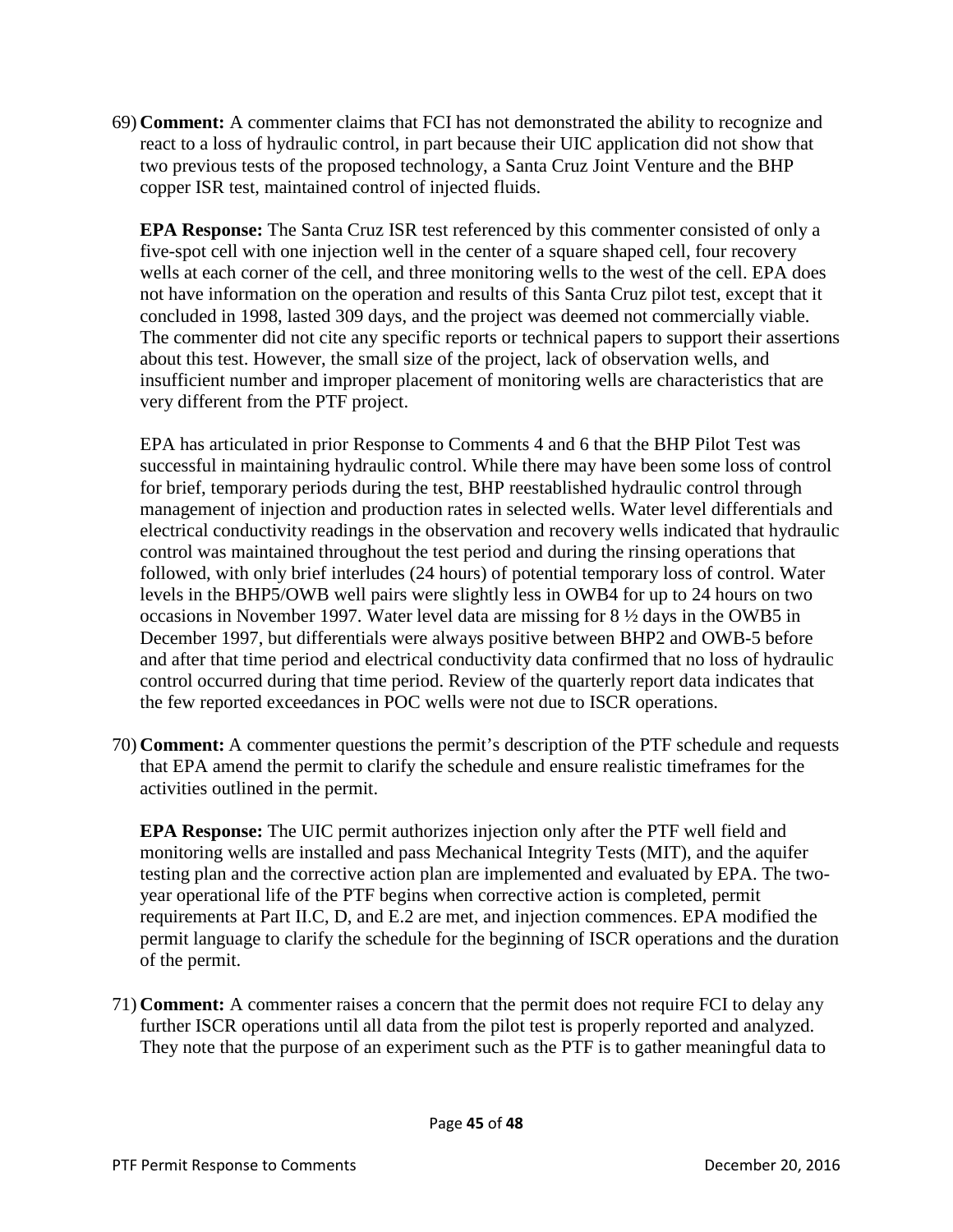allow FCI, EPA, and the public to properly analyze the implications of the ISR operation and ensure that proper safeguards are in place to protect a drinking water aquifer.

**EPA Response:** The current permit only authorizes the PTF, and does not provide any further authorization for potential future ISCR operations at this site. FCI is not precluded by the PTF permit from submitting a subsequent UIC permit application for further ISCR operations before the PTF operations, closure, and monitoring are terminated. However, any subsequent permit application would be evaluated by EPA in consideration of the PTF results and no further ISCR operations beyond the PTF could proceed without a new UIC permit.

72) **Comment:** A commenter expresses concern about sulfuric acid transport, storage, and handling at the site. They assert that monitoring is inadequate to detect spills, and that the acid injection process creates noxious fumes that cannot be controlled, potentially affecting neighboring homes.

**EPA Response:** Sulfuric acid product transportation, storage, and handling is outside the scope of the UIC permit under the authority of the Safe Drinking Water Act. It is regulated as a hazardous material under federal, State and local requirements. The required monitoring of the PTF under the UIC permit is intended to ensure protection of USDWs. Any air emissions from the PTF operation would also not be regulated under the Safe Drinking Water Act. Any air related emissions from operation of the PTF will be regulated by applicable federal, state, and local laws. In addition to the UIC permit, FCI has obtained numerous other permits (e.g., ADEQ Aquifer Protection Permit, Pinal County Air Quality Control District Air Quality Permit) that address issues that are outside the scope of our Safe Drinking Water Act UIC authority. FCI has also prepared a facility-wide Environmental Plan to address control of hazardous materials and other environmental issues to ensure all personnel working on-site follow applicable laws and regulations.

# **FCI's Comments on the Draft Permit**

73) **Comment:** FCI states that well operation requirements are unduly restrictive for purposes of the PTF testing program to optimize mineral extraction and they recommend not less than 105% for a minimum extraction to injection percentage as a pre-authorized test option.

**EPA Response:** The permit allows an increase or reduction in the 110% minimum extraction to injection percentage, subject to PTF performance and EPA approval. Based on EPA's analysis of the BHP Pilot Test data, 110% may not be sufficient unless extraction and injection rates are closely monitored and adjusted on an individual well and daily basis to maintain an inward gradient of at least one foot at all well pairs. Therefore, EPA does not agree with adjusting the percentage downward prior to review of actual performance at the levels set in the permit.

74) **Comment:** FCI states that the table in Part II.F.10.a should be modified for the frequency column fourth row from "continuous and daily" to "daily."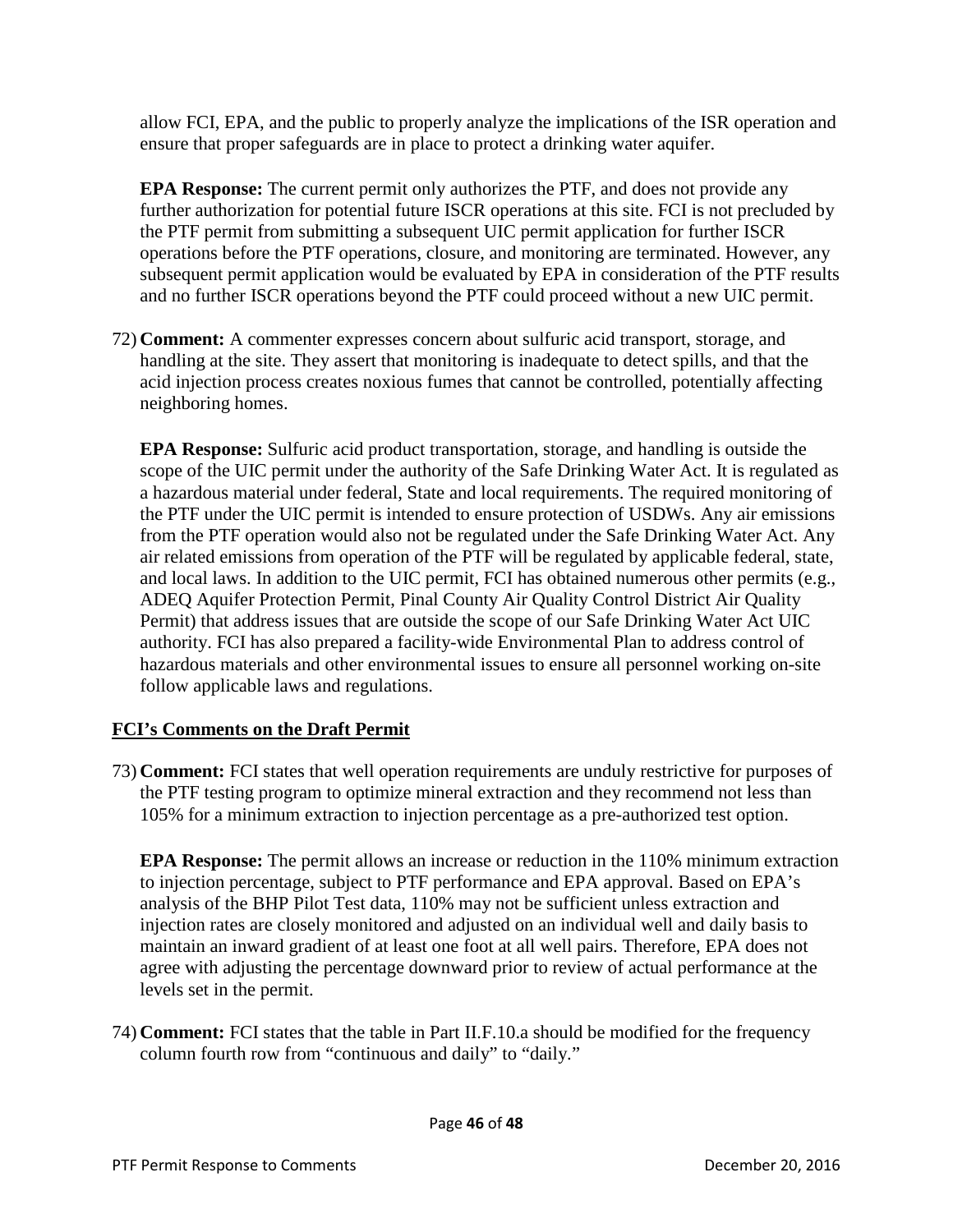**EPA Response:** According to the Injection Pressure requirement at Part II.E.4.a, the operating condition for injection pressure states that it will be monitored continuously and recorded daily. EPA modified the table in Part II.F.10a in the UIC permit for frequency to be consistent with the intended operating condition that requires monitoring continuously and recording daily.

75) **Comment:** FCI states that Part II.G.2.b. should be clarified from referencing "flows" to "volumes."

**EPA Response:** EPA agrees that the term "flows" is meant to be "volumes" for reporting of results and has made this change to clarify the term in the UIC permit.

76) **Comment:** FCI states that Part III.E.11.a requires a complete application for a new permit at least 180 days before the permit expires, but since the current permit is for a short-term PTF operation, a 90-day period is more appropriate.

**EPA Response:** EPA does not agree that a 90-day period is more appropriate for submittal of a timely application for a short term PTF operation. The PTF permit will not expire until EPA is satisfied with the results of post-closure monitoring to ensure protection of USDWs. In the unlikely event that EPA would require the permittee to continue an activity regulated by this permit past the expiration of this permit, EPA would need the six months prior to expiration of the permit to progress through the permit process and determine the actions necessary for any additional post-closure activity.

77) **Comment:** FCI states that the permit appears to reference only the POC wells identified in the temporary APP issued by ADEQ. They note that there are numerous other POC wells in existence. The commenter describes that these wells will provide additional groundwater protection and assurance that the proposed PTF will meet the no migration requirements in the UIC permit.

**EPA Response:** EPA recognizes that some of the POC wells required for the BHP project are not referenced in the current UIC permit. Because of the nature and duration of this PTF Pilot Test, EPA considers these historical POC wells too far from the test to be effective points to detect potential excursions from the PTF during the life of the operation or postclosure monitoring. EPA believes the proposed monitoring within the AOR in the UIC permit for the PTF is sufficient to detect any potential excursions and to ensure there is no migration of ISCR fluids into USDWs.

78) **Comment:** FCI states that the aquifer exemption is not a part of the current proceeding and EPA's justification for the existing exemption continues to be appropriate. They note that the aquifer exemption described by EPA was approved in 1997 based on a determination in accordance with 40 CFR § 146.4 that the exempted zone could not serve as a source of drinking water in the future. They assert that there is nothing in the administrative record of the UIC permit that warranted a re-evaluation of this determination. However, FCI agrees with the reasoning behind EPA's conclusions that the exempted zone does not currently